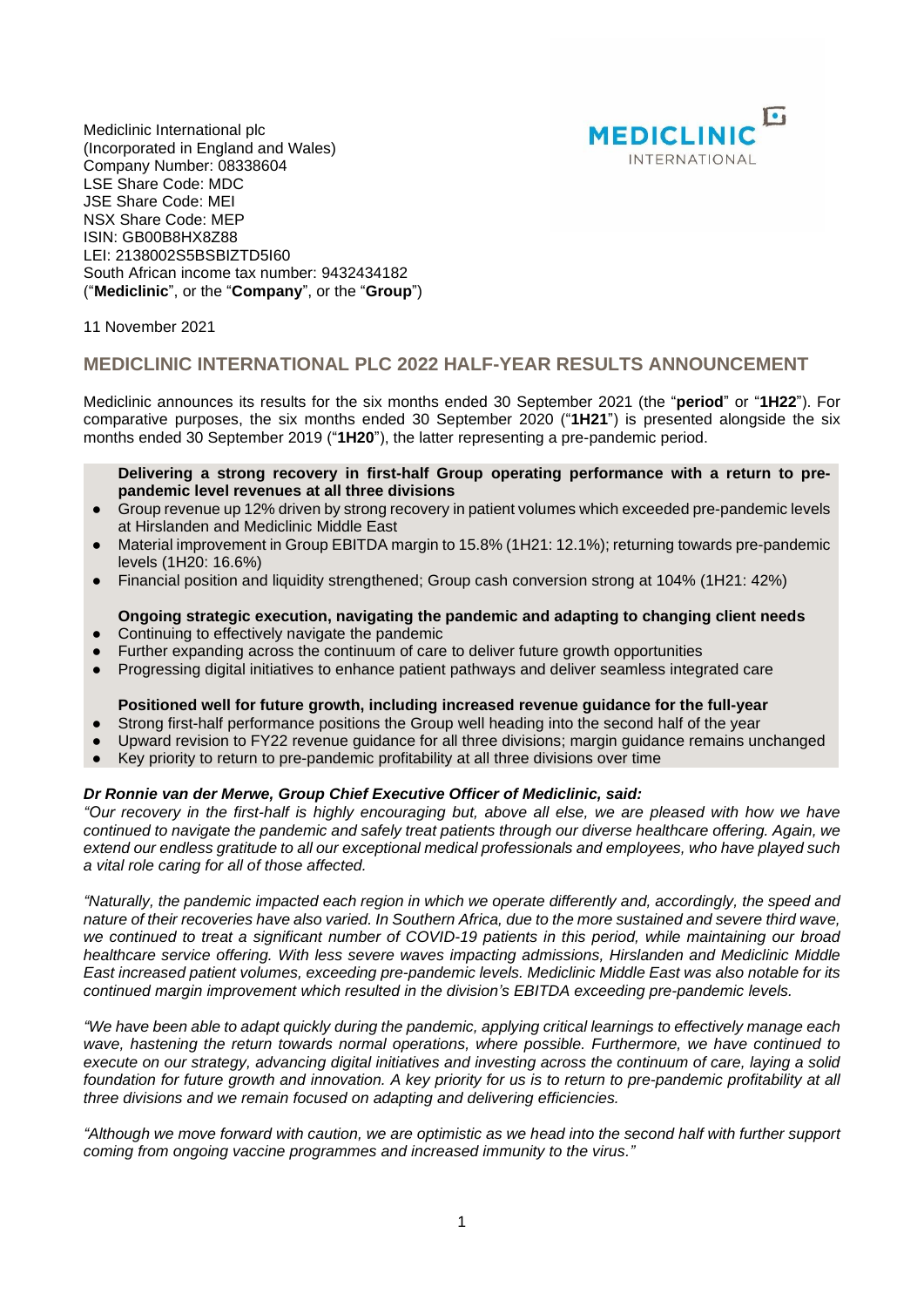# **GROUP FINANCIAL SUMMARY**

|                                         | 1H22<br>£'m | 1H <sub>21</sub><br>£'m | % Variance<br>1H22 vs<br>1H21 <sup>1</sup> | 1H20 <sup>2</sup><br>£'m | % Variance<br>1H22 vs<br>1H20 <sup>1</sup> |
|-----------------------------------------|-------------|-------------------------|--------------------------------------------|--------------------------|--------------------------------------------|
| Revenue                                 | 1581        | 1411                    | 12%                                        | 1515                     | 4%                                         |
| <b>EBITDA</b>                           | 247         | 171                     | 45%                                        | 252                      | (2)%                                       |
| Adjusted EBITDA <sup>3</sup>            | 249         | 171                     | 46%                                        | 252                      | (1)%                                       |
| Operating profit                        | 129         | 64                      | 101%                                       | 149                      | (14)%                                      |
| Adjusted operating profit <sup>3</sup>  | 147         | 66                      | 122%                                       | 144                      | 2%                                         |
| Earnings <sup>4</sup>                   | 65          | 15                      | 330%                                       | 109                      | (41)%                                      |
| Adjusted earnings <sup>3</sup>          | 80          | 17                      | 373%                                       | 73                       | 10%                                        |
| Earnings per share (pence)              | 8.8         | 2.0                     | 330%                                       | 14.8                     | (41)%                                      |
| Adjusted earnings per share (pence) $3$ | 10.8        | 2.3                     | 373%                                       | 9.9                      | 10%                                        |
| Interim dividend per share (pence)      |             |                         | 0%                                         | 3.20                     | (100)%                                     |
| Net incurred debt <sup>5</sup>          | 1426        | 1695                    | (16)%                                      | 1775                     | (20)%                                      |
| Cash conversion <sup>6</sup>            | 104%        | 42%                     |                                            | 98%                      |                                            |

*<sup>1</sup> The percentage variances are calculated in unrounded sterling values and not in millions.*

*2 2020 Half-Year Results Announcement was published on 14 November 2019.*

*3 The Group uses adjusted income statement reporting as non-IFRS measures in evaluating performance and to provide consistent and comparable reporting. Refer to the policy and "Reconciliations" section on pages 13–16 of this announcement.*

*<sup>4</sup> Reported earnings refers to earnings attributable to equity holders.*

*<sup>5</sup> Net incurred debt reflects bank borrowings and excludes IFRS 16 lease liabilities.* 

*<sup>6</sup> Refer to calculation on page 18 of this announcement.*

Details of the 1H22 results Zoom webinar for investors and analysts are available at the end of this announcement and on the Group's website at [www.mediclinic.com](http://www.mediclinic.com/) 

# **GROUP OVERVIEW**

## **Effectively navigating the pandemic**

Despite the pandemic demanding much of the global healthcare industry, Mediclinic has remained resilient. Since treating its first COVID-19 patient in January 2020, Mediclinic's incredible nurses, doctors and partners have remained committed and unwavering in caring for around 78 000 COVID-19 inpatients. Their efforts, combined with the Group's exceptional clinical protocols, have enabled Mediclinic to safely meet the ongoing demands for its broad offering of healthcare services. Throughout the pandemic, and as always, the health and wellbeing of our medical professionals, employees and clients remain the Group's highest priority.

The Group's international perspective and centrally coordinated Clinical Services function remain key differentiating factors for Mediclinic, leveraging insight and best practice from across the Group. The Group constantly re-evaluates its ongoing response to the pandemic through multidisciplinary task forces at Group and divisional level, allowing for treatment pathways to be continually optimised. This also enables the Group to adapt more quickly to challenges posed by the pandemic.

Unlike during 1H21 and the first wave of the pandemic, in 1H22 the Group's ability to provide its full breadth of services across the continuum of care, including elective procedures and outpatient treatments, was less restricted. This, combined with underlying demand for healthcare services, resulted in a significant increase in patient activity in 1H22, with volumes at Hirslanden and Mediclinic Middle East exceeding pre-pandemic (1H20) levels. Despite experiencing the most sustained and severe wave of the pandemic during the period in South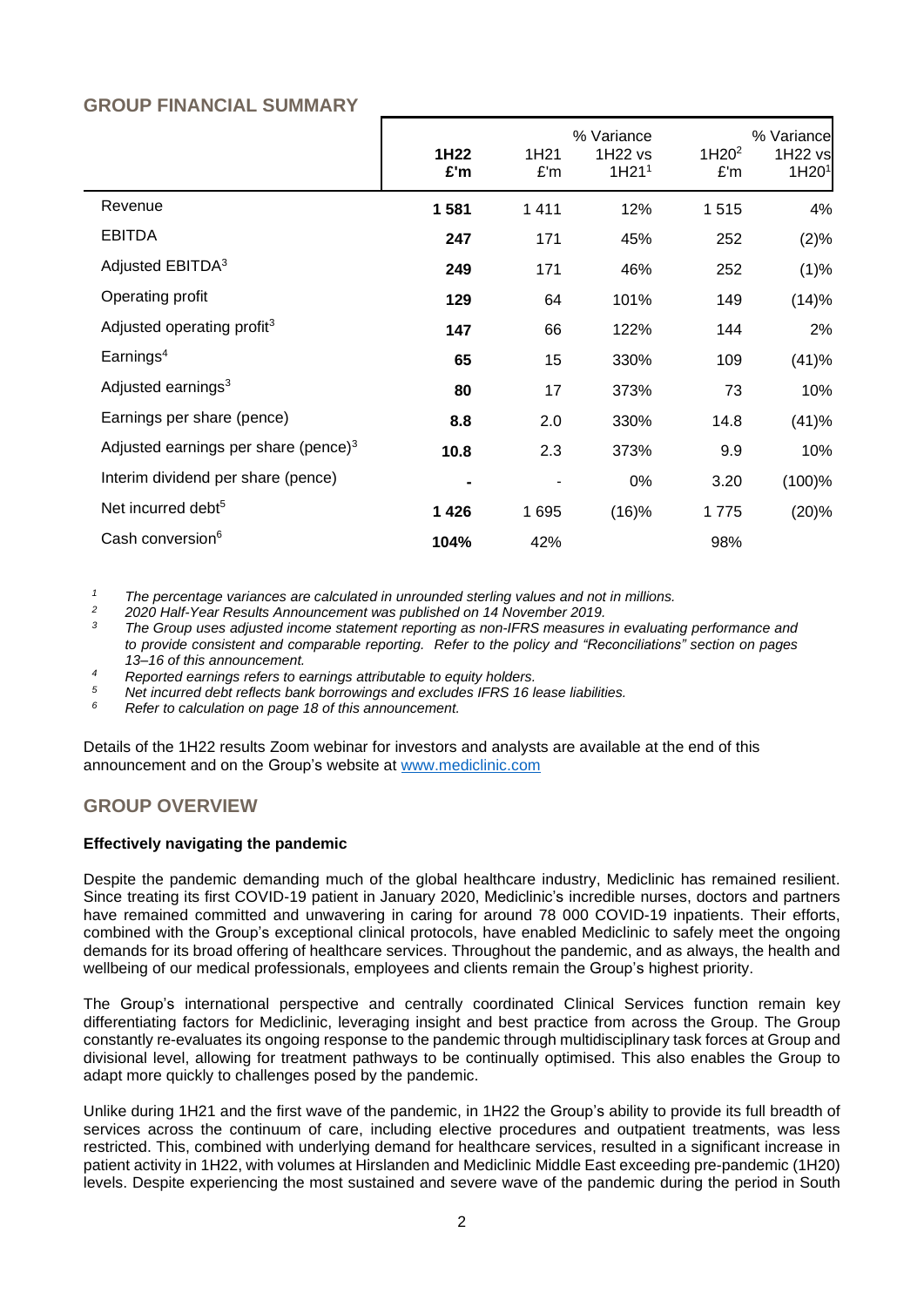Africa, Mediclinic Southern Africa also saw significant growth in patient activity compared with 1H21 as the division effectively balanced the demands of COVID-19 and non-COVID-19 patient care.

#### **Successful collaboration and support**

Protecting populations against COVID-19 and variants of the virus remains a priority for all nations. Collaborating with public and private stakeholders, including governments and health authorities, has been vital in helping to address the effects of the pandemic. Across the world, major advances have been made in the development, manufacture and distribution of COVID-19 vaccines. Mediclinic is working with health authorities to support government-led vaccination roll-out plans, which has directly benefitted the Group's performance during the period when compared with FY21. It has also resulted in greater protection for the Group's valued frontline staff, and as a result, the quality of care Mediclinic patients receive.

In Switzerland, Hirslanden has opened nine vaccination centres since the onset of the pandemic, including the country's largest in Zurich, carrying out more than 760 000 vaccinations and partnered with 12 cantons to manage repetitive testing on its digital platform, "TOGETHER WE TEST", with more than 3.7m test kits dispatched. Furthermore, the Swiss Confederation (Federal Office of Public Health) mandated Hirslanden with the "pooled testing for all" project, to ensure that everyone living in Switzerland has access to pooled and costeffective polymerase chain reaction ("**PCR**") saliva tests. Mediclinic Southern Africa is supporting the vaccine roll-out strategy of the National Department of Health and is part of the private sector initiative to assist the government where required, including the management of vaccine centres at 31 of its facilities with more than 215 000 vaccines delivered. The government-led vaccination and testing programmes in the United Arab Emirates ("**UAE**") are some of the most advanced in the world, with five Mediclinic Middle East facilities providing on-going support.

#### **Strategic execution delivering enhanced client experience and growth initiatives**

Through its centrally led areas of expertise, Mediclinic collates the best practices from each of its divisions across the clinical, procurement, finance, ICT, data science, digitalisation, and business development disciplines. The Group's international footprint, shared expertise and diversified service offering provide attractive opportunities to deliver value for patients and profitable growth.

Despite ongoing disruptions due to the pandemic, during 1H22, Mediclinic continued to deliver on its Group strategic goals, which support future growth and an enhanced client experience.

#### *Innovation and digital transformation*

The pandemic has highlighted and accelerated the global demand for accessible, convenient, quality care. In response, Mediclinic has prioritised the execution of innovation and digital transformation initiatives to enhance services. Virtual care initiatives that were quickly deployed to provide remote access to the Group's clinical experts and existing services during the pandemic have been further advanced and launched during the period. The Hirslanden mobile application pilot allows for live chats with paediatricians and midwives with the ability to refer patients to a doctor if necessary. The "MyMediclinic 24x7" mobile application at Mediclinic Middle East allows for live appointment booking, telemedicine services and is fully integrated with the division's Electronic Health Record. Offering seamless service experience across both the virtual and physical care settings, early indications are encouraging regarding the use and benefits of these applications. The Group expects to make significant further progress over the coming months, with Mediclinic Southern Africa in advanced stages of development across its digital transformation journey, which will include the launch of its client-facing MyMediclinic application and doctor-focused MyPatient application. In addition, Intercare is currently in the process of rolling out an on-demand digital clinic service.

Precision medicine services utilising established divisional laboratory facilities were launched at Hirslanden and Mediclinic Middle East during the period and are expected to enhance future care delivery and levels of treatment for clients. Led by specialist geneticists, these services will enable disease treatment and prevention tailored according to genetic, environmental and lifestyle variables of individual clients.

#### *Growth across the continuum of care*

A key contributor to the growth strategy of the Group is the goal of becoming an integrated healthcare provider across the continuum of care. Mediclinic continued to invest in day case clinics during the period, which now total 19 across the Group with an additional facility opened at Mediclinic Winelands in South Africa. Further day case clinics are planned to open around the end of FY22 at Mediclinic Vergelegen in South Africa and in Bern, Switzerland.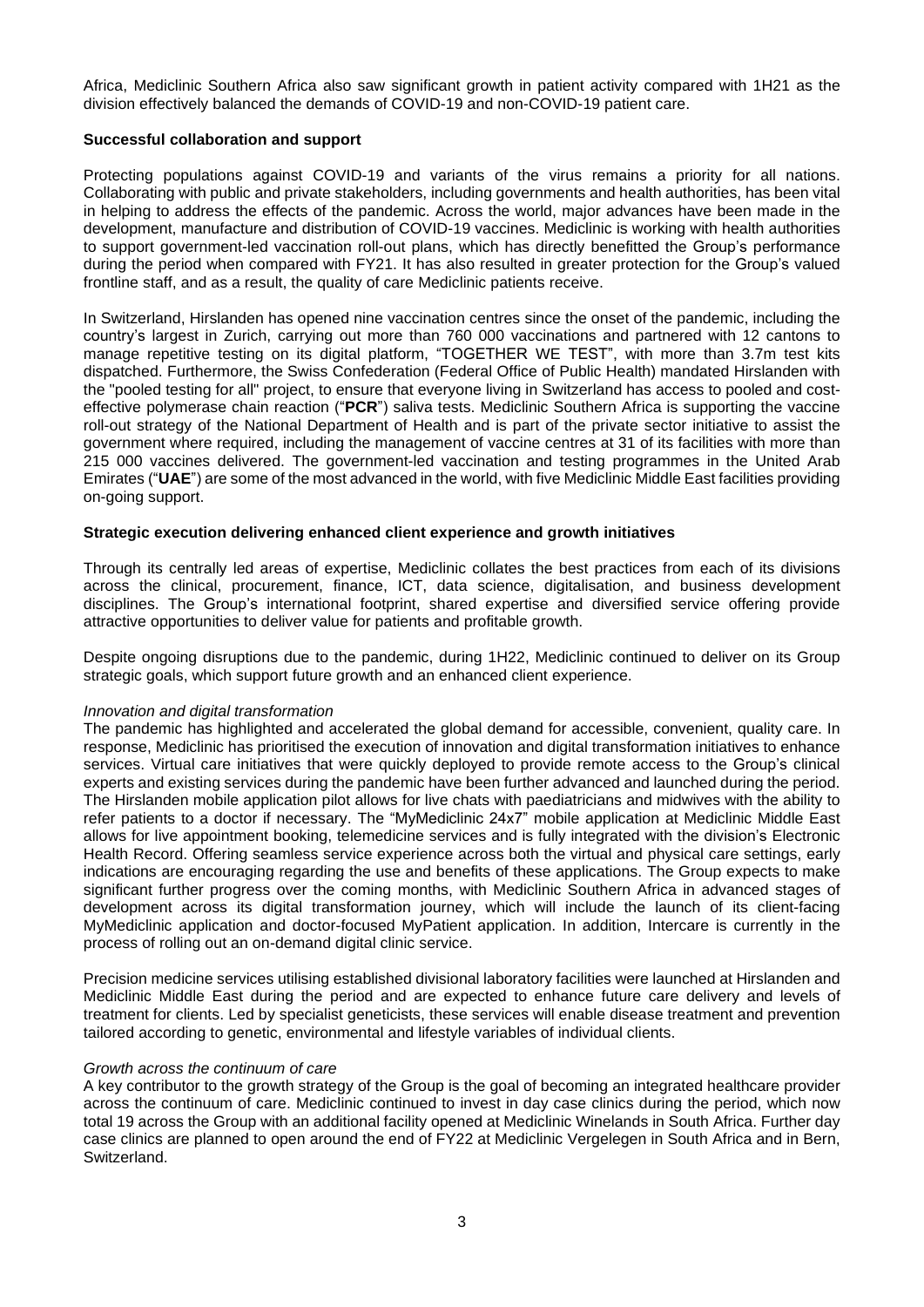In Abu Dhabi, Mediclinic Middle East opened the 100-bed expansion at Mediclinic Airport Road Hospital during the period. In addition, the division expects to launch its new cosmetic brand "Enhance" in a designated facility at Dubai Mall before the end of FY22. Mediclinic Middle East is acquiring the remaining 70% shares in the Bourn Hall Fertility Centre in October 2021, enabling the division to further advance its in-vitro fertilisation ("**IVF**") service offering.

Remote patient monitoring ("**RPM**") and home care services present new growth opportunities for the Group. Advancing its expertise in these areas, the Group invested in DomoSafety, a Swiss monitoring business; is acquiring a home healthcare business in the UAE; and commenced a RPM pilot with the Abu Dhabi government. In addition, Mediclinic Middle East has converted 35 licenced beds to provide long-term care for patients.

Hirslanden and Medbase (the leading Swiss specialist in family healthcare and part of the Migros Group), in collaboration with Helsana Insurance, are piloting an innovative continuum of care insurance product in Bern, which offers supplementary insured clients access to high-quality, integrated care at Hirslanden and Medbase facilities.

Demand for care in specialised fields, such as mental health, rehabilitation, oncology, radiology and dialysis, remains high. In July 2021, Mediclinic Southern Africa opened its new flagship oncology service in partnership with Icon Oncology at Mediclinic Constantiaberg in Cape Town, with further expansion expected. Following the opening of the Southern Africa division's first renal facility at Mediclinic Bloemfontein in partnership with BGM Renal Care in February 2021, two further facilities were opened during the period in Potchefstroom and Soweto, with a Pietermaritzburg facility opening soon. Co-locating these services at existing facilities will ensure a comprehensive vertically integrated approach to renal care in the acute and chronic environment.

#### *Partnerships and expansion*

The formation of public-private partnerships ("**PPPs**") remains an opportunity, with Mediclinic transferring its international perspectives and expertise to local healthcare providers. Hirslanden already has several successful PPPs supporting and cooperating with cantonal hospitals to expand care delivery regions across Switzerland, including recently in the field of cardiac medicine with hospitals in Lachen and Schaffhausen. In April 2021, Mediclinic Middle East entered into the first healthcare PPP in Dubai with the Dubai Health Authority to operate the Al Barsha Dialysis Centre which commenced in May 2021. In October 2021, the division entered into a second PPP in Dubai to manage the Al Tawar Dialysis Centre.

The Group's entry into Saudi Arabia through a management contract with the Al Murjan Group is progressing well and it expects to open the 236-bed private hospital in the second-half of FY23.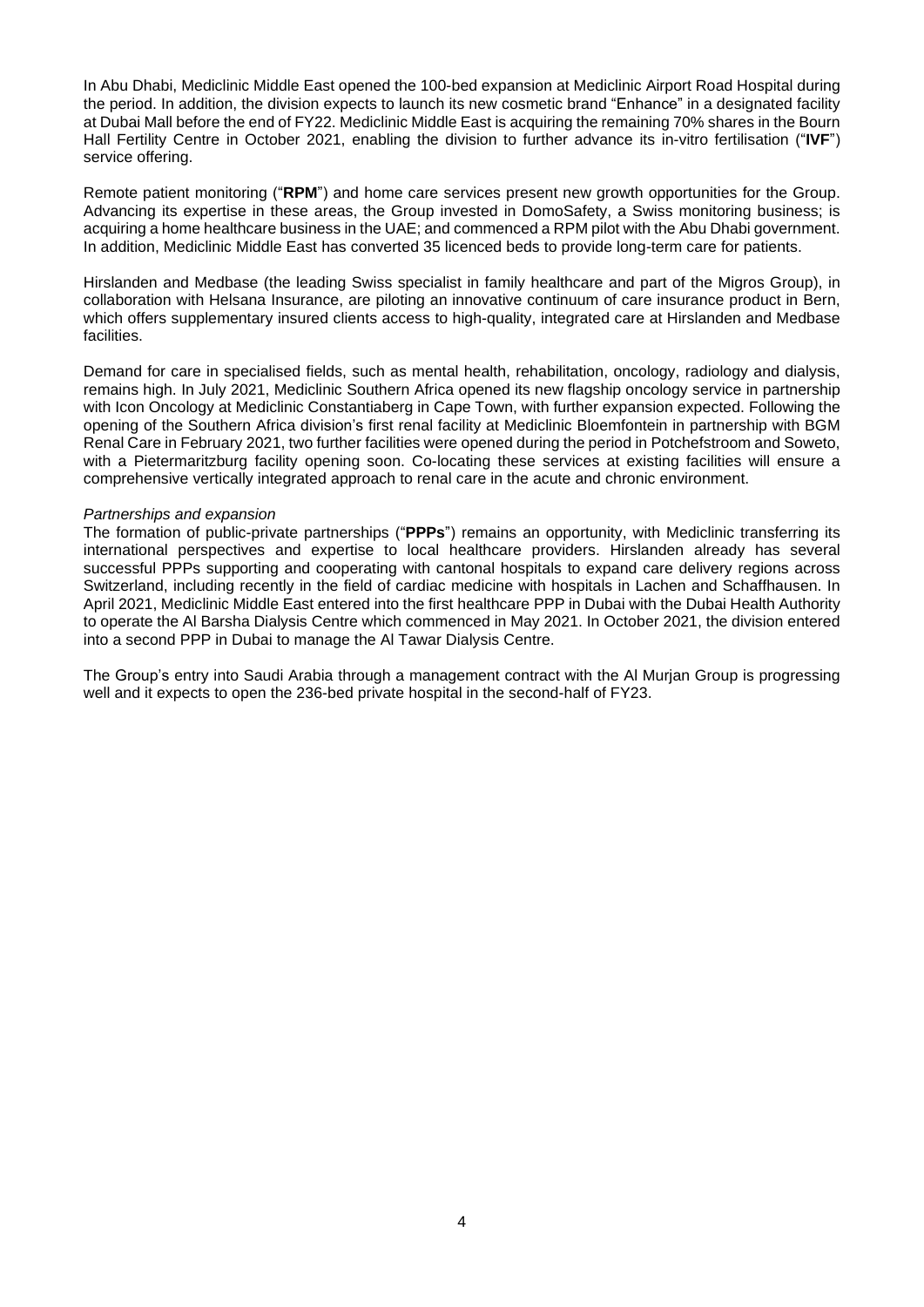# **GROUP FINANCIAL PERFORMANCE**

- Group revenue increased by 12% compared with 1H21 (up 15% in constant currency) driven by growth in patient activity; revenue up 4% on pre-pandemic levels (up 11% in constant currency)
- Group adjusted EBITDA increased by 46% compared with 1H21, driven by revenue growth and adjusted EBITDA margin improvement to 15.8% (1H21: 12.1%); adjusted EBITDA broadly in line with prepandemic levels (up 5% in constant currency compared with 1H20)
- Adjusted operating profit of £147m; up 122% on 1H21 and up 2% on pre-pandemic 1H20; in constant currency terms up 121% and 8% compared with 1H21 and 1H20, respectively
- Operating profit of £129m; up 101% on 1H21 and down 14% on pre-pandemic 1H20
- Adjusted earnings and adjusted earnings per share significantly increased compared with the prior year period and 10% up on pre-pandemic period
- Reported earnings and reported earnings per share both up 330% to £65m (1H21: £15m) and 8.8 pence (1H21: 2.0 pence), respectively
- Net incurred debt continues to reduce, down £269m compared with the prior period and £349m compared with pre-pandemic period
- Liquidity position strengthened to £770m of cash and available facilities compared with £679m at FY21; supported by recovery in operating performance and strong Group cash conversion of 104% (1H21: 42%; FY21: 77%)

## **Adjusted results**

Refer to page 13 of the announcement in the Financial Review regarding the Group's use of adjusted non-IFRS financial measures.

With the continued impact of and uncertainty presented by the pandemic, the Group delivered a strong first-half operating performance compared with 1H21, driven by growth in patient volumes in all three divisions. Performance in 1H21 reflected the sudden onset of COVID-19-related lockdown measures and non-urgent elective procedure restrictions implemented by health authorities during the first wave of the pandemic. In 1H22, the Group also made good progress compared to the pre-pandemic period, with revenue ahead of 1H20 at all three divisions.

Group revenue was up 12% at £1 581m (1H21: £1 411m) and up 15% in constant currency terms. This was driven by the strong recovery in patient activity given the demand for the Group's broad range of services and reduced restrictions on elective and non-urgent care. Compared with pre-pandemic 1H20, Group revenue was up 4% (1H20: £1 515m) and up 11% in constant currency terms.

Adjusted EBITDA was up 46% at £249m (1H21: £171m) and up 49% in constant currency terms. Across the Group, incremental COVID-19-related expenses totalled around £14m (1H21: £17m), reflecting the ongoing treatment of COVID-19 patients in 1H22 during the third wave of the pandemic. The Group's adjusted EBITDA margin materially increased to 15.8% (1H21: 12.1%), driven by the strong revenue performance in the half.

Compared with the pre-pandemic 1H20 period, adjusted EBITDA was broadly in line (1H20: £252m) and up 5% in constant currency terms. The adjusted EBITDA margin is approaching pre-pandemic levels (1H20: 16.6%), while reflecting increases in consumable and supply costs driven by COVID-19-related expenses and a higher input cost associated with higher acuity revenue. Specific cost management initiatives have been implemented as part of the Group's ambition to return to pre-pandemic margins across all three divisions over time.

Adjusted depreciation and amortisation was down 3% to £102m (1H21: £106m) and down 5% compared with pre-pandemic (1H20: £108m), reflecting prudent delays in capital expenditure and translation differences more than offsetting the IFRS16 impact of the Mediclinic Airport Road Hospital commissioning.

Adjusted operating profit was up 122% at £147m (1H21: £66m, 1H20: £144m) which resulted in an improved return on invested capital ("**ROIC**") of 4.0% compared with 3.0% at FY21. In constant currency terms, adjusted operating profit was up 121% and 8% compared with 1H21 and 1H20, respectively.

Adjusted net finance cost was down 10% at £33m (1H21: £37m, 1H20: £40m), mainly due to lower base rates and higher cash balances across the divisions more than offsetting the IFRS16 impact of the Mediclinic Airport Road Hospital commissioning.

The adjusted tax charge was £21m (1H21: tax credit of £1m, 1H20: tax charge of £23m) and adjusted effective tax rate for the period of 19.5% (1H21: (2.1)%, 1H20: 21.7%) largely due to the increased contribution by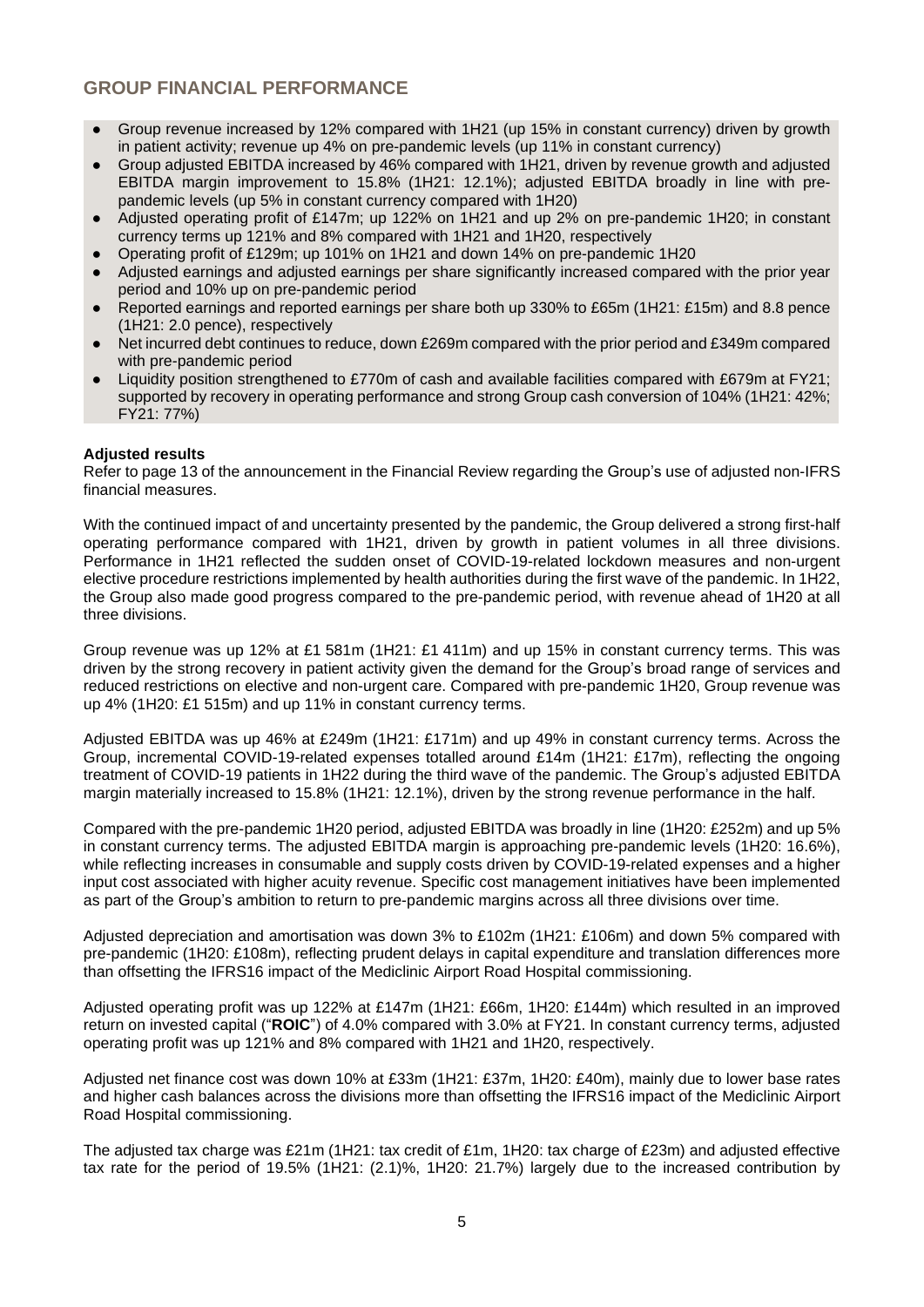Mediclinic Middle East to earnings before tax. In the prior period, tax losses reported in Southern Africa resulted in an income tax credit being recognised.

Adjusted non-controlling interests were up 178% to £8m (1H21: £3m, 1H20: £11m), reflecting higher contributions from Mediclinic Southern Africa hospitals with larger outside shareholdings. Adjusted net loss from equity-accounted investments was up from £10m in 1H21 to a loss of £5m in 1H22, reflecting the net loss reported by Spire for the six months ended 30 June 2021.

Both adjusted earnings and adjusted earnings per share ("**EPS**") were up 373% at £80m (1H21: £17m, 1H20: £73m) and 10.8 pence (1H21: 2.3 pence, 1H20: 9.9 pence), respectively.

At the end of FY20, the Board took the prudent and appropriate decision to suspend the dividend as part of the Group's efforts to maintain its liquidity position and maximise its ability to navigate through the pandemic. Although the decision remains unchanged, the Board recognises the importance of its dividend to shareholders and will keep this position under review as the business continues to recover.

In arriving at 1H22 adjusted operating profit, reported operating profit was adjusted for the following exceptional items:

- past service cost of £9m relating to Swiss pension benefit plan changes;
- insurance proceeds of £7m received for the damage of buildings and equipment at Hirslanden;
- accelerated depreciation of £9m relating to the dismantling of two hospital wings as part of an expansion project at Hirslanden's Klinik St. Anna; and
- impairment charges of £7m relating to damaged buildings and equipment in Hirslanden.

Prior period 1H21 operating profit was adjusted for the following exceptional items:

- impairment charges of £3m relating to Mediclinic Southern Africa; and
- fair value adjustments on derivative contracts of £1m.

Operating profit in 1H20 was adjusted for the impairment reversal of £5m relating to Hirslanden properties.

1H21 reported earnings was further adjusted for the following exceptional items:

- Mediclinic's share of the equity-accounted impairment loss from Spire of £60m; and
- reversal of previously recorded impairment losses against the carrying value of the equity investment in Spire of £60m.

Earnings in 1H20 was further adjusted with the reduction of Swiss property deferred tax liabilities of £35m resulting from corporate tax reforms in Switzerland.

The Group delivered strong cash flow conversion of 104% (1H21: 42%), improving since year-end (FY21: 77%), with all three divisions at or above the Group target of 90-100%.

Total capital expenditure for the period was £62m (1H21: £43m), in line with the Group's FY22 expectations for ongoing investment across the three divisions to enhance the existing business and deliver future growth opportunities.

The Group's leverage ratio reduced to 4.4x at 1H22 from 5.1x at year-end FY21. Incurred bank debt marginally increased to £1 801m (FY21: £1 777m) due to translation differences, while lease liabilities increased to £772m (FY21: £676m) mainly due to additional lease liabilities associated with the commissioning of the hospital expansion and new Comprehensive Cancer Centre at Mediclinic Airport Road Hospital in Abu Dhabi.

#### **Reported results**

Reported revenue was up 12% to £1 581m (1H21: £1 411m) and EBITDA was up 45% to £247m (1H21: £171m), up 15% and 43%, respectively, in constant currency terms, driven by the strong recovery in patient activity and reduced restrictions on elective and non-urgent care.

Depreciation and amortisation increased by 5% to £111m (1H21: £106m) and it includes accelerated depreciation of £9m relating to the Hirslanden's Klinik St. Anna expansion project. Operating profit was up by 101% to £129m (1H21: £64m).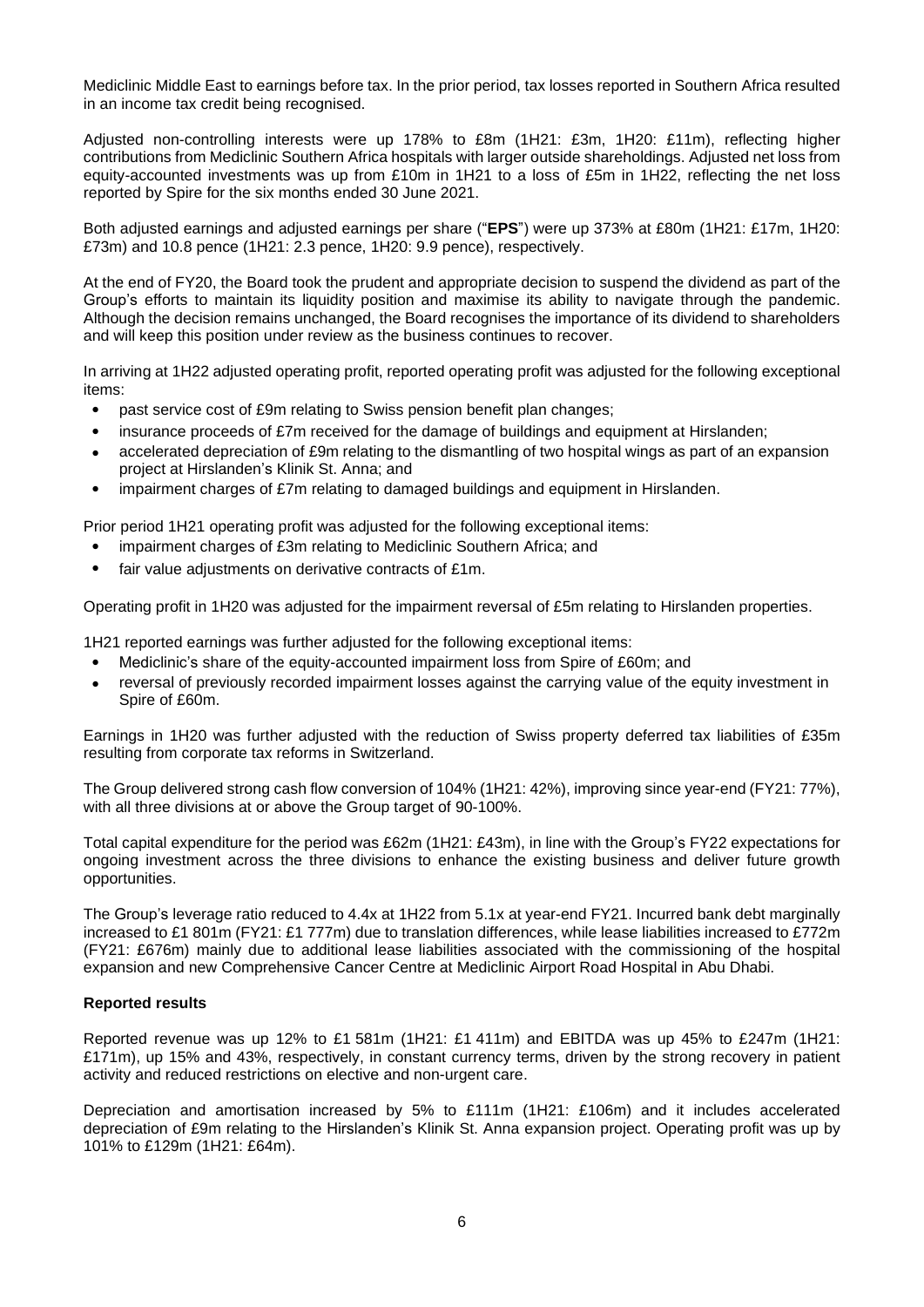Net finance cost decreased by 10% to £33m (1H21: £37m) mainly due to lower base rates and higher cash balances across the divisions more than offsetting the IFRS16 impact of the Mediclinic Airport Road Hospital commissioning.

The Group's effective tax rate for the period was 19.8% (1H21: (3.2)%) largely due to the increased contribution by Mediclinic Middle East to earnings before tax. In the prior period, tax losses reported in Southern Africa resulted in an income tax credit being recognised.

The reported earnings show a profit of £65m (1H21: £15m). The EPS was 8.8 pence (1H21: 2.0 pence).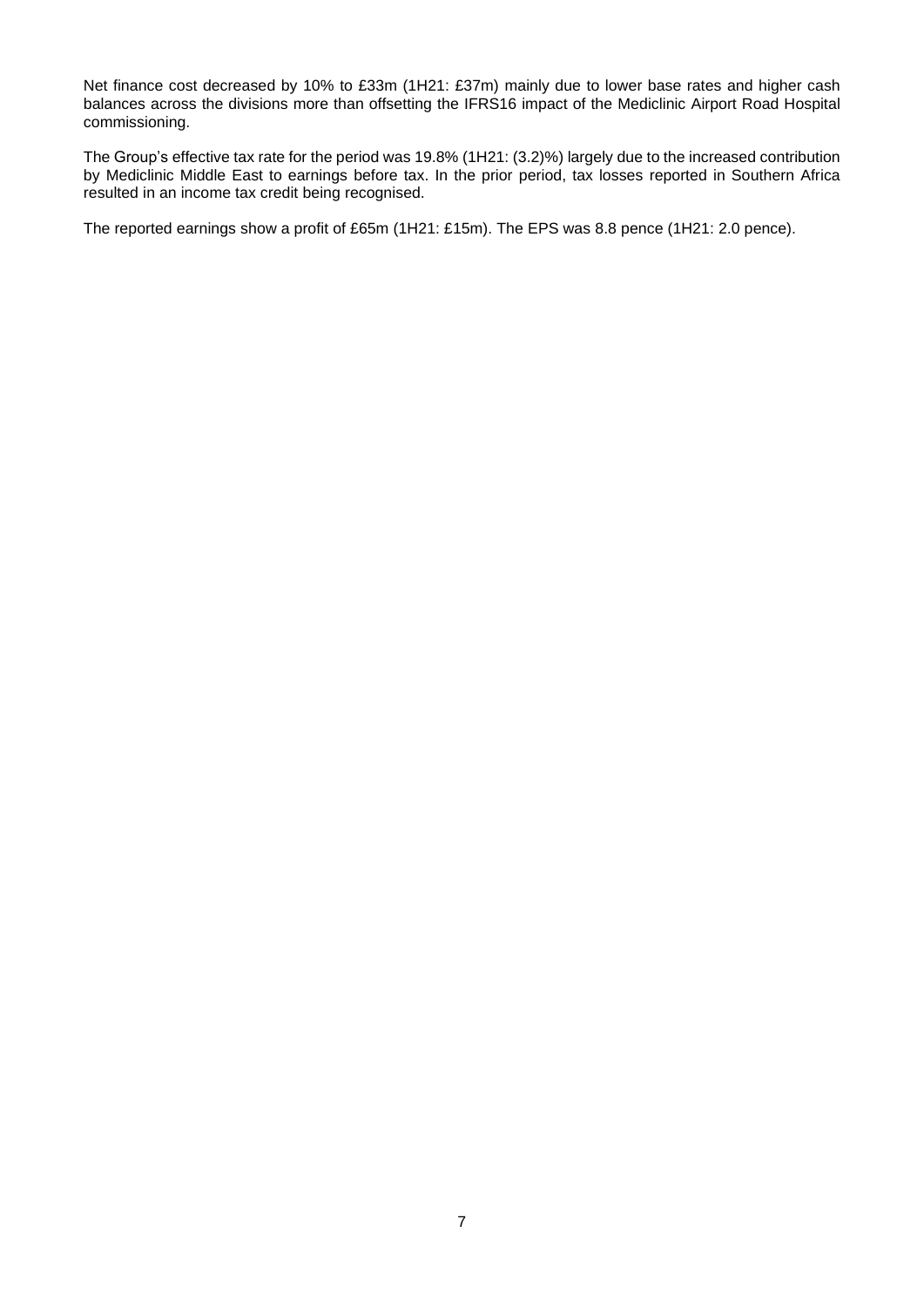# **DIVISIONAL RESULTS**

|                                       | <b>Group currency</b><br>(millions) |        |                  |                                                  | <b>Divisional currency</b><br>(millions) <sup>1</sup> |         |       |       |                                                              |                                   |
|---------------------------------------|-------------------------------------|--------|------------------|--------------------------------------------------|-------------------------------------------------------|---------|-------|-------|--------------------------------------------------------------|-----------------------------------|
|                                       | 1H22                                | 1H21   | 1H <sub>20</sub> | %<br>variancevariance<br>1H22 vs 1H22 vs<br>1H21 | $\%$<br>1H <sub>20</sub>                              | 1H22    | 1H21  | 1H20  | %<br>variancevariance<br>1H22 vs 1H22 vs<br>1H <sub>21</sub> | $\frac{0}{0}$<br>1H <sub>20</sub> |
| <b>Revenue</b>                        | £1 581                              | £1 411 | £1 515           | 12%                                              | 4%                                                    |         |       |       |                                                              |                                   |
| Hirslanden                            | £718                                | £716   | £696             | 0%                                               | 3%                                                    | 912     | 853   | 871   | 7%                                                           | 5%                                |
| Mediclinic Southern Africa            | £470                                | £317   | £469             | 48%                                              | 0%                                                    | 9 3 8 1 | 6972  | 8578  | 35%                                                          | 9%                                |
| <b>Mediclinic Middle East</b>         | £393                                | £377   | £350             | 4%                                               | 12%                                                   | 2 0 0 0 | 1760  | 1616  | 14%                                                          | 24%                               |
| Corporate                             | $\overline{a}$                      | £1     |                  | $(100)$ %                                        | $\blacksquare$                                        | n/a     | n/a   | n/a   |                                                              |                                   |
| <b>Adjusted EBITDA</b>                | £249                                | £171   | £252             | 46%                                              | (1)%                                                  |         |       |       |                                                              |                                   |
| Hirslanden                            | £106                                | £98    | £113             | 8%                                               | $(6)$ %                                               | 134     | 116   | 141   | 15%                                                          | (5)%                              |
| Mediclinic Southern Africa            | £88                                 | £27    | £97              | 232%                                             | (9)%                                                  | 1759    | 573   | 1785  | 207%                                                         | (1)%                              |
| <b>Mediclinic Middle East</b>         | £56                                 | £47    | £44              | 19%                                              | 29%                                                   | 288     | 223   | 204   | 29%                                                          | 42%                               |
| Corporate                             | E(1)                                | E(1)   | E(2)             |                                                  | (50)%                                                 | n/a     | n/a   | n/a   |                                                              |                                   |
| <b>Adjusted EBITDA %</b>              |                                     |        |                  |                                                  |                                                       |         |       |       |                                                              |                                   |
| Group                                 | 15.8%                               | 12.1%  | 16.6%            |                                                  |                                                       |         |       |       |                                                              |                                   |
| Hirslanden <sup>2</sup>               | 14.7%                               | 13.7%  | 16.2%            |                                                  |                                                       | 14.7%   | 13.7% | 16.2% |                                                              |                                   |
| <b>Mediclinic Southern Africa</b>     | 18.8%                               | 8.2%   | 20.8%            |                                                  |                                                       | 18.8%   | 8.2%  | 20.8% |                                                              |                                   |
| <b>Mediclinic Middle East</b>         | 14.4%                               | 12.7%  | 12.6%            |                                                  |                                                       | 14.4%   | 12.7% | 12.6% |                                                              |                                   |
| <b>Adjusted operating</b><br>profit   | £147                                | £66    | £144             | 122%                                             | 2%                                                    |         |       |       |                                                              |                                   |
| Hirslanden                            | £49                                 | £36    | £51              | 35%                                              | (3)%                                                  | 62      | 43    | 63    | 45%                                                          | (2)%                              |
| Mediclinic Southern Africa            | £69                                 | £9     | £78              | 649%                                             | (12)%                                                 | 1 3 7 4 | 191   | 1444  | 619%                                                         | (5)%                              |
| <b>Mediclinic Middle East</b>         | £30                                 | £22    | £17              | 37%                                              | 74%                                                   | 152     | 104   | 80    | 47%                                                          | 90%                               |
| Corporate                             | E(1)                                | E(1)   | E(2)             |                                                  | (50)%                                                 | n/a     | n/a   | n/a   |                                                              |                                   |
| <b>Adjusted operating</b><br>profit % |                                     |        |                  |                                                  |                                                       |         |       |       |                                                              |                                   |
| Group                                 | 9.3%                                | 4.7%   | 9.5%             |                                                  |                                                       |         |       |       |                                                              |                                   |
| Hirslanden                            | 6.8%                                | 5.0%   | 7.3%             |                                                  |                                                       | 6.8%    | 5.0%  | 7.3%  |                                                              |                                   |
| Mediclinic Southern Africa            | 14.7%                               | 2.7%   | 16.8%            |                                                  |                                                       | 14.7%   | 2.7%  | 16.8% |                                                              |                                   |
| <b>Mediclinic Middle East</b>         | 7.6%                                | 5.9%   | 4.9%             |                                                  |                                                       | 7.6%    | 5.9%  | 4.9%  |                                                              |                                   |

*Notes*

<sup>1</sup> Divisional currency for Hirslanden is shown in Swiss franc (CHF), Mediclinic Southern Africa in South African rand (ZAR) *and Mediclinic Middle East in UAE dirham (AED).*

*<sup>2</sup> The EBITDA margin includes government grants of £1m (CHF2m) (1H21: nil) disclosed as "Other income".*

*The Group uses adjusted income statement reporting as non-IFRS measures in evaluating performance and to provide consistent and comparable reporting. Refer to the policy and "Reconciliations" section on pages 13–16 of this announcement.*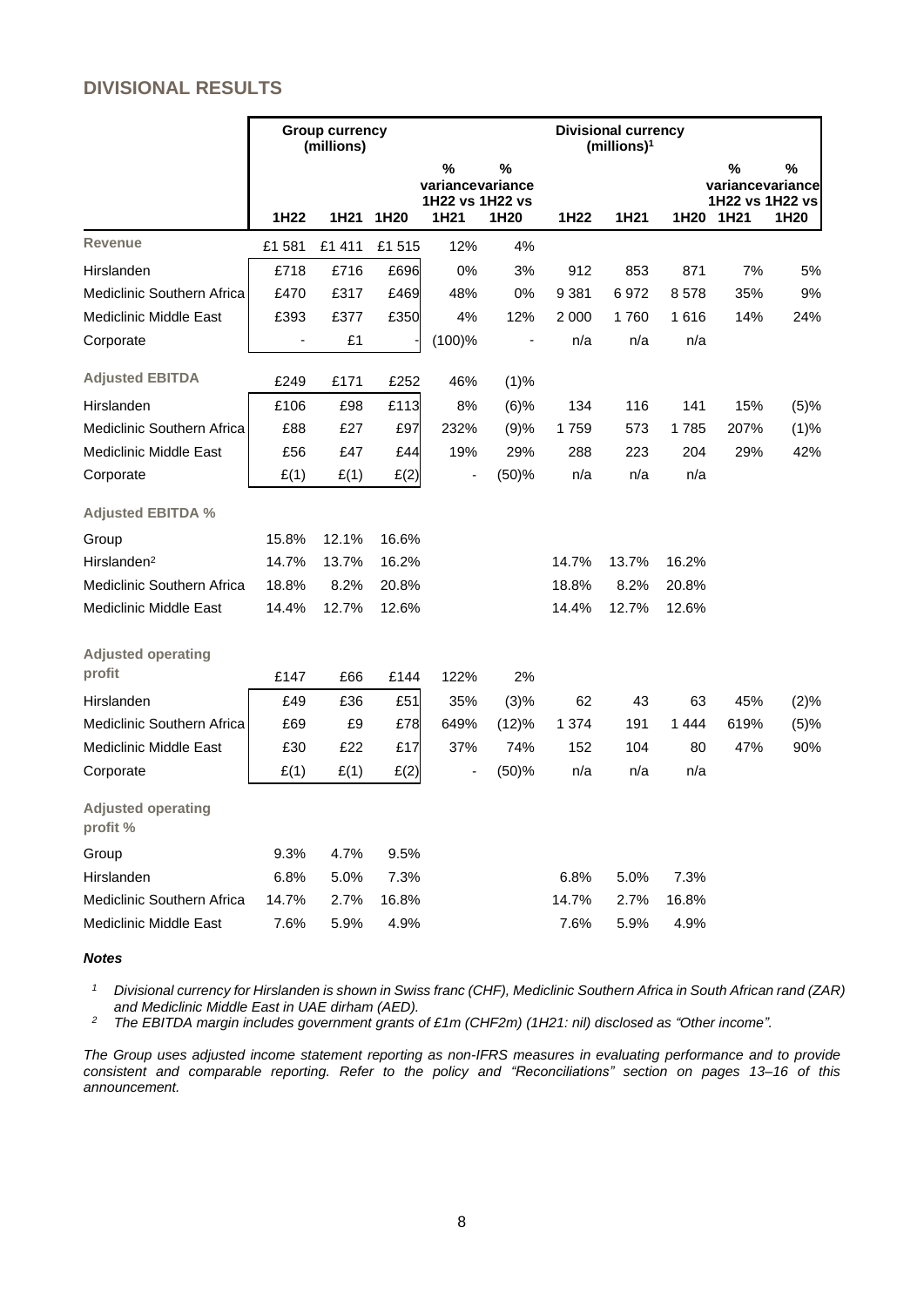#### **HIRSLANDEN**

A robust first-half performance at Hirslanden was underpinned by a strong recovery in patient volumes, exceeding pre-pandemic levels. As Switzerland adapted its response to the pandemic, fewer restrictions were placed on the operating activities of healthcare providers compared with 1H21, which enabled greater operational flexibility to delivery care for non-COVID-19 patients, while continuing to provide significant support to health authorities and caring for COVID-19 patients.

Hirslanden's revenue increased by 7% to CHF912m (1H21: CHF853m, 1H20: CHF871m), exceeding prepandemic revenue by 5%. This was due to a good recovery in inpatient activity, up 3.3% compared with 1H21, and 2.2% compared with pre-pandemic. While the general insurance mix increased to 51.6% (1H21: 50.7%), supplementary insured patient volumes were up 1.6% compared with 1H21 and general insured volume growth was 4.9% as the division continued to support cantonal health authorities during the pandemic. Inpatient revenue per case increased by 2.4% due to higher acuity. As a result, inpatient revenue increased by 6%. Average length of stay increased by 1.0%, which in combination with the increase in inpatient activity delivered an occupancy rate of 60.7% (1H21: 58.2%).

Outpatient and day case revenue also recovered well during the period, up 7%, contributing some 21% (1H21: 21%) to total revenue in the period.

The increase in patient activity supported a 15% increase in adjusted EBITDA to CHF134m (1H21: CHF116m, 1H20: CHF141m) with the adjusted EBITDA margin increasing to 14.7% (1H21: 13.7%; 1H20: 16.2%). Compared with pre-pandemic, the division continues to absorb COVID-19-related expenses of around CHF6m (1H21: CHF5m) and the direct and indirect impact on operational performance due to the ongoing pandemic.

Adjusted depreciation and amortisation was flat at CHF72m (1H21: CHF73m, 1H20: CHF78m).

Adjusted operating profit increased by 45% to CHF62m (1H21: CHF43m, 1H20: CHF63m).

Adjusted net finance cost was flat at CHF29m (1H21: CHF29m, 1H20: CHF29m).

Adjusted earnings increased by 202% to CHF24m (1H21: CHF8m), approaching pre-pandemic levels (1H20: CHF26m).

The division improved its cash conversion to 110% (1H21: 44%).

Following the significant reduction in capex during the pandemic in 1H21, total capex spent during 1H22 was in line with expectations at CHF37m (1H21: CHF17m), comprising maintenance capex of CHF17m (1H21: CHF7m) and expansion capex of CHF20m (1H21: CHF10m). Expected improvements in operating cash flows will enable the Group to proportionately increase the annual capex investment at Hirslanden while continuing to generate appropriate free cash to equity holders (including the annual debt repayments with the next CHF50m scheduled for November 2021). FY22 forecast total capex remains broadly unchanged with expansion capex of around CHF50m, which includes the first of seven years of investment in the projects at Klinik St. Anna and Hirslanden Klinik Aarau to strengthen the competitive position and growth opportunities of these key hospitals. FY22 maintenance capex is forecast at around CHF75m. Medium-term maintenance capex is expected to be around 4-5% of revenue.

### **MEDICLINIC SOUTHERN AFRICA**

During 1H22, Mediclinic Southern Africa continued to treat a significant number of COVID-19 patients. The third wave of the pandemic, which peaked in July 2021, was more severe and sustained than the previous two waves. The division further adapted to effectively navigate the latest wave and was able to treat an increased volume of non-COVID-19 patients that required its broad range of healthcare services, despite the demands and interruption caused by the pandemic. Subsequent to the period end, the number of COVID-19 admissions fell to the lowest levels since the start of the pandemic, with positive trends observed in theatre and non-COVID-19 activity maintaining broadly stable overall patient volumes.

Mediclinic Southern Africa's revenue was up 35% to ZAR9 381m (1H21: ZAR6 972m, 1H20: ZAR8 578m), reflecting the stronger than expected recovery in patient volumes compared with 1H21 when lockdowns and restrictions significantly reduced patient activity. Revenue was ahead of pre-pandemic levels by 9%. Compared with 1H21, Paid Patient Days ("**PPDs**") increased by 29%, and remained marginally below pre-pandemic levels,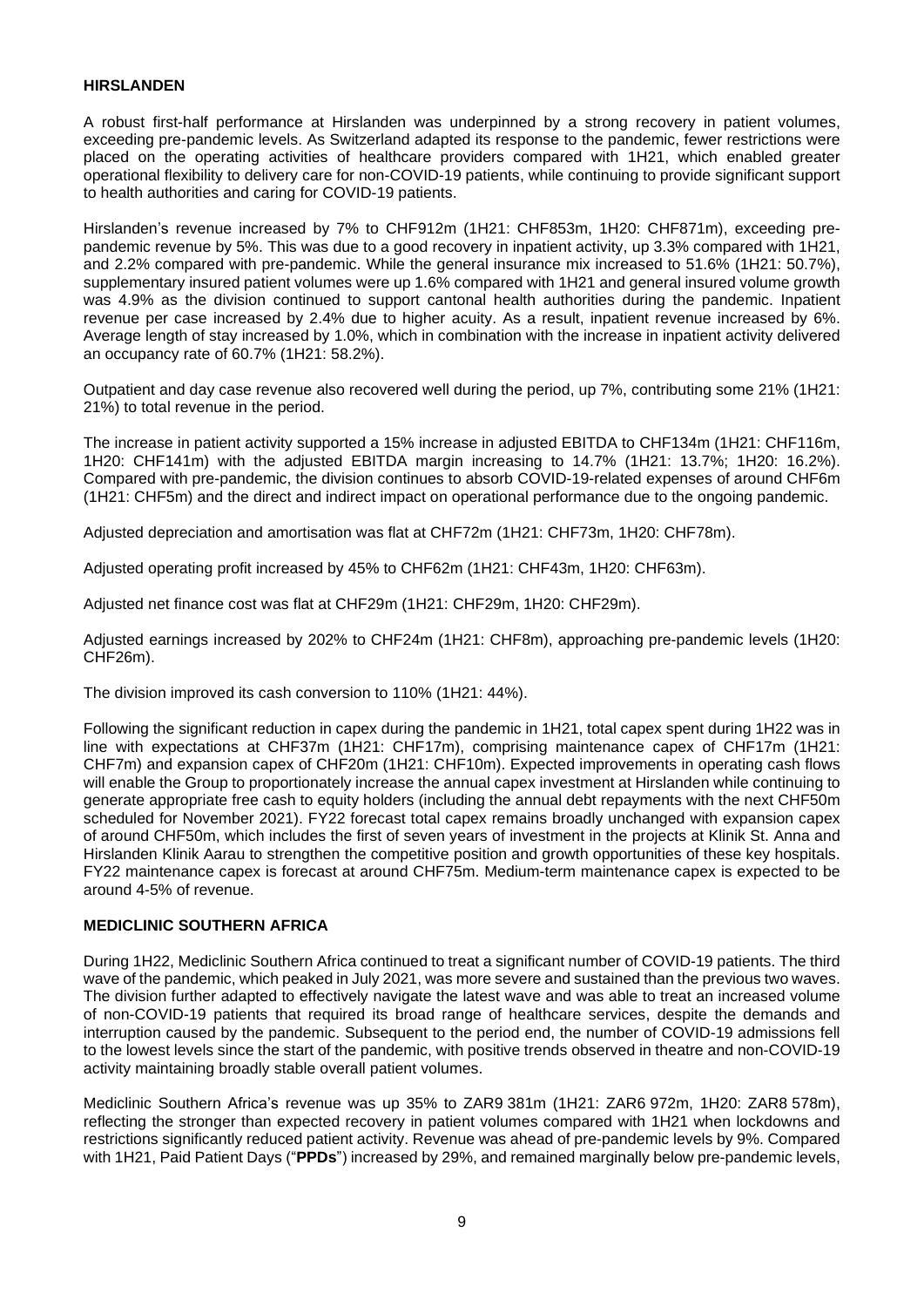down 3.1%. COVID-19-related PPDs were around 26% of total PPDs during the period, compared with around 16% in 1H21 and 20% in 2H21.

Occupancy improved with the growth in PPDs to 65.4% (1H21: 51.1%), approaching pre-pandemic levels (1H20: 69.8%). Average revenue per bed day was up 3.8% compared with 1H21 and up 13.0% to pre-pandemic levels, continuing to reflect the elevated acuity of treatments. The average length of stay was up 3.0% compared with 1H21, reflecting the longer than average length of stay for COVID-19 patients partly offset by an increase in day case admissions. Compared with the pre-pandemic period, the average length of stay was up 21.5%.

Adjusted EBITDA increased by 207% to ZAR1 759m (1H21: ZAR573m), driven by the revenue performance recovering towards pre-pandemic levels (1H20: ZAR1 785m). The adjusted EBITDA margin materially increased in 1H22 to 18.8% (1H21: 8.2%). The effects of COVID-19-related costs of around ZAR159m in 1H22 (1H21: ZAR157m) and the change in patient case mix continue to impact the margin when compared with the pre-pandemic period (1H20: 20.8%).

Depreciation and amortisation was flat at ZAR382m (1H21: ZAR382m, 1H20: ZAR340m), mainly due to the prudent delay to investments in the prior period due to the pandemic. Adjusted operating profit increased by 619% to ZAR1 374m (1H21: ZAR191m, 1H20: ZAR1 444m).

Net finance cost decreased by 20% to ZAR234m (1H21: ZAR291m, 1H20: ZAR279m) due to interest income on increased deposits and lower base interest rates.

Adjusted earnings increased to ZAR714m (1H21: loss of ZAR52m, 1H20: ZAR669m).

The division converted 96% (1H21: 110%) of adjusted EBITDA into cash generated from operations.

Total capex spent during the period increased in line with expectations to ZAR427m (1H21: ZAR323m) comprising maintenance capex of ZAR294m (1H21: ZAR104m) and expansion capex of ZAR133m (1H21: ZAR219m). FY22 capex guidance remains unchanged, with expansion capex of around ZAR520m including projects at Mediclinic Brits, Mediclinic Hoogland and Mediclinic Midstream hospitals and Mediclinic Vergelegen day case clinic, following the opening of Mediclinic Winelands day case clinics during the period. In addition, further investment in IT infrastructure projects will be made to support future growth initiatives. FY22 maintenance capex is forecast at around ZAR610m. Medium-term maintenance capex is expected to average around 3% of revenue. In October 2021, South Africa's Constitutional Court announced that it overturned the Competition Appeals Court ruling and effectively prohibited the proposed acquisition by Mediclinic Southern Africa of Matlosana Medical Health Services Proprietary Limited, based in Klerksdorp.

### **MEDICLINIC MIDDLE EAST**

Mediclinic Middle East delivered a strong first-half performance driven by a return to pre-pandemic inpatient and outpatient volumes, underpinned by investment over recent years to expand and enhance its facilities and services. Compared to 1H21, fewer restrictions were placed on the operating activities of healthcare providers in the region as the UAE's rapid and advanced vaccination rollout programme reduced COVID-19 cases compared to the first wave. Similar to August 2020, counter-seasonal holiday trends due to global travel restrictions resulted in elevated patient volumes compared with the pre-pandemic period.

Mediclinic Middle East's revenue increased by 14% to AED2 000m (1H21: AED1 760m, 1H20: AED1 616m), which includes around AED185m (1H21: AED270m) in COVID-19-related and new revenue streams. Inpatient admissions and day cases were up 21% and outpatient cases up 24%. The volume increase was partly offset by a decrease in the average revenue per inpatient and day case admission and outpatient cases by 11% and 3%, respectively, reflecting a move towards pre-pandemic acuity levels and revenue mix.

Despite ongoing COVID-19-related costs and ramp-up costs associated with the expansion at Mediclinic Airport Road Hospital and the new Comprehensive Cancer Centre, adjusted EBITDA increased 29% to AED288m (1H21: AED223m, 1H20: AED204m) due to the strong revenue performance. COVID-19-related expenses totalled around AED6m (1H21: AED17m). As a result, the adjusted EBITDA margin increased to 14.4% (1H21: 12.7%, 1H20: 12.6%).

Adjusted depreciation and amortisation increased by 9% to AED133m (1H21: AED122m, 1H20: AED123m), largely reflecting the commissioning at Mediclinic Airport Road Hospital during the period. Adjusted operating profit increased by 47% to AED152m (1H21: AED104m, 1H20: AED80m).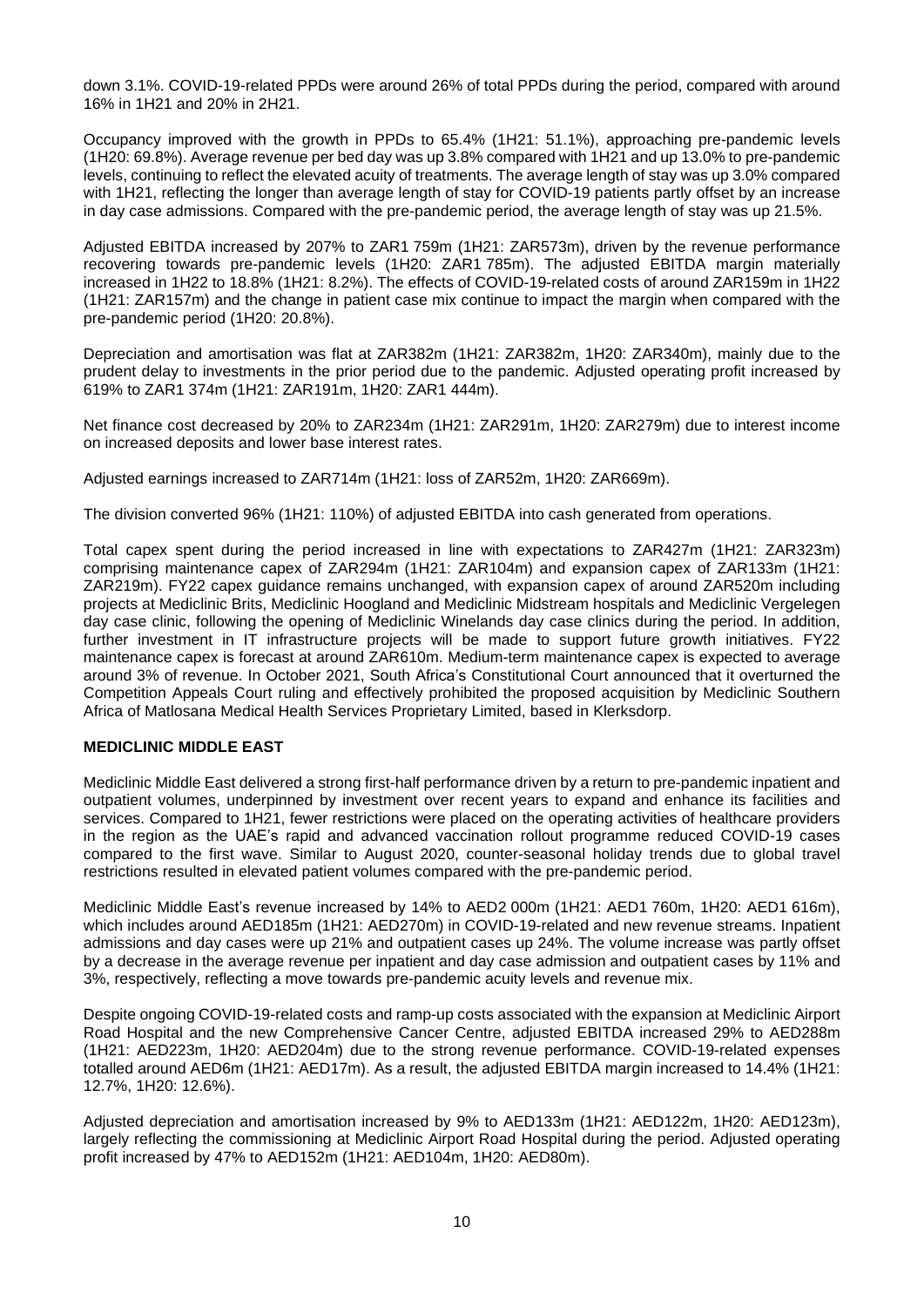Net finance cost decreased by 7% to AED37m (1H21: AED40m, 1H20: AED47m), mainly due to a reduction in gross debt and the base rate and revised lease agreement rental savings, partly offset by the IFRS16 interest associated with the Mediclinic Airport Road Hospital commissioning.

Adjusted earnings increased by 81% to AED114m (1H21: AED63m, 1H20: AED33m).

The division significantly improved its cash conversion to 97% (1H21: 9%).

Total capex spent during the period was in line with expectations at AED57m (1H21: AED62m) comprising maintenance capex of AED17m (1H21: AED19m) and expansion capex of AED40m (1H21: AED43m). FY22 total capex forecast remains broadly unchanged with expansion capex of around AED275m including capex investment at Mediclinic Airport Road Hospital for the upgrade at the existing wing following the opening of the new facility and the EHR roll-out. Additionally, investments in key projects continue, including in the first cosmetic facility, additional outpatient clinics, precision medicine, IVF, sports medicine, RPM, IT infrastructure, critical care unit upgrades at Mediclinic Al Ain Hospital and the installation of smart lifts at the Mediclinic Al Noor Hospital. FY22 maintenance capex is forecast at around AED45m. Medium-term maintenance capex is expected to be around 2-3% of revenue with expansion capex from FY23 onwards at half the level in FY21.

# **OUTLOOK**

The Group has demonstrated that it is well positioned to deliver its broad range of healthcare services as restrictions ease and patient demand increases. The Group remains highly focussed on delivering operational and cost-efficiencies, to return to pre-pandemic EBITDA margins over time. In addition, at Mediclinic Middle East, margins are expected to continue gradually increasing beyond pre-pandemic levels, driven by growth in patient volumes supported by recent expansion and upgrade projects in Dubai and Abu Dhabi.

#### *FY22 guidance*

Given the encouraging 1H22 revenue performance across all three divisions, the Group expects to deliver FY22 revenue growth ahead of previous guidance at all three divisions while maintaining FY22 margin guidance. However, we remain alert to the ongoing pandemic and potential subsequent waves which provide an element of uncertainty as to near-term operating performance and the shape of the recovery.

In Switzerland, Hirslanden expects to deliver FY22 revenue growth approaching mid-single digit percentage and a stable year-on-year EBITDA margin (FY21: 15.1%).

Mediclinic Southern Africa expects to deliver FY22 revenue growth in the mid- to high-teen digit percentage range and a year-on-year improvement in EBITDA margin approaching the 2H21 outturn (2H21: 19.0%).

Mediclinic Middle East expects to deliver FY22 revenue growth in the high-single digit percentage range and an EBITDA margin approaching FY20 levels (FY20: 15.1%).

# **BOARD UPDATES**

The following changes to the Board and its committees have taken place since the financial year-end, as announced on 26 May 2021 or 27 July 2021:

- Natalia Barsegiyan joined the Board as an independent non-executive director and became a member of the Audit and Risk Committee with effect from 1 August 2021. She also joined the Environmental, Social and Governance ("ESG") Committee upon its constitution, on 1 September 2021.
- The new ESG Committee was constituted with effect from 1 September 2021, chaired by Dame Inga, with other members comprising: Dr Ronnie van der Merwe, Natalia Barsegiyan, Dr Felicity Harvey and Danie Meinties.
- The Clinical Performance and Sustainability Committee has been refocused as the Clinical Performance Committee, with no changes to its composition.
- Dr Muhadditha Al Hashimi joined the Remuneration Committee on 13 September 2021.
- Tom Singer became Chair of the Audit and Risk Committee and joined the Investment Committee on 13 September 2021.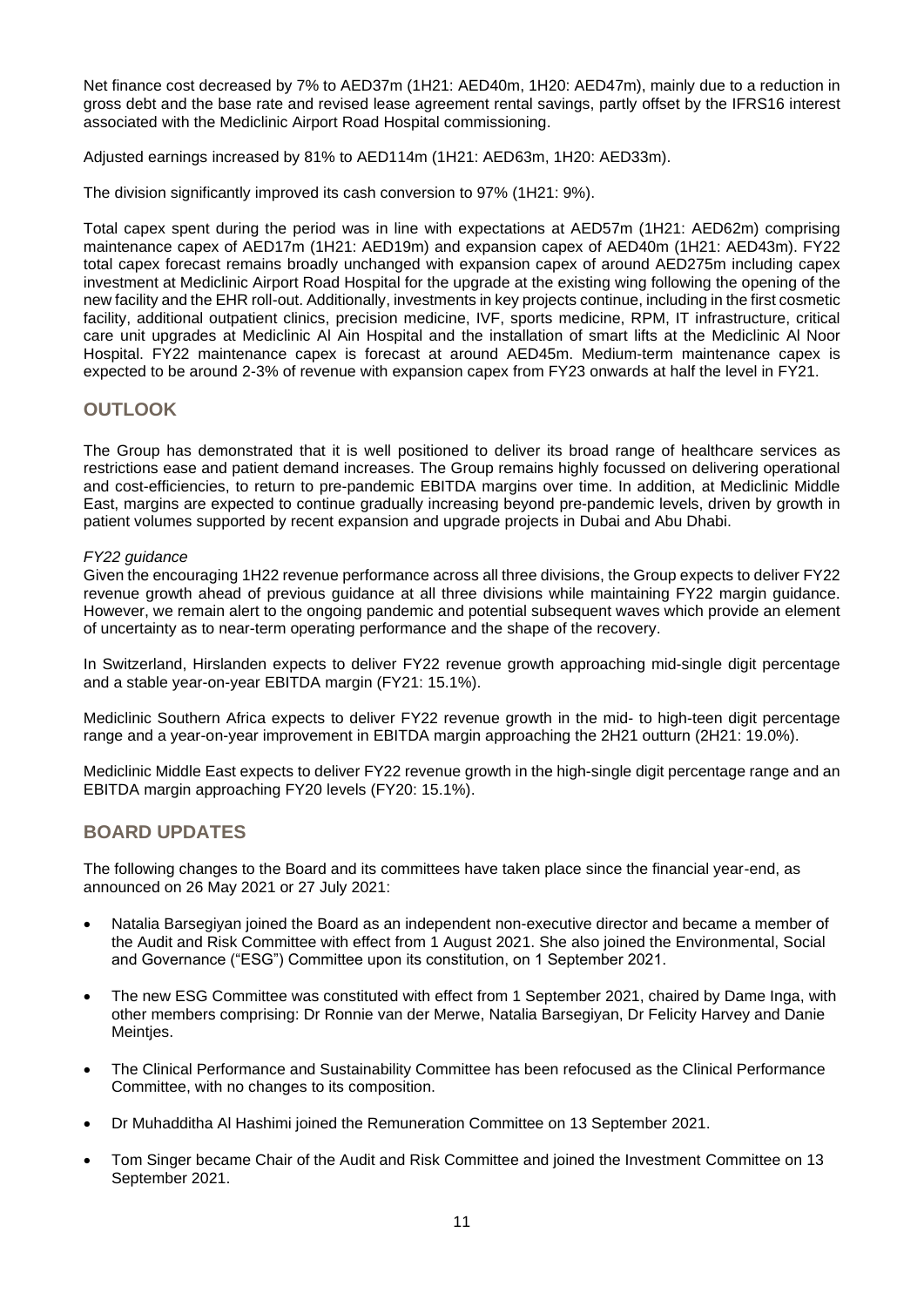- Steve Weiner became Chair of the Remuneration Committee on 13 September 2021.
- Alan Grieve and Trevor Petersen stepped down from all their roles on Board Committees on 13 September 2021.

Furthermore, Zarina Bassa will be appointed as an independent non-executive director of the Company and a member of the Remuneration Committee on 1 February 2022. She will become a member of the Audit and Risk Committee with effect from 1 January 2023.

Except as described above, there have been no changes in the Board of Directors of Mediclinic International plc to those listed in the Group's Annual Report and Financial Statements for the year ended 31 March 2021.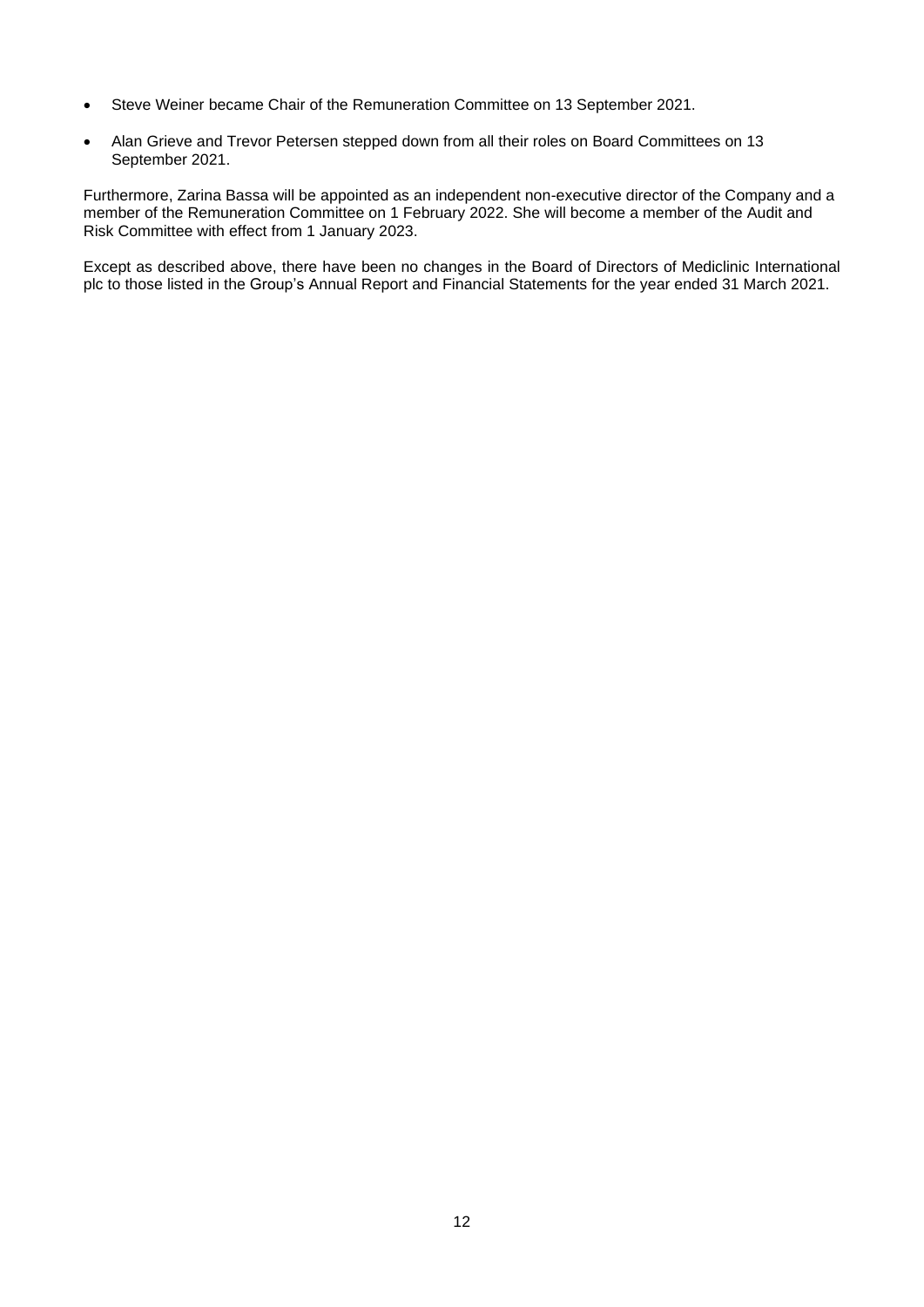# **FINANCIAL REVIEW**

## **ADJUSTED NON-IFRS FINANCIAL MEASURES**

The Group uses adjusted income statement reporting as non-IFRS measures in evaluating performance and as a method to provide shareholders with clear and consistent reporting. The adjusted measures are intended to remove volatility associated with certain types of exceptional income and charges from reported earnings. Historically, EBITDA and adjusted EBITDA were disclosed as supplemental non-IFRS financial performance measures because they are regarded as useful metrics to analyse the performance of the business from period to period. Measures like adjusted EBITDA are used by analysts and investors in assessing performance.

The rationale for using non-IFRS measures:

- they track the adjusted operational performance of the Group and its operating segments by separating out exceptional items;
- they are used by management for budgeting, planning and monthly financial reporting;
- they are used by management in presentations and discussions with investment analysts; and
- they are used by the directors in evaluating management's performance and in setting management incentives.

The Group's policy is to adjust, *inter alia*, the following types of significant income and charges from the reported IFRS measures to present adjusted results:

- cost associated with major restructuring programmes;
- profit/loss on sale of assets and transaction costs incurred on corporate transactions;
- remeasurement of right-of-use assets and lease liabilities as a result of lease modifications in terms of IFRS16 *Leases*;
- past service cost charges/credits in relation to pension fund conversion rate changes;
- accelerated depreciation and amortisation charges:
- mark-to-market fair value gains/losses relating to derivative financial instruments including ineffective interest rate swaps;
- remeasurement of redemption liabilities due to changes in estimated underlying value;
- impairment charges and reversal of impairment charges;
- insurance proceeds for items of property, equipment and vehicles impaired;
- prior year tax adjustments and significant tax rate changes; and
- tax and non-controlling interest impact of the above items.

EBITDA is defined as operating profit before depreciation and amortisation and impairments of non-financial assets, excluding other gains and losses.

Non-IFRS financial measures should not be considered in isolation from, or as a substitute for, financial information presented in compliance with IFRS. The adjusted measures used by the Group are not necessarily comparable with those used by other entities.

The Group has consistently applied this definition of adjusted measures in reporting on its financial performance in the past as the directors believe this additional information is important to allow shareholders to better understand the Group's trading performance for the reporting period. It is the Group's intention to continue to consistently apply this definition in the future.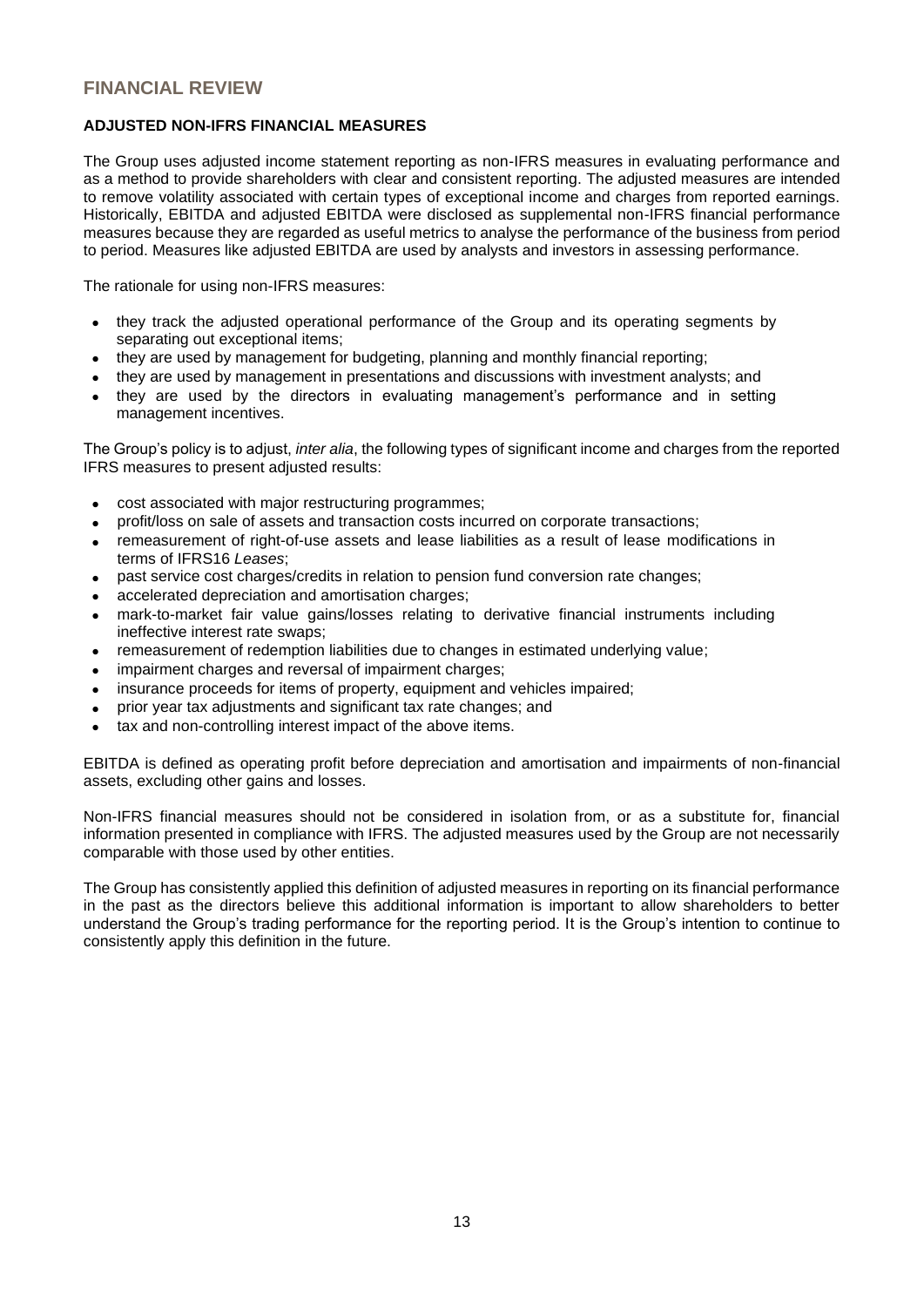# **EARNINGS RECONCILIATIONS NON-IFRS FINANCIAL MEASURES**

| <b>30 SEPTEMBER 2021</b>                                                               | <b>Total</b><br>£'m | Hirslanden<br>£'m | Mediclinic<br>Southern<br>Africa<br>£'m | Mediclinic<br>Middle East<br>£'m | Spire<br>£'m | Corporate<br>£'m |
|----------------------------------------------------------------------------------------|---------------------|-------------------|-----------------------------------------|----------------------------------|--------------|------------------|
| Revenue                                                                                | 1 581               | 718               | 470                                     | 393                              |              |                  |
| Operating profit/(loss)                                                                | 129                 | 31                | 69                                      | 30                               |              | (1)              |
| Profit/(loss) for the period <sup>1</sup>                                              | 73                  | 15                | 41                                      | 23                               | (5)          | (1)              |
| <b>Reconciliations</b>                                                                 |                     |                   |                                         |                                  |              |                  |
| Operating profit/(loss)                                                                | 129                 | 31                | 69                                      | 30                               |              | (1)              |
| Add back:                                                                              |                     |                   |                                         |                                  |              |                  |
| - Depreciation and amortisation                                                        | 111                 | 66                | 19                                      | 26                               |              |                  |
| - Impairment of properties,<br>equipment and vehicles and<br>intangible assets         | 7                   | $\overline{7}$    |                                         |                                  |              |                  |
| <b>EBITDA</b>                                                                          | 247                 | 104               | 88                                      | 56                               |              | (1)              |
| - Past service cost                                                                    | 9                   | 9                 |                                         |                                  |              |                  |
| - Insurance proceeds                                                                   | (7)                 | (7)               |                                         |                                  |              |                  |
| <b>Adjusted EBITDA</b>                                                                 | 249                 | 106               | 88                                      | 56                               |              | (1)              |
| Operating profit/(loss)                                                                | 129                 | 31                | 69                                      | 30                               |              | (1)              |
| - Past service cost                                                                    | 9                   | 9                 |                                         |                                  |              |                  |
| - Insurance proceeds                                                                   | (7)                 | (7)               |                                         |                                  |              |                  |
| - Impairment of properties,<br>equipment and vehicles and<br>intangible assets         | 7                   | $\overline{7}$    |                                         |                                  |              |                  |
| - Accelerated depreciation                                                             | 9                   | 9                 |                                         |                                  |              |                  |
| <b>Adjusted operating profit/(loss)</b>                                                | 147                 | 49                | 69                                      | 30                               |              | (1)              |
| Profit/(loss) for the period <sup>1</sup>                                              | 73                  | 15                | 41                                      | 23                               | (5)          | (1)              |
| Non-controlling interest                                                               | (8)                 | (2)               | (6)                                     |                                  |              |                  |
| <b>Exceptional items</b>                                                               |                     |                   |                                         |                                  |              |                  |
| - Past service cost                                                                    | 9                   | 9                 |                                         |                                  |              |                  |
| - Insurance proceeds                                                                   | (7)                 | (7)               |                                         |                                  |              |                  |
| - Impairment of properties,<br>equipment and vehicles and<br>intangible assets         |                     | 7                 |                                         |                                  |              |                  |
| - Accelerated depreciation                                                             | 9                   | 9                 |                                         |                                  |              |                  |
| - Tax on exceptional items                                                             | (3)                 | (3)               |                                         |                                  |              |                  |
| <b>Adjusted earnings</b>                                                               | 80                  | 28                | 35                                      | 23                               | (5)          | (1)              |
| Weighted average number of shares<br>(millions)<br>Adjusted earnings per share (pence) | 737.2<br>10.8       |                   |                                         |                                  |              |                  |

#### *Note*

*<sup>1</sup> Profit for the period at Hirslanden is shown after the elimination of intercompany loan interest of £9m.*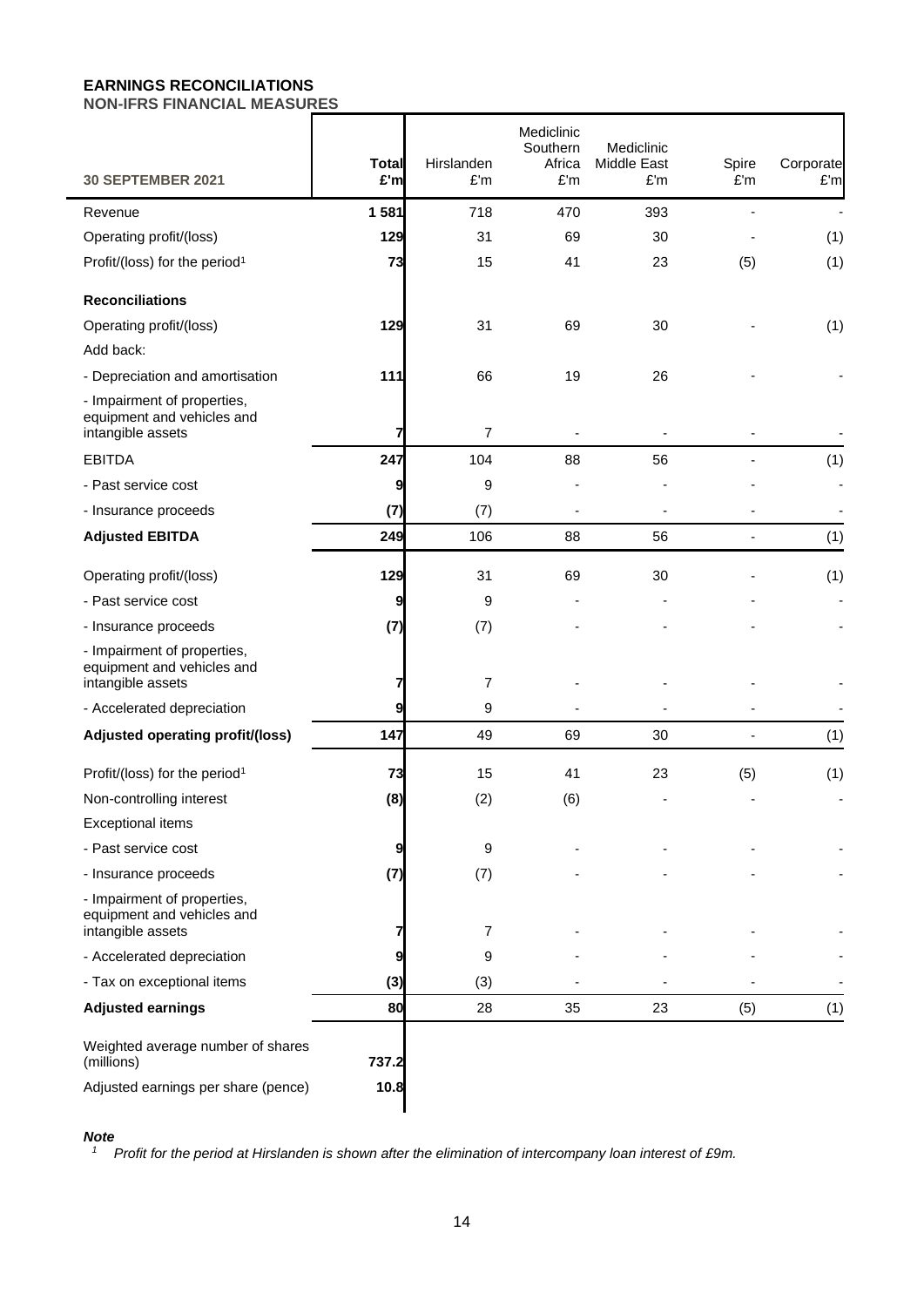# **EARNINGS RECONCILIATIONS (CONTINUED)**

**NON-IFRS FINANCIAL MEASURES**

| <b>30 SEPTEMBER 2020</b>                                                       | <b>Total</b><br>£'m | Hirslanden<br>£'m | Mediclinic<br>Southern<br>Africa<br>£'m | Mediclinic<br>Middle East<br>£'m | Spire<br>£'m             | Corporate<br>£'m |
|--------------------------------------------------------------------------------|---------------------|-------------------|-----------------------------------------|----------------------------------|--------------------------|------------------|
| Revenue                                                                        | 1 4 1 1             | 716               | 317                                     | 377                              |                          | 1                |
| Operating profit/(loss)                                                        | 64                  | 36                | 6                                       | 23                               |                          | (1)              |
| Profit/(loss) for the period <sup>1</sup>                                      | 18                  | 19                | (4)                                     | 14                               | (10)                     | (1)              |
| <b>Reconciliations</b>                                                         |                     |                   |                                         |                                  |                          |                  |
| Operating profit/(loss)                                                        | 64                  | 36                | 6                                       | 23                               |                          | (1)              |
| Add back:                                                                      |                     |                   |                                         |                                  |                          |                  |
| - Other gains and losses                                                       | (2)                 |                   |                                         | (2)                              |                          |                  |
| - Depreciation and amortisation                                                | 106                 | 62                | 18                                      | 26                               |                          |                  |
| - Impairment of properties,<br>equipment and vehicles and<br>intangible assets | 3                   |                   | 3                                       |                                  |                          |                  |
| <b>EBITDA</b>                                                                  | 171                 | 98                | 27                                      | 47                               |                          | (1)              |
| No adjustments                                                                 |                     |                   |                                         |                                  |                          | ÷,               |
| <b>Adjusted EBITDA</b>                                                         | 171                 | 98                | 27                                      | 47                               |                          | (1)              |
| Operating profit/(loss)                                                        | 64                  | 36                | 6                                       | 23                               |                          | (1)              |
| - Impairment of properties,<br>equipment and vehicles and<br>intangible assets | 3                   |                   | 3                                       |                                  |                          |                  |
| - Fair value adjustments on<br>derivative contracts                            | (1)                 |                   |                                         | (1)                              |                          |                  |
| Adjusted operating profit/(loss)                                               | 66                  | 36                | 9                                       | 22                               | $\overline{\phantom{a}}$ | (1)              |
| Profit/(loss) for the period <sup>1</sup>                                      | 18                  | 19                | (4)                                     | 14                               | (10)                     | (1)              |
| Non-controlling interest                                                       | (3)                 | (3)               |                                         |                                  |                          |                  |
| <b>Exceptional items</b>                                                       |                     |                   |                                         |                                  |                          |                  |
| - Impairment of properties,<br>equipment and vehicles and<br>intangible assets | 3                   |                   | 3                                       |                                  |                          |                  |
| - Fair value adjustments on<br>derivative contracts                            | (1)                 |                   |                                         | (1)                              |                          |                  |
| - Equity accounted portion of<br>impairment of intangible assets               | 60                  |                   |                                         |                                  | 60                       |                  |
| - Reversal of impairment of<br>associate                                       | (60)                |                   |                                         |                                  | (60)                     |                  |
| - Tax on exceptional items <sup>2</sup>                                        |                     |                   |                                         |                                  |                          |                  |
| <b>Adjusted earnings</b>                                                       | 17                  | 16                | (1)                                     | 13                               | (10)                     | (1)              |
| Weighted average number of shares<br>(millions)                                | 737.2               |                   |                                         |                                  |                          |                  |
| Adjusted earnings per share (pence)                                            | 2.3                 |                   |                                         |                                  |                          |                  |

#### *Notes*

*<sup>1</sup> Profit for the period at Hirslanden is shown after the elimination of intercompany loan interest of £9m.*

*<sup>2</sup> Less than £0.5m*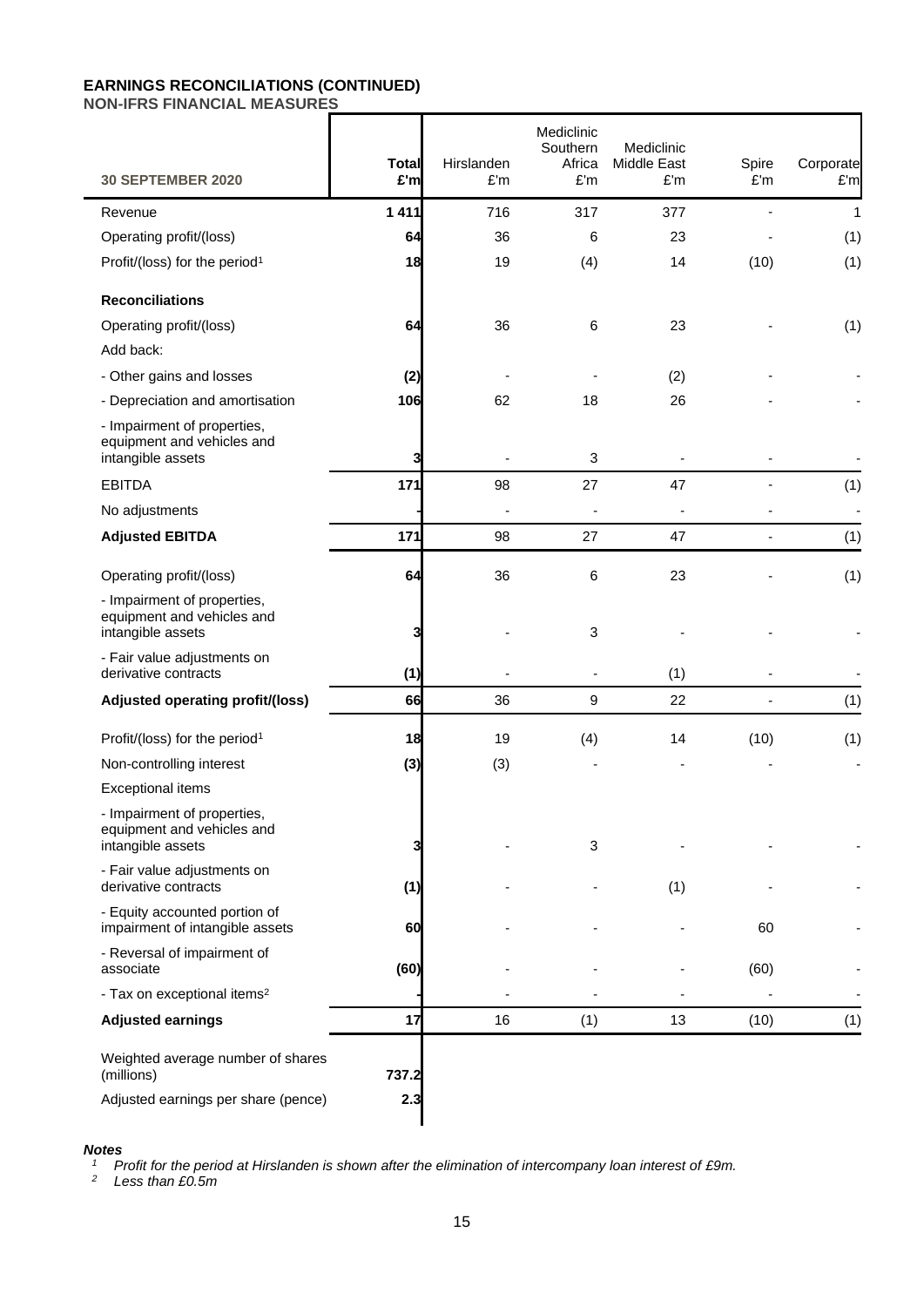# **EARNINGS RECONCILIATIONS (CONTINUED)**

**NON-IFRS FINANCIAL MEASURES**

| <b>30 SEPTEMBER 2019</b>                        | Total<br>£'m | Hirslanden<br>£'m | Mediclinic<br>Southern<br>Africa<br>£'m | Mediclinic<br><b>Middle East</b><br>£'m | Spire<br>E'm   | Corporate<br>E'm |
|-------------------------------------------------|--------------|-------------------|-----------------------------------------|-----------------------------------------|----------------|------------------|
| Revenue                                         | 1515         | 696               | 469                                     | 350                                     |                |                  |
| Operating profit/(loss)                         | 149          | 56                | 78                                      | 17                                      |                | (2)              |
| Profit/(loss) for the period <sup>1</sup>       | $122$        | 71                | 43                                      | $\overline{7}$                          | $\overline{2}$ | (1)              |
| <b>Reconciliations</b>                          |              |                   |                                         |                                         |                |                  |
| Operating profit/(loss)                         | 149          | 56                | 78                                      | 17                                      |                | (2)              |
| Add back:                                       |              |                   |                                         |                                         |                |                  |
| - Other gains and losses                        |              |                   |                                         |                                         |                |                  |
| - Depreciation and amortisation                 | 108          | 62                | 19                                      | 27                                      |                |                  |
| - Reversal of impairment of<br>properties       | (5)          | (5)               |                                         |                                         |                |                  |
| <b>EBITDA</b>                                   | 252          | 113               | 97                                      | 44                                      |                | (2)              |
| No adjustments                                  |              |                   |                                         |                                         |                | $\overline{a}$   |
| <b>Adjusted EBITDA</b>                          | 252          | 113               | 97                                      | 44                                      | $\overline{a}$ | (2)              |
| Operating profit/(loss)                         | 149          | 56                | 78                                      | 17                                      |                | (2)              |
| - Reversal of impairment of<br>properties       | (5)          | (5)               |                                         |                                         |                | $\overline{a}$   |
| Adjusted operating profit/(loss)                | 144          | 51                | 78                                      | 17                                      |                | (2)              |
| Profit/(loss) for the period <sup>1</sup>       | 122          | 71                | 43                                      | $\overline{7}$                          | 2              | (1)              |
| Non-controlling interests                       | (13)         | (6)               | (7)                                     |                                         |                | $\blacksquare$   |
| Exceptional items                               |              |                   |                                         |                                         |                |                  |
| - Reversal of impairment of<br>properties       | (5)          | (5)               |                                         |                                         |                |                  |
| - Tax rate changes <sup>2</sup>                 | (32)         | (32)              |                                         |                                         |                |                  |
| - Tax on exceptional items                      | 1            | 1                 |                                         |                                         |                |                  |
| <b>Adjusted earnings</b>                        | 73           | 29                | 36                                      | $\overline{7}$                          | $\overline{2}$ | (1)              |
| Weighted average number of shares<br>(millions) | 737.2        |                   |                                         |                                         |                |                  |
| Adjusted earnings per share (pence)             | 9.9          |                   |                                         |                                         |                |                  |

#### *Notes*

*<sup>1</sup> Profit for the period at Hirslanden is shown after the elimination of intercompany loan interest of £9m.*

*<sup>2</sup> Tax rates changes of £35m are shown after taking non-controlling interest of £3m into consideration.*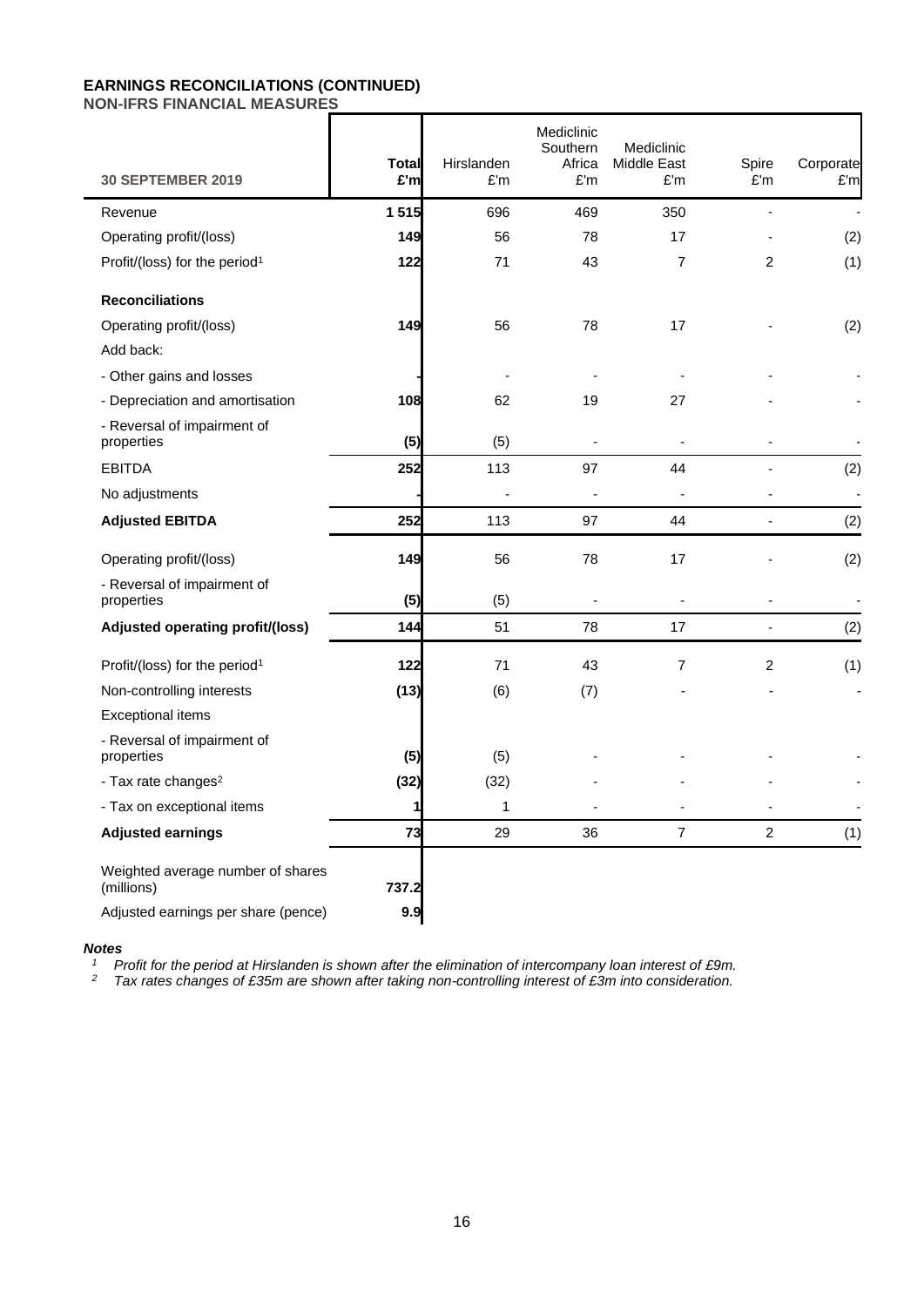# **DEPRECIATION AND AMORTISATION**

Adjusted and reported depreciation and amortisation were calculated as follows:

|                                           | 1H <sub>22</sub><br>E'm | 1H <sub>21</sub><br>E'm  | 1H <sub>20</sub><br>E'm |
|-------------------------------------------|-------------------------|--------------------------|-------------------------|
| Depreciation and amortisation             | 111                     | 106                      | 108                     |
| Accelerated depreciation and amortisation | (9)                     | $\overline{\phantom{a}}$ |                         |
| Adjusted depreciation and amortisation    | 102                     | 106                      | 108                     |

# **NET FINANCE COST**

Adjusted and reported net finance cost were calculated as follows:

|                         | 1H22<br>£'m | 1H <sub>21</sub><br>E'm | 1H20<br>E'm |
|-------------------------|-------------|-------------------------|-------------|
| Finance cost            | 36          | 39                      | 45          |
| Finance income          | (3)         | $\left( 2\right)$       | (5)         |
| <b>Net finance cost</b> | 33          | 37                      | 40          |

### **SHARE OF NET PROFIT OF EQUITY-ACCOUNTED INVESTMENTS**

Adjusted share of net (loss)/profit of equity-accounted investments was calculated as follows:

|                                                                        | 1H <sub>22</sub><br>£'m | 1H <sub>21</sub><br>E'm | 1H <sub>20</sub><br>E'm |
|------------------------------------------------------------------------|-------------------------|-------------------------|-------------------------|
| Share of net (loss)/profit of equity-accounted investments             | (5)                     | (70)                    | 2                       |
| Equity-accounted portion of impairment of intangible assets            | ۰                       | 60                      |                         |
| Adjusted share of net (loss)/profit of equity-accounted<br>investments | (5)                     | (10)                    | 2                       |

# **INCOME TAX**

Adjusted income tax was calculated as follows:

|                                              | 1H <sub>22</sub><br>£'m | 1H <sub>21</sub><br>E'm | 1H20<br>E'm |
|----------------------------------------------|-------------------------|-------------------------|-------------|
| Income tax (expense)/credit                  | (18)                    |                         | 11          |
| Tax rate changes                             | $\blacksquare$          |                         | (35)        |
| Tax impact of exceptional items <sup>1</sup> | (3)                     |                         |             |
| Adjusted income tax (expense)/credit         | (21)                    |                         | (23)        |
| Adjusted effective tax rate <sup>2</sup>     | 19.5%                   | (2.1)%                  | 21.7%       |

### *Notes*

l,

*<sup>1</sup> Less than £0.5m in 1H21*

*<sup>2</sup> The effective tax rate percentages are calculated in unrounded sterling values and not in millions*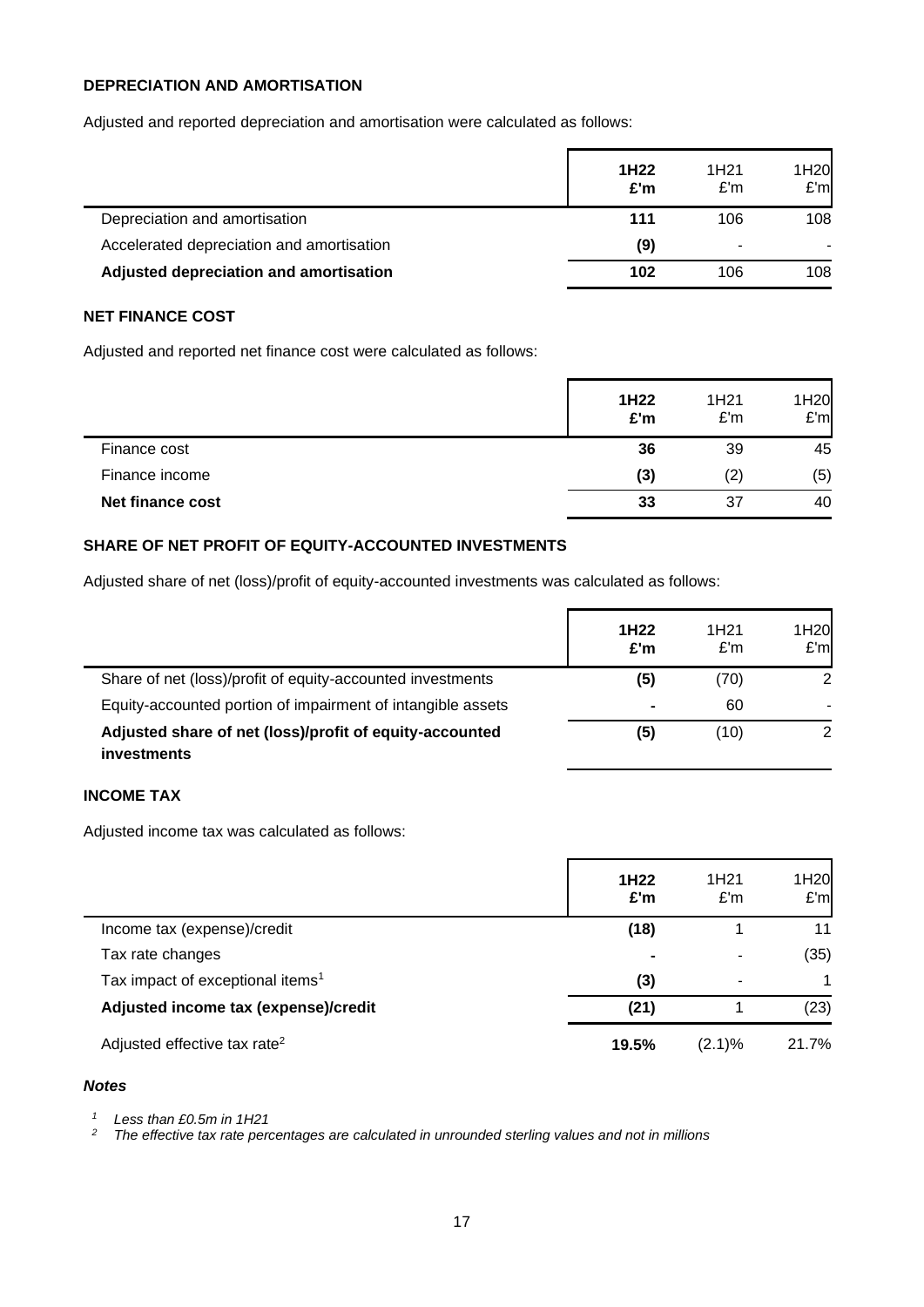## **CASH CONVERSION**

Cash flow conversion of 104% (1H21: 42%) improved since year-end (FY21: 77%) with all three divisions at or above the Group target of 90-100%.

Cash conversion was calculated as follows:

|                                                 | 1H <sub>22</sub><br>£'m | 1H <sub>21</sub><br>E'm |
|-------------------------------------------------|-------------------------|-------------------------|
| Cash from operations (a)                        | 260                     | 72                      |
| Adjusted EBITDA (b)                             | 249                     | 171                     |
| Cash conversion ((a)/(b) x $100$ ) <sup>1</sup> | 104%                    | 42%                     |

#### *Notes*

*<sup>1</sup> Hirslanden 110% (1H21: 44%), Mediclinic Southern Africa 96% (1H21: 110%), Mediclinic Middle East 97% (1H21: 9%)*

#### **PROPERTY, EQUIPMENT AND VEHICLES, AND INTANGIBLE ASSETS**

Property, equipment and vehicles increased to £4 218m at 30 September 2021 (31 March 2021: £4 052m), mainly due to the recognition of a right-of-use asset to the value of £101m in respect of the expansion at Mediclinic Airport Road Hospital, as well as the strengthening of the period-end Swiss franc and UAE dirham rates against sterling.

Total capital expenditure for the period was £62m (1H21: £43m). Maintenance and expansion capex amounted to £32m (1H21: £15m) and £30m (1H21: £28m), respectively.

Mediclinic is one of the largest private healthcare providers across Europe, Middle East and Africa, with unique clinical expertise and scale. Aligned with the Group's strategic goals and balanced approach to capital allocation, Mediclinic will seek to execute on opportunities to grow within its existing business across the continuum of care, invest in various innovation and digital transformation initiatives and pursue opportunities for regional expansion through bolt-on investments at the appropriate time.

Intangible assets increased to £1 084m at 30 September 2021 (31 March 2021: £1 061m), mainly due to the impact of the strengthening period-end UAE dirham rate against sterling on the Mediclinic Middle East goodwill.

#### **INVESTMENT IN ASSOCIATES**

#### *Spire Healthcare Group plc ("Spire")*

Mediclinic holds a 29.9% investment in Spire which is equity accounted. Spire reported its half-year financial results for the period ended 30 June 2021 on 9 September 2021.

For the six months ended 30 June 2021, Spire reported a loss after taxation of £17m (30 June 2020: loss of £233m, which included a goodwill impairment charge of £200m). Mediclinic's equity-accounted loss amounted to £5m (1H21: £10m).

On 26 May 2021, Ramsay Health Care Limited ("**Ramsay**") announced that it had reached an agreement on the terms of a recommended cash offer of 240 pence per Spire share. Mediclinic provided an irrevocable undertaking to vote in favour of the recommended offer. On 5 July 2021, Ramsay increased its offer to 250 pence per Spire share. However, on 19 July 2021, Spire shareholders did not provide sufficient votes to support the Scheme of Arrangement and the proposed transaction was ceased. Mediclinic remains a supportive shareholder in Spire and continues to work with management and the Board to deliver their strategy and drive value for shareholders in the future.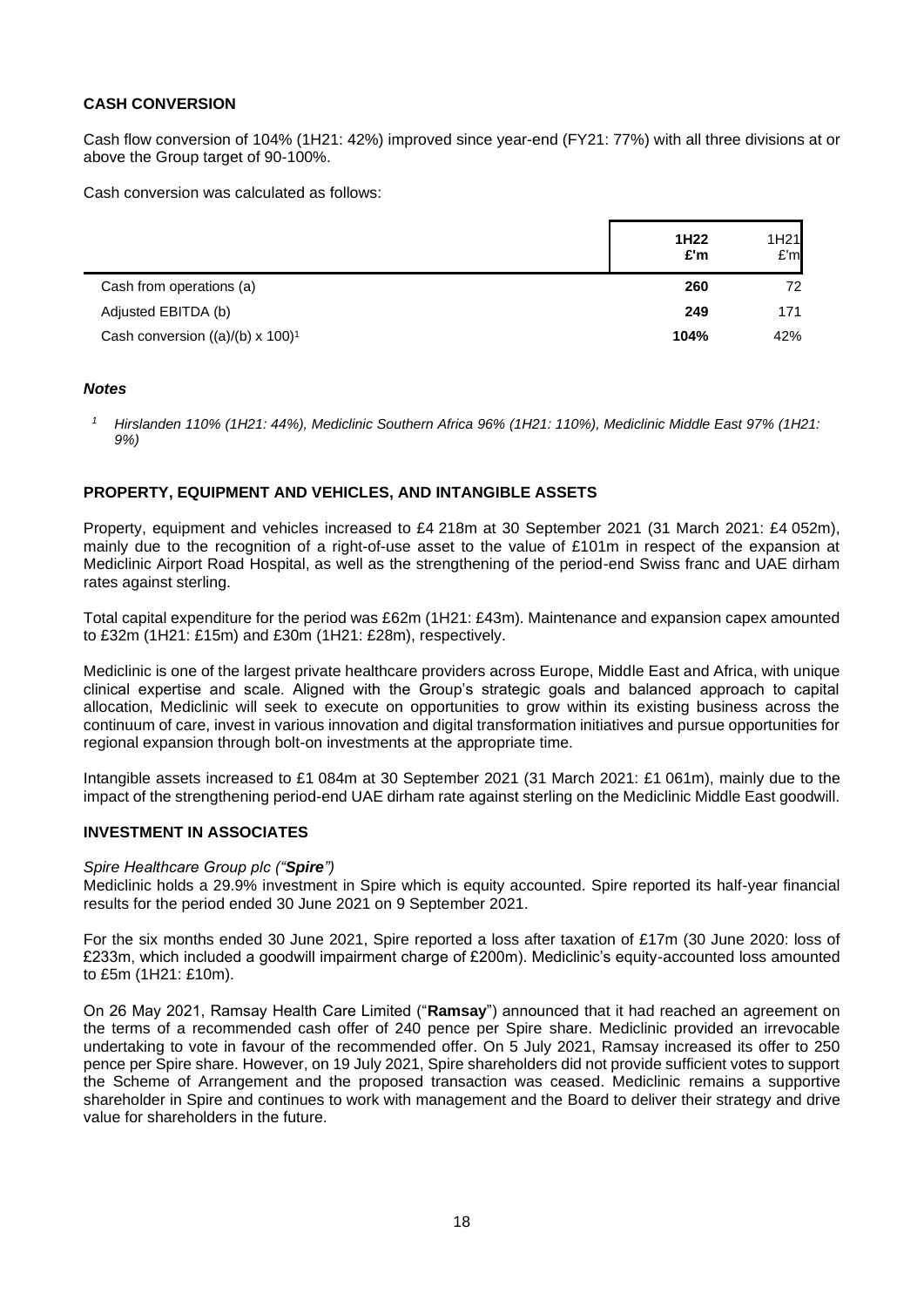#### **NET DEBT AND LIQUIDITY**

|                                 | 1H <sub>22</sub><br>£'m | <b>FY21</b><br>E'm |
|---------------------------------|-------------------------|--------------------|
| <b>Borrowings</b>               | 1801                    | 1777               |
| Lease liabilities               | 772                     | 676                |
| Less: cash and cash equivalents | (375)                   | (294)              |
| Net debt                        | 2 1 9 8                 | 2 1 5 9            |
| Total equity                    | 3 1 6 0                 | 2 9 6 7            |
| Debt-to-equity capital ratio    | 69.6%                   | 72.8%              |

The Group's leverage ratio<sup>1</sup> reduced to 4.4x at 1H22 from 5.1x at FY21 year-end. Incurred bank debt marginally increased to £1 801m (FY21: £1 777m) due to translation differences, while lease liabilities increased to £772m (FY21: £676m) mainly due to additional lease liabilities associated with the commissioning of the hospital expansion and new Comprehensive Cancer Centre at Mediclinic Airport Road Hospital in Abu Dhabi.

The Group maintains a strategy of responsible leverage, largely using its extensive asset base to secure costefficient borrowings. The Group's fixed charge cover ratio<sup>2</sup> improved to 4.2x (1H21: 3.4x, FY21: 3.6x). While property ownership drives operational and financial benefits, the approach is not fixed, reflecting the business needs of the Group as it expands across the continuum of care, which includes less asset-intensive investments and partnerships.

Debt is ring-fenced within each division, with no cross guarantees or cross defaults. Borrowings are denominated in the same currency as the divisions' underlying revenue and therefore not exposed to foreign exchange rate risk. In August 2021, Mediclinic Southern Africa successfully completed the refinancing of existing debt through a new sustainability-linked banking facility. The new facility comprises ZAR7 950m senior secured debt and a ZAR500m revolving credit facility ("**RCF**"), replacing the previous facilities. The new fiveyear agreement is priced initially at three-month JIBAR plus 1.54% and 1.60% on the senior secured debt and RCF, respectively.

In FY22, debt repayments are expected at Hirslanden and Mediclinic Middle East of CHF50m and AED249m, respectively. Mediclinic Middle East currently expects to continue repaying debt it incurred during the multiyear expansion period that supports the division's future growth aspirations.

Cash and available facilities increased to £770m at 30 September 2021 compared with £679m at 31 March 2021. All three divisions' cash and cash equivalents increased during the period supported by the improved operating performance and strong cash conversion.

#### *Notes*

- *1 Calculated as net debt divided by the last twelve months' adjusted EBITDA.*
- *2 Calculated as adjusted EBITDA divided by rental payments and finance cost.*

#### *Covenants*

The Group had headroom over all covenants, waived or effective, at the end of 1H22, with the headroom on all three leverage ratios improving in line with improved operating performance.

In 2H21, Hirslanden prudently engaged with its lending banks to extend its leverage covenant test waiver by a further 12 months, with the first test now to be performed at the end of September 2022.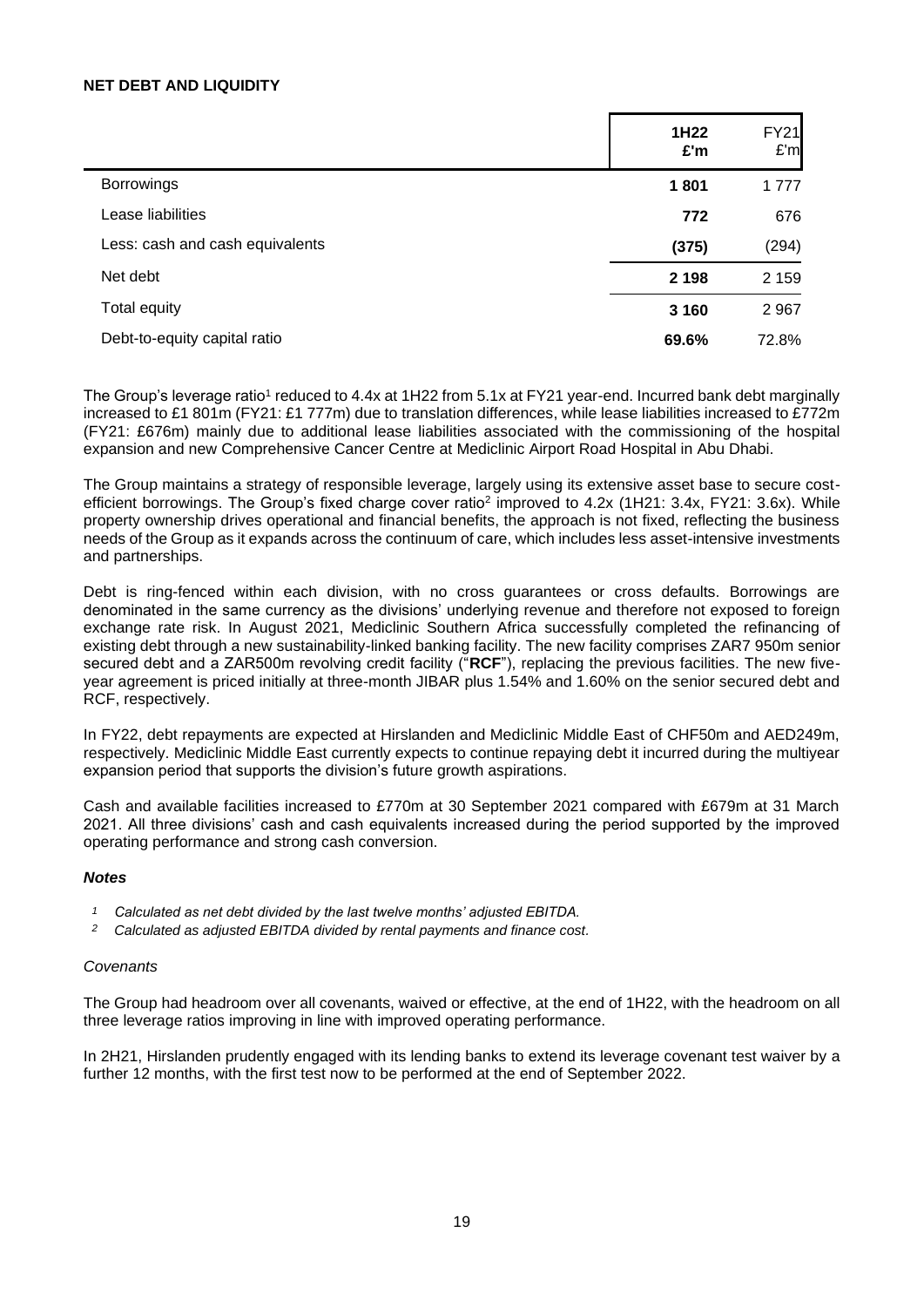The following table illustrates the headroom to the covenant tests:

|                             | <b>Status</b>       | Headroom<br>variable | 1H <sub>22</sub><br>Headroom <sup>1</sup> | FY21<br>Headroom <sup>1</sup> | Compliant |
|-----------------------------|---------------------|----------------------|-------------------------------------------|-------------------------------|-----------|
| Hirslanden                  |                     |                      |                                           |                               |           |
| Leverage ratio              | Waived <sup>2</sup> | <b>EBITDA</b>        | 12%                                       | 5%                            | n/a       |
| Economic capital ratio      | Effective           | Equity               | 32%                                       | 30%                           | Yes       |
| Loan-to-value ratio         | Effective           | Property<br>value    | 14%                                       | 17%                           | Yes       |
| Mediclinic Southern Africa  |                     |                      |                                           |                               |           |
| Leverage ratio              | Effective           | <b>EBITDA</b>        | 46%                                       | 6%                            | Yes       |
| Net interest cover ratio    | Effective           | <b>EBITDA</b>        | 53%                                       | 18%                           | Yes       |
| Mediclinic Middle East      |                     |                      |                                           |                               |           |
| Leverage ratio              | Effective           | <b>EBITDA</b>        | 66%                                       | 48%                           | Yes       |
| Debt service coverage ratio | Effective           | Cash flow            | 43%                                       | 21%                           | Yes       |
| Minimum net worth           | Effective           | n/a                  | >AED700m                                  | >AED700m                      | Yes       |
| Minimum monthly receivables | Effective           | n/a                  | $>$ AED100 $m3$                           | $>$ AED240m <sup>3</sup>      | Yes       |

#### *Notes*

*1 Headroom is calculated with reference to the indicated headroom variable, keeping other inputs constant.*

*2 Waived covenant compliance tests are to be performed at the end of September 2022 for Hirslanden.*

*3 Average of last three months.*

#### **SWISS PENSION BENEFIT OBLIGATION**

Hirslanden provides defined contribution pension plans in terms of Swiss legislation to employees, the assets of which are held in separate trustee-administered funds. These plans are funded by payments from employees and Hirslanden, taking into account the recommendations of independent qualified actuaries. Because of the strict definition of defined contribution plans in IAS 19, these plans are classified as defined benefit plans, since the funds are obliged to take some investment and longevity risk in terms of Swiss law. The IAS 19 net pension asset was valued by the actuaries at the end of the year and amounted to £136m (31 March 2021: net asset of £83m), consisting of a net pension asset of £146m relating to one of the plans and a net pension liability of £10m relating to four of the plans. The net pension asset is included under "Retirement benefit assets" in the Group's statement of financial position, whereas the net pension liabilities are included under "Retirement benefit obligations". The increase in the net pension asset was largely due to an increase in the plan assets, partly offset by an increase in the liability due to plan amendments that resulted in the recognition of past service cost of £9m.

#### **DERIVATIVE FINANCIAL INSTRUMENTS**

Through the acquisition of Clinique des Grangettes, the Group entered into a put/call agreement over the remaining 40% interest of Clinique des Grangettes and Clinique La Colline. At 30 September 2021, the value of the redemption liability related to the written put option amounted to £119m (31 March 2021: £115m).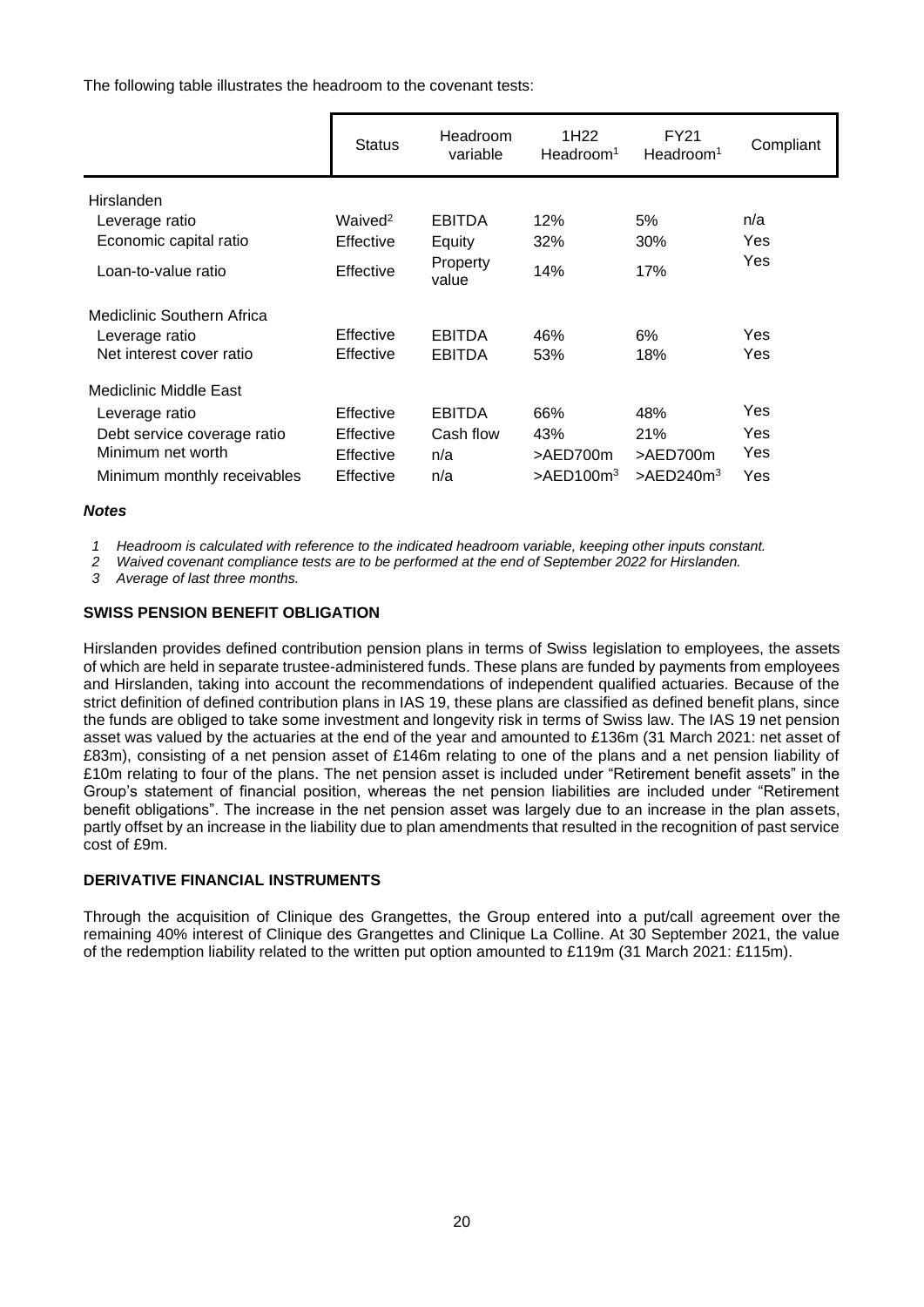## **FOREIGN EXCHANGE RATES**

Although the Group reports its results in sterling, the divisional profits are generated in Swiss franc, South African rand and UAE dirham. During the reporting period, the average and closing exchange rates were as follows:

| <b>Average rates</b>    | 1H <sub>22</sub> | 1H <sub>21</sub> | % Variance<br>1H22 vs<br>1H <sub>21</sub> | 1H <sub>20</sub> | % Variance<br>1H22 vs<br>1H20 |
|-------------------------|------------------|------------------|-------------------------------------------|------------------|-------------------------------|
| Swiss franc             | 1.27             | 1.19             | (7)%                                      | 1.25             | (2)%                          |
| South African rand      | 19.95            | 22.04            | 9%                                        | 18.28            | (9)%                          |
| UAE dirham              | 5.10             | 4.65             | $(10)\%$                                  | 4.62             | (10)%                         |
| <b>Period end rates</b> |                  | 1H22             |                                           | FY21 % Variance  |                               |
| Swiss franc             |                  | 1.26             | 1.30                                      | 3%               |                               |
| South African rand      |                  | 20.34            | 20.37                                     | $0\%$            |                               |
| UAE dirham              |                  | 4.94             | 5.07                                      | 2%               |                               |

Movements in exchange rates affected the reported earnings and reported balances in the statement of financial position. The resulting currency translation difference, which is the amount by which the Group's interest in the equity of the divisions increased because of spot rate movements, amounted to £79m (1H21: decrease of £33m) and was credited (1H21: debited) to the statement of comprehensive income. The increase was the result of the strengthening of the period end rates against the sterling.

Foreign exchange rate sensitivity:

- The impact of a 10% change in the  $E/CHF$  exchange rate for a sustained period of six months is that adjusted profit after tax would increase/decrease by £1m (1H21: increase/decrease by £1m) due to exposure to the £/CHF exchange rate.
- The impact of a 10% change in the  $E/ZAR$  exchange rate for a sustained period of six months is that adjusted profit after tax would increase/decrease by £4m (1H21: increase/decrease by £0m) due to exposure to the £/ZAR exchange rate.
- The impact of a 10% change in the  $E/RED$  exchange rate for a sustained period of six months is that adjusted profit after tax would increase/decrease by £2m (1H21: increase/decrease by £1m) due to exposure to the £/AED exchange rate.

# **GOING CONCERN**

Despite the global vaccine roll-outs and ongoing restriction measures, there remains a degree of risk and uncertainty as to the Group's financial performance for at least the next 12-18 month period to 31 March 2023.

For the purposes of assessing liquidity specifically and going concern at 30 September 2021, the Group modelled a combination of severe but plausible downside scenarios on a month-by-month basis and also applied appropriate mitigation actions which would be within the Group's control. These scenarios had specific reference to:

- reduction in volumes due to the ongoing effects of the COVID-19 pandemic or a deterioration in the business environment;
- reduction in tariffs caused by possible regulatory changes; and
- working capital and capital expenditure requirements.

Due to the mostly fixed employee cost base across the business, lower revenue due to either a reduction in tariffs or volumes has the most pronounced impact on EBITDA. Compared to the base case, the combined adverse effect of reduction of tariffs and volumes after mitigation modelled amounts to an aggregate decline of 16% of EBITDA over the 12-month period to 30 September 2022 compared to the base case, with the worst affected month down by approximately 24%. In the downside case, the Group EBITDA includes an adverse impact of at least 9% for a month compared to base case.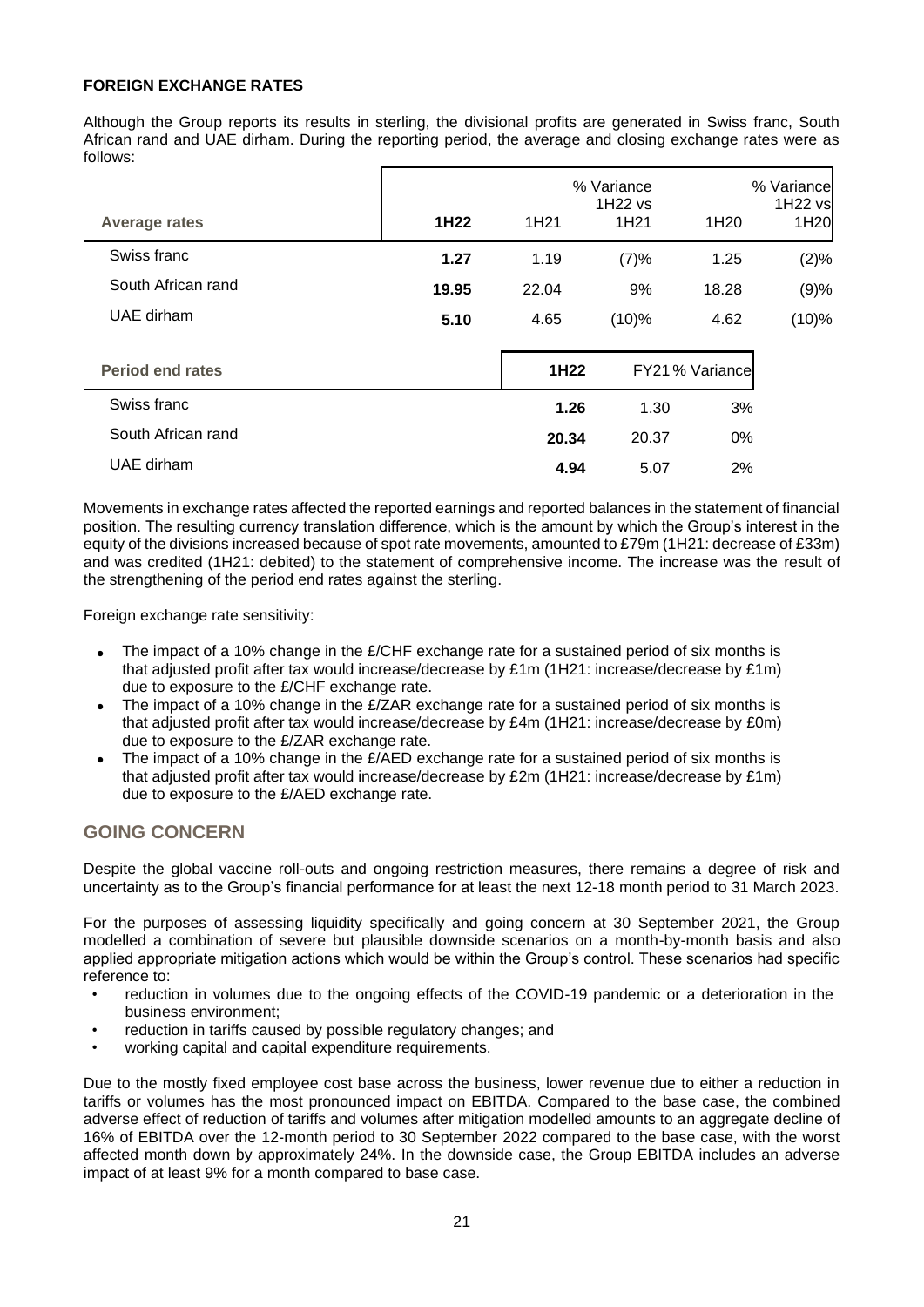Depending on the circumstances, further mitigating actions would be available to the Group that have not been modelled. These include:

- further reductions in capital expenditure, e.g. ceasing ongoing projects;
- reductions in staff and other operating costs;
- a freeze on recruitment:
- a restriction on salary increases;
- rental relief from landlords; and
- utilising surplus cash at Group level.

Based on the assumptions applied and the effect of mitigating actions set out above, most within the control of the Group, the analyses demonstrate that the divisions will continue to be able to meet their obligations for the periods modelled.

Debt is ring-fenced within each division, with no cross guarantees or cross defaults. Borrowings are denominated in the same currency as the divisions' underlying revenue and therefore not exposed to foreign exchange rate risk. Mediclinic Southern Africa has successfully refinanced its bank loans and it is repayable in September 2026. The Swiss listed bonds are repayable on February 2025 and 2026 and the Swiss bank loan is repayable on September 2025.

Due to the proactive response to maintain the Group's liquidity position, cash and available facilities have remained strong at £770m at half-year, compared to £679m at 31 March 2021.

While recognising that there remains significant risk to the Group's financial performance for at least the next 12 months, the directors have a reasonable expectation that the Group will be able to continue in operation and meet its liabilities as they fall due for a period of at least 12 months from the date of approving of the half-year financial statements.

# **PRINCIPAL RISKS**

The Board is ultimately accountable for the Group's risk management process and system of internal control. The principal risks and mitigating factors are described in more detail on pages 96 to 105, and in respect of climate change on pages 55 to 59, of the Group's Annual Report and Financial Statements for the year ended 31 March 2021 (a copy of which is available on the Group's website at www.mediclinic.com).

The Board reconsidered the Group's key risks and have made the following changes to the principal risks:

- The principal risks "Business projects" and "Disruptive innovation and digitalisation" were combined, and "Patient safety and clinical quality" was combined with "Quality of service and operational stability" due to the integrated or connected nature of these risk items.
- Given the potential direct and indirect impacts climate change poses to our operations climate change has been added as a principal risk.

Mitigation measures and monitoring activities for the principal risks combined and for those risks unchanged, remain consistent with the measures described in the 2021 Annual Report.

| $\bullet$ | Pandemics and infectious<br>diseases | A pandemic occurs when a disease rapidly infects many people and spreads to<br>multiple countries and continents.                                                                                                                                  |
|-----------|--------------------------------------|----------------------------------------------------------------------------------------------------------------------------------------------------------------------------------------------------------------------------------------------------|
|           |                                      | These risks refer to the Group's ability to respond effectively to the potential<br>adverse clinical, operational and financial effects caused by a pandemic or<br>infectious disease.                                                             |
| $\bullet$ | Economic and business<br>environment | These risks relate to the downturn in the general economic and business<br>environments impacting the affordability of healthcare for funders and self-<br>paying patients.                                                                        |
|           |                                      | The business environment risks include the effect of market dynamics on tariffs<br>and fees. The risk includes the potential operational and financial exposure<br>which may arise from any disruption arising from risks within the supply chain. |
| $\bullet$ | Regulatory and<br>compliance         | These risks relate to adverse changes in legislation and regulations impacting<br>on the Group, or where failure to comply with legislation and regulations may                                                                                    |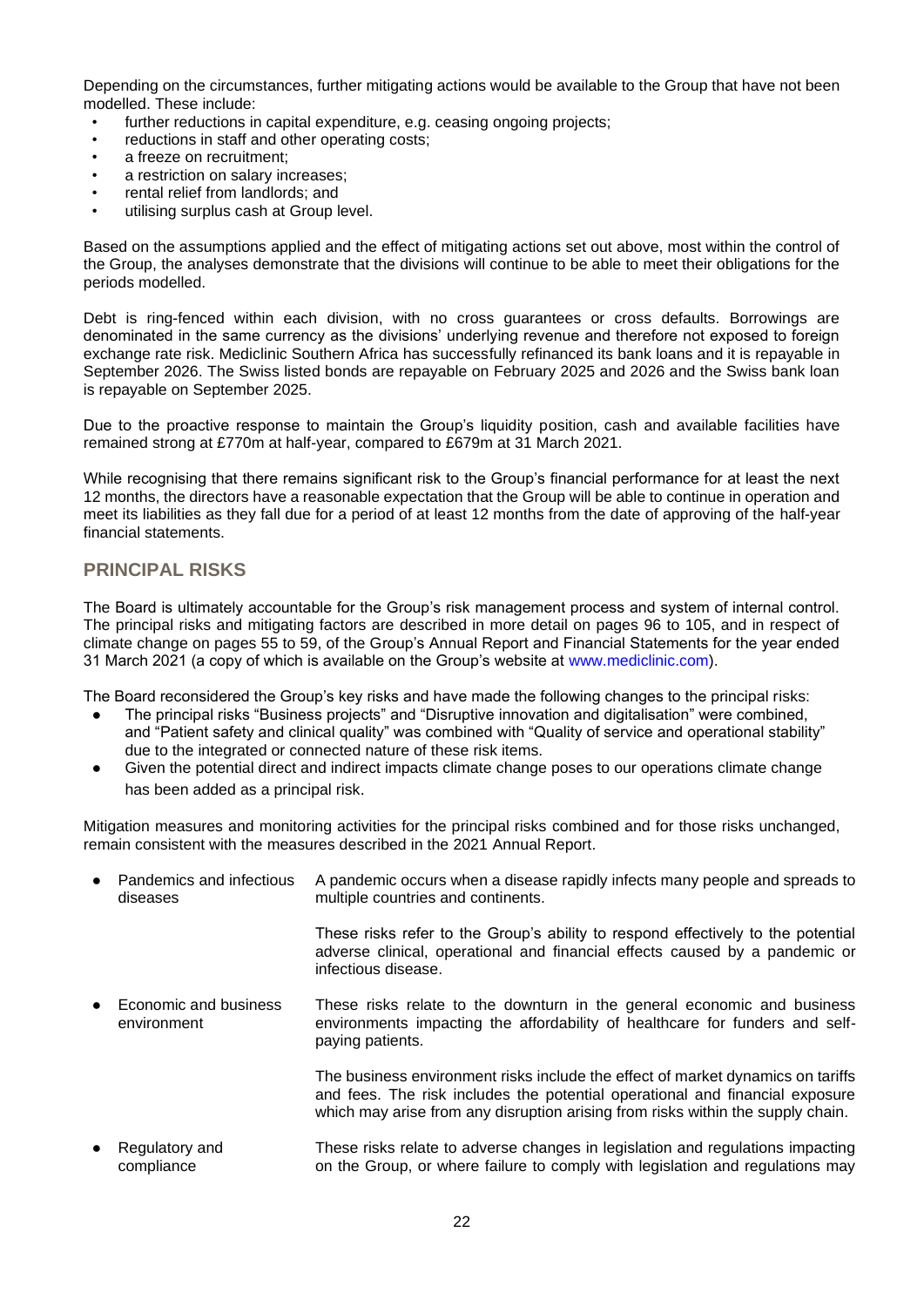result in losses, fines, penalties or damage to reputation. The Group is also exposed to an increasing compliance monitoring cost.

The risks include healthcare reform by regulators aimed at reducing the cost of healthcare, broadening the access to quality healthcare and increasing quality standards monitoring by regulators.

Competition This risk relates to the uncertainty created by existing and/or emerging competitors with alternative business models.

> The risk includes the outmigration of care (partly driven by further technological developments) and the development of alternative care models.

- Information systems security and cyberattacks Information system security and cyberattack risks relate to the unauthorised access to information systems through external or internal attack or unauthorised breaches resulting in the unavailability of systems, failure of data integrity and loss of confidential data.
- Disruptive innovation and digitalisation Disruptive innovation and digitalisation risks incorporate the disintermediation and erosion of the Mediclinic business model due to the impact of technological development. It refers to the extent and speed at which new technologies (and combinations thereof) change and transform industries, and to what extent an organisation can exploit these opportunities by being responsive and innovative, while managing associated risks.

The Group is implementing various business projects as it is adapting to the evolving operational, regulatory environment and healthcare market. These business projects carry risks relating to occurrences that could interfere with successful completion of projects, including timelines, cost and quality.

Workforce risks There is a growing shortage of skilled labour, particularly of qualified and experienced nursing employees. The availability and support of admitting medical practitioners, whether independent or employed, are critical to the Group's services.

> The risk includes the potential negative effect of COVID-19 on frontline healthcare workers, who are working under immense and unprecedented pressure for extended periods and putting their physical, mental and social wellbeing at risk.

- Availability and cost of capital The Group requires capital to finance strategic expansion opportunities and/or refinance or restructure existing debt – the cost, terms and availability of which depend on prevailing market conditions.
- Financial and credit risks Credit risks relate to possible loss due to a funder's inability to pay the outstanding balance owing; default by banks and/or other deposit-taking institutions; or the inability to recover outstanding amounts due from patients. Credit risk with respect to trade receivables consists mainly of medical schemes and insurance companies, which are required to maintain minimum reserve levels. In Switzerland and the UAE, a large part of trade receivables is owed by cantonal or government funded programmes.
- Patient safety, quality of service and operational stability These risks relate to all clinical risks associated with the provision of clinical care resulting in undesirable clinical outcomes. Clinical risks are managed daily at all facilities. High-priority clinical risk areas include patient safety culture, adverse obstetric outcomes, medication errors, surgical and procedural adverse events and multidrug resistant organisms. Such risks may also result in damage to Mediclinic's reputation and impact on brand equity.

Operational risks refer to diverse types of operational events with a potential for financial loss, operational interruptions or reputational damage. These risks refer to the quality of service and the stability of the operations, including: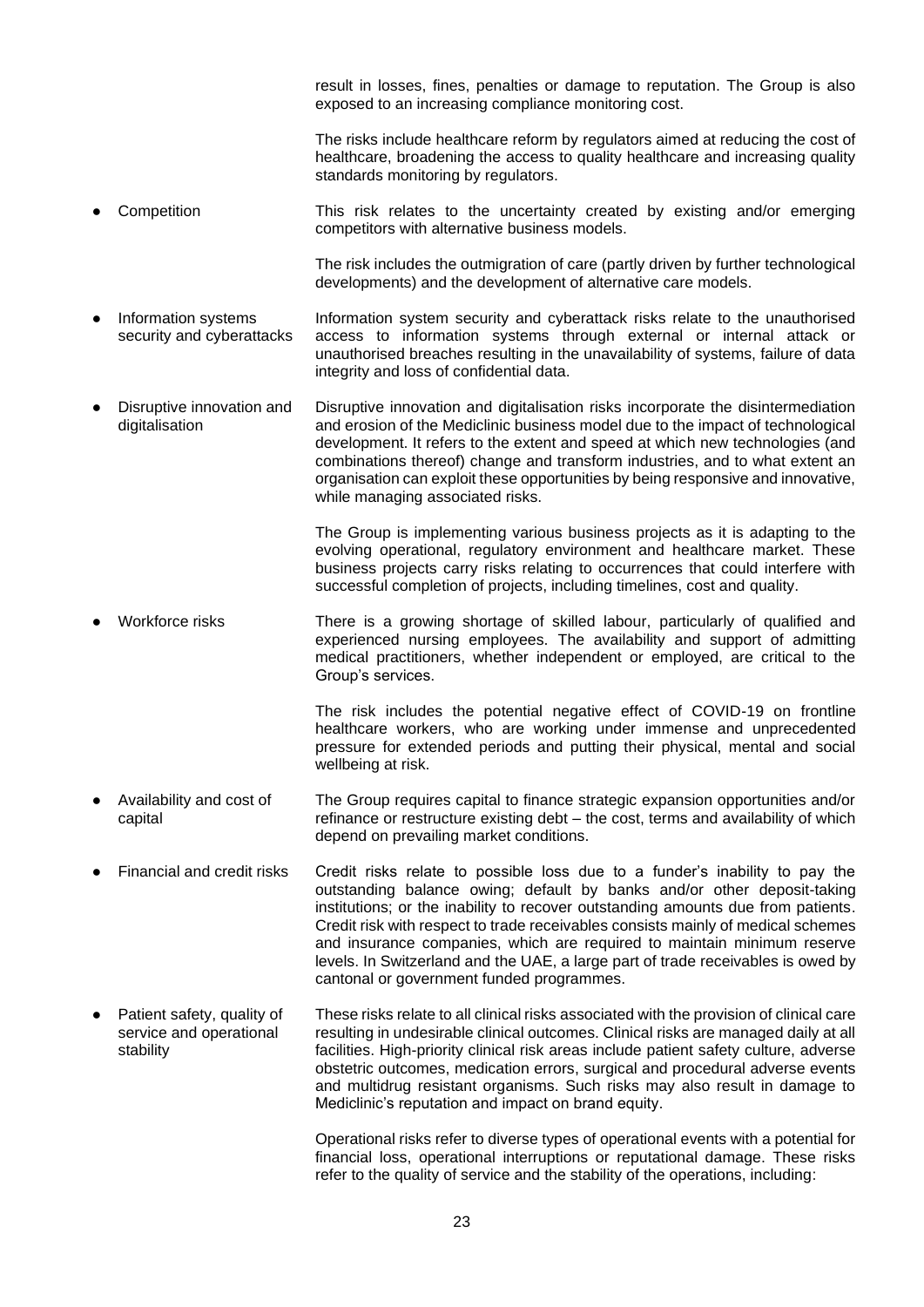incidents of poor service or where operational management fails to respond effectively to complaints; operational interruptions, which refer to any disruption of the facility and may include the threat of disrupted electricity or water supply; and fire and allied perils causing damage or business interruption.

- Business investment and acquisition These risks relate to increased financial exposure due to major strategic business investments and acquisitions. They include the sensitivity of the assumptions made when capital is allocated and the effective implementation of major investment decisions.
- Climate change The risk of climate change refers to the potential impacts caused by long-term shift in climate patterns. This includes the rise in temperatures across the globe as well as the increase in extreme weather events which in turn may impact negatively on the economic environment. Climate change may cause disruption to day-to-day operations and increase the Group's cost of doing business due to:
	- increased risk of flooding caused by extreme rainfalls;
	- extreme heatwaves; and
	- increased risk of water shortages due to extreme droughts.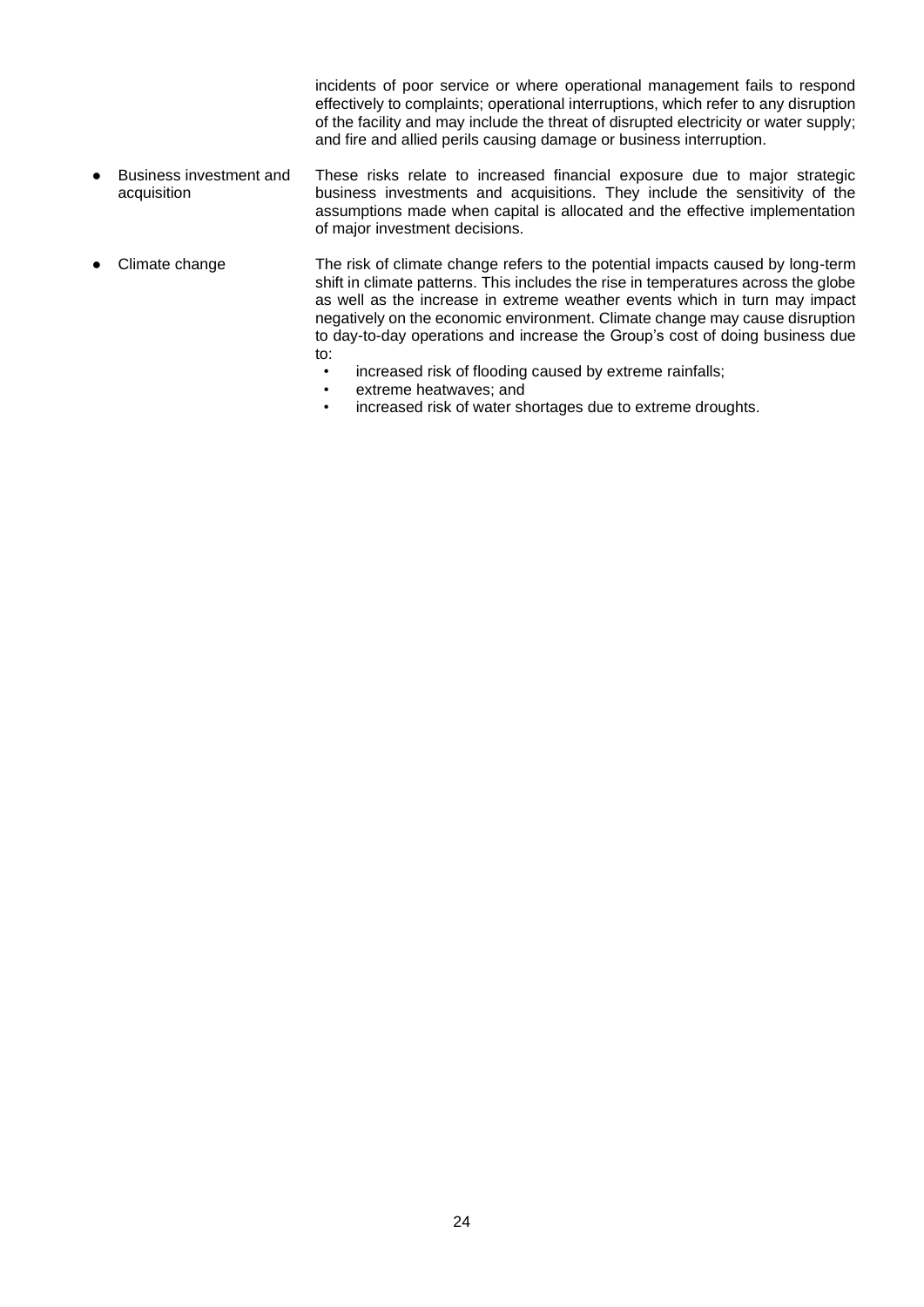# **DIRECTORS' RESPONSIBILITIES STATEMENT**

The Directors confirm to the best of their knowledge that the condensed consolidated interim financial information, which have been prepared in accordance with International Accounting Standard 34 - 'Interim Financial Reporting' as adopted by the United Kingdom ("UK") and the Disclosure Guidance and Transparency Rules sourcebook of the UK's Financial Conduct Authority, give a fair and true view of the assets, liabilities, financial position and profit and loss of the Group and that the interim management report includes a fair review of the information required by DTR 4.2.7 and DTR 4.2.8, namely:

- an indication of important events that have occurred during the first six months and their impact on the condensed set of financial statements, and a description of the principal risks and uncertainties for the remaining six months of the financial year; and
- material related-party transactions that have taken place in the first six months of the current financial year and any material changes in the related-party transactions described in the last annual report.

The maintenance and integrity of the Mediclinic International plc website is the responsibility of the directors; the work carried out by the auditors does not involve consideration of these matters and, accordingly, the auditors accept no responsibility for any changes that might have occurred to the condensed consolidated financial information since they were initially presented on the website.

The names and functions of the Company's directors are listed on the Company's website.

By order of the Board.

Ronnie van der Merwe **Jurgens Myburgh** 

Group Chief Executive Officer Group Chief Financial Officer

10 November 2021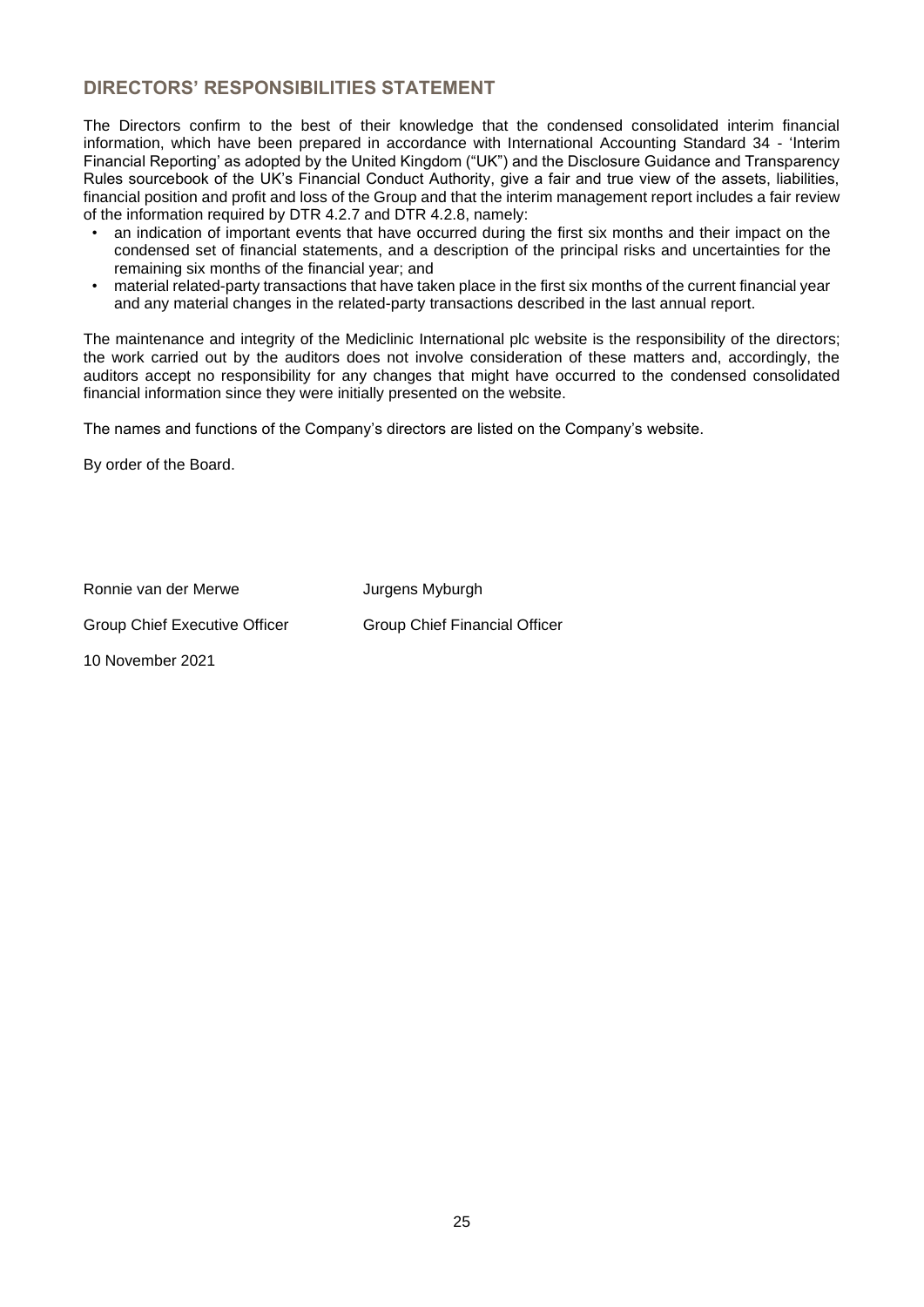# **CAUTIONARY STATEMENT**

This announcement contains certain forward-looking statements relating to the business of the Company and its subsidiaries, including with respect to the progress, timing and completion of the Group's development; the Group's ability to treat, attract and retain patients and clients; its ability to engage consultants and general practitioners and to operate its business and increase referrals; the integration of prior acquisitions; the Group's estimates for future performance and its estimates regarding anticipated operating results; future revenue; capital requirements; shareholder structure; and financing. In addition, even if the Group's actual results or development are consistent with the forward-looking statements contained in this announcement, those results or developments may not be indicative of the Group's results or developments in the future. In some cases, forward-looking statements can be identified by words such as "could", "should", "may", "expects", "aims", "targets", "anticipates", "believes", "intends", "estimates", or similar. These forward-looking statements are based largely on the Group's current expectations as of the date of this announcement and are subject to a number of known and unknown risks and uncertainties and other factors that may cause actual results, performance or achievements to be materially different from any future results, performance or achievement expressed or implied by these forward-looking statements. In particular, the Group's expectations could be affected by, among other things, uncertainties involved in the integration of acquisitions or new developments; changes in legislation or the regulatory regime governing healthcare in Switzerland, South Africa, Namibia and the United Arab Emirates; poor performance by healthcare practitioners who practise at its facilities; unexpected regulatory actions or suspensions; competition in general; the impact of global economic changes; and the Group's ability to obtain or maintain accreditation or approval for its facilities or service lines. In light of these risks and uncertainties, there can be no assurance that the forward-looking statements made in this announcement will in fact be realised and no representation or warranty is given as to the completeness or accuracy of the forwardlooking statements contained in this announcement.

The Group is providing the information in this announcement as of this date, and disclaims any intention to, and make no undertaking to, publicly update or revise any forward-looking statements, whether as a result of new information, future events or otherwise.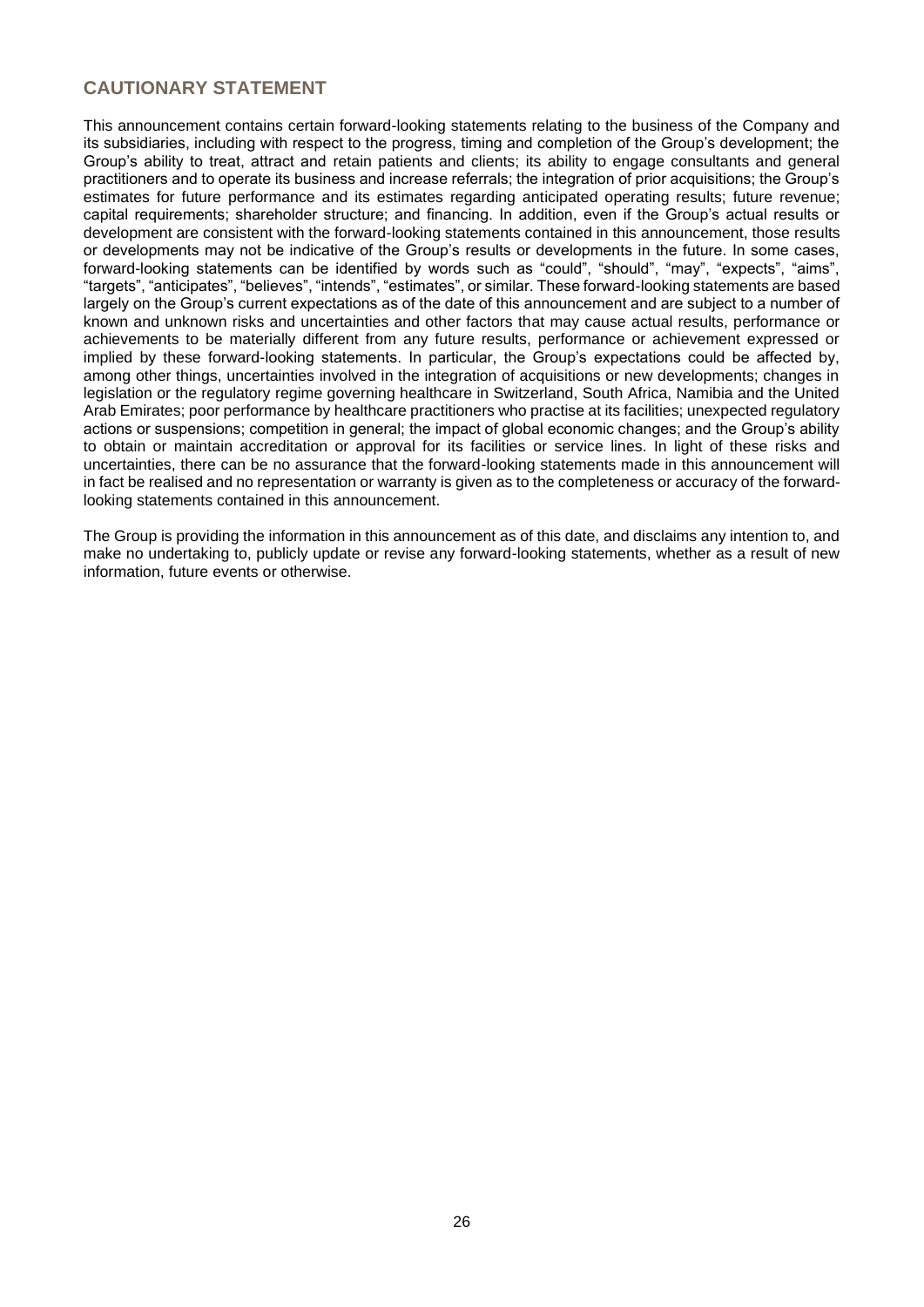# **Independent review report to Mediclinic International plc**

# **Report on the condensed consolidated interim financial statements**

# **Our conclusion**

We have reviewed Mediclinic International plc's condensed consolidated interim financial statements (the "interim financial statements") in the 2022 Half-year Results Announcement of Mediclinic International plc for the 6 month period ended 30 September 2021 (the "period").

Based on our review, nothing has come to our attention that causes us to believe that the interim financial statements are not prepared, in all material respects, in accordance with UK adopted International Accounting Standard 34, 'Interim Financial Reporting' and the Disclosure Guidance and Transparency Rules sourcebook of the United Kingdom's Financial Conduct Authority.

## **What we have reviewed**

The interim financial statements comprise:

- the condensed consolidated statement of financial position as at 30 September 2021;<br>• the condensed consolidated income statement and condensed consolidated statement
- the condensed consolidated income statement and condensed consolidated statement of comprehensive income for the period then ended;
- the condensed consolidated statement of cash flows for the period then ended;
- the condensed consolidated statement of changes in equity for the period then ended; and
- the explanatory notes to the interim financial statements.

The interim financial statements included in the 2022 Half-year Results Announcement of Mediclinic International plc have been prepared in accordance with UK adopted International Accounting Standard 34, 'Interim Financial Reporting' and the Disclosure Guidance and Transparency Rules sourcebook of the United Kingdom's Financial Conduct Authority.

# **Responsibilities for the interim financial statements and the review**

# **Our responsibilities and those of the directors**

The 2022 Half-year Results Announcement, including the interim financial statements, is the responsibility of, and has been approved by the directors. The directors are responsible for preparing the 2022 Half-year Results Announcement in accordance with the Disclosure Guidance and Transparency Rules sourcebook of the United Kingdom's Financial Conduct Authority.

Our responsibility is to express a conclusion on the interim financial statements in the 2022 Half-year Results Announcement based on our review. This report, including the conclusion, has been prepared for and only for the company for the purpose of complying with the Disclosure Guidance and Transparency Rules sourcebook of the United Kingdom's Financial Conduct Authority and for no other purpose. We do not, in giving this conclusion, accept or assume responsibility for any other purpose or to any other person to whom this report is shown or into whose hands it may come save where expressly agreed by our prior consent in writing.

### **What a review of interim financial statements involves**

We conducted our review in accordance with International Standard on Review Engagements (UK and Ireland) 2410, 'Review of Interim Financial Information Performed by the Independent Auditor of the Entity' issued by the Auditing Practices Board for use in the United Kingdom. A review of interim financial information consists of making enquiries, primarily of persons responsible for financial and accounting matters, and applying analytical and other review procedures.

A review is substantially less in scope than an audit conducted in accordance with International Standards on Auditing (UK) and, consequently, does not enable us to obtain assurance that we would become aware of all significant matters that might be identified in an audit. Accordingly, we do not express an audit opinion.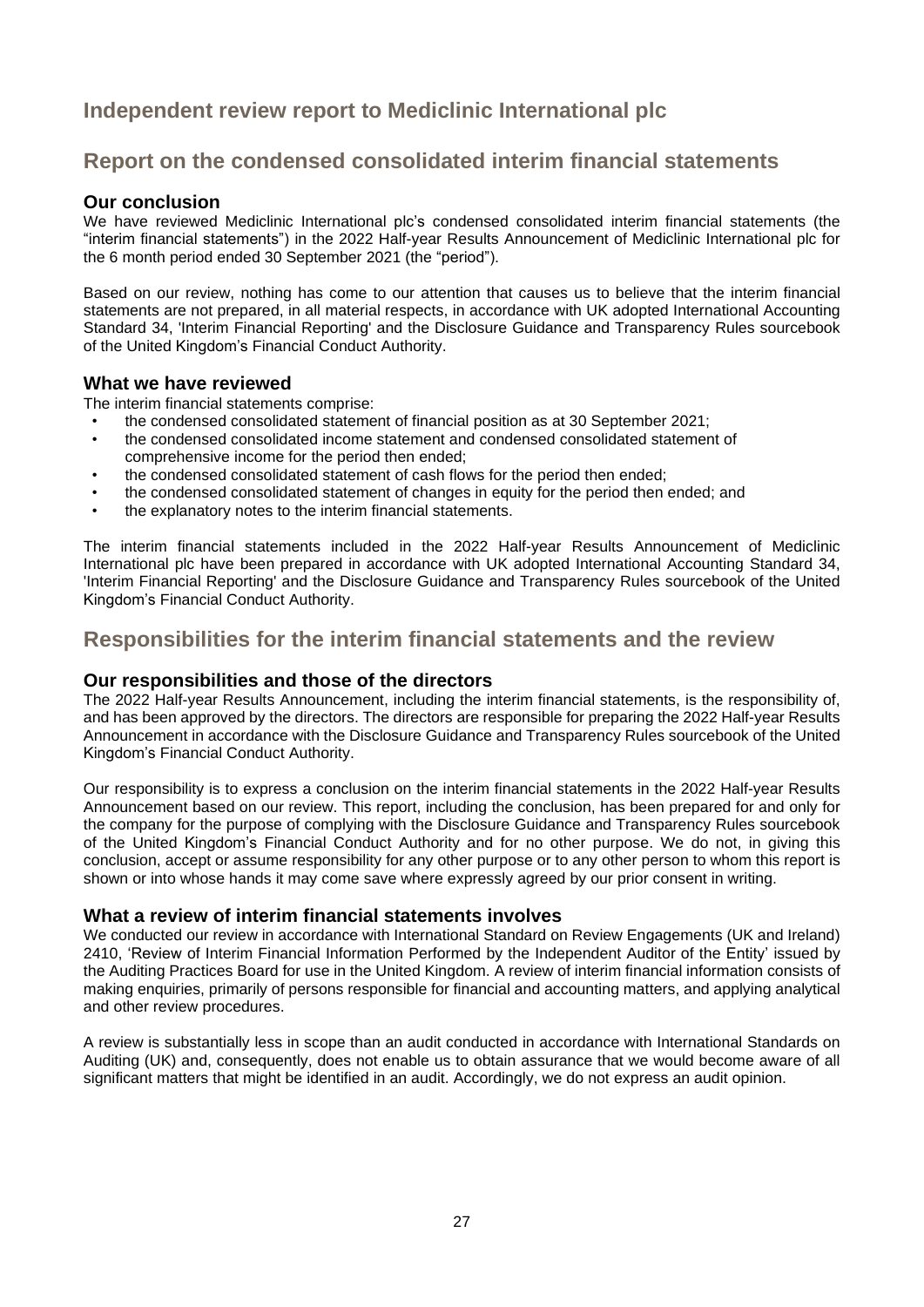We have read the other information contained in the 2022 Half-year Results Announcement and considered whether it contains any apparent misstatements or material inconsistencies with the information in the interim financial statements.

PricewaterhouseCoopers LLP Chartered Accountants London 10 November 2021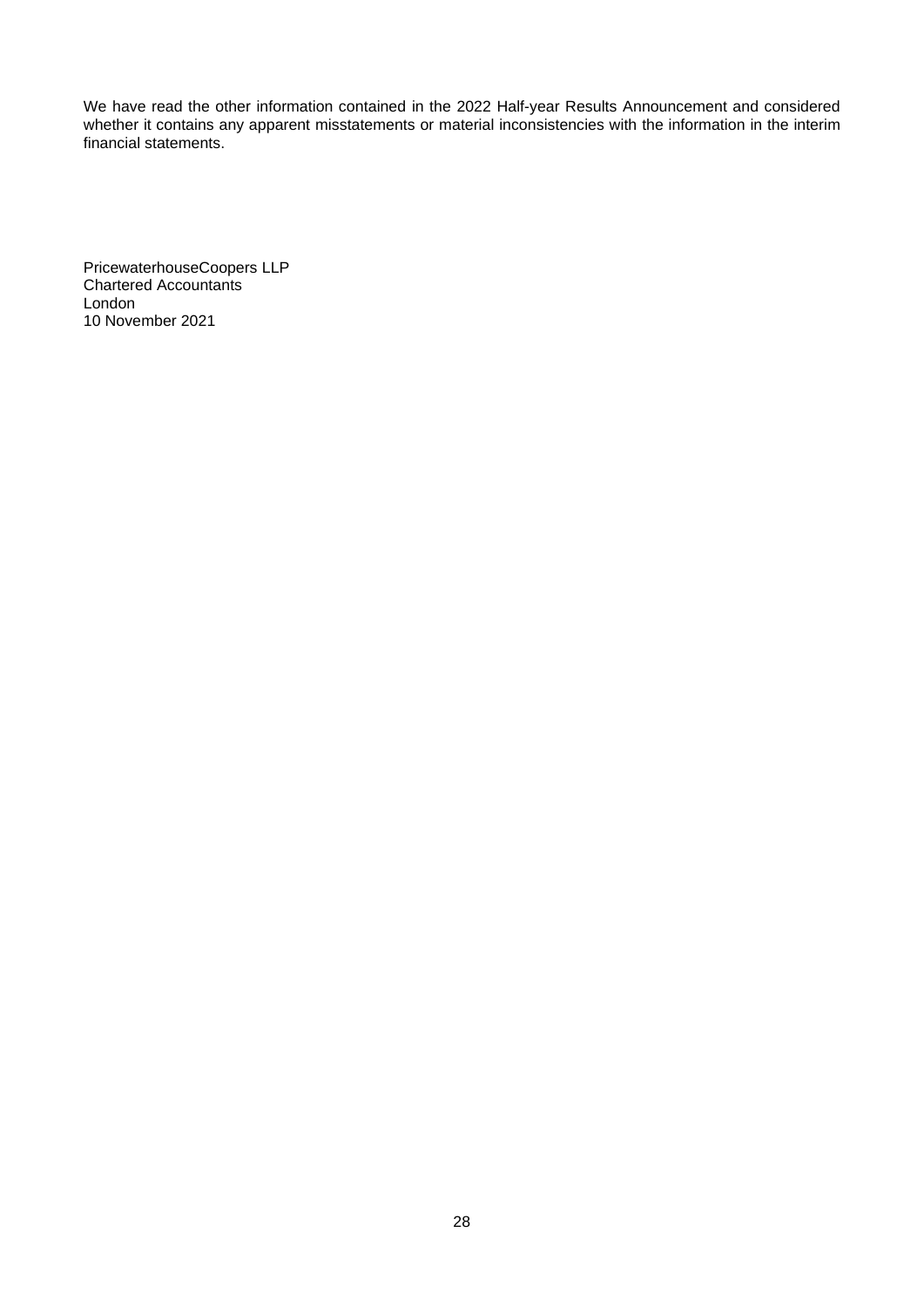# **CONDENSED CONSOLIDATED STATEMENT OF FINANCIAL POSITION**

 $\blacksquare$ 

at 30 September 2021

|                                               | <b>Notes</b>   | 30 Sep 2021<br>(Unaudited)<br>£'m | 31 Mar 2021<br>(Audited)<br>E'm |
|-----------------------------------------------|----------------|-----------------------------------|---------------------------------|
| <b>ASSETS</b>                                 |                |                                   |                                 |
| <b>Non-current assets</b>                     |                | 5660                              | 5 4 4 0                         |
| Property, equipment and vehicles              | 4              | 4 2 1 8                           | 4 0 5 2                         |
| Intangible assets                             | 5              | 1 0 8 4                           | 1 0 6 1                         |
| Equity-accounted investments                  | 6              | 166                               | 171                             |
| Retirement benefit asset                      | 9              | 146                               | 110                             |
| Other investments and loans                   |                | 17                                | 12                              |
| Deferred income tax assets                    |                | 29                                | 34                              |
| <b>Current assets</b>                         |                | 1 3 6 3                           | 1 2 3 2                         |
| Inventories                                   |                | 113                               | 109                             |
| Trade and other receivables                   |                | 870                               | 826                             |
| Other investments and loans                   |                | 2                                 | 2                               |
| Current income tax assets                     |                | 3                                 |                                 |
| Cash and cash equivalents                     |                | 375                               | 294                             |
| <b>Total assets</b>                           |                | 7023                              | 6672                            |
| <b>EQUITY</b>                                 |                |                                   |                                 |
| <b>Capital and reserves</b>                   |                |                                   |                                 |
| Share capital                                 |                | 74                                | 74                              |
| Share premium reserve                         |                | 690                               | 690                             |
| Retained earnings                             |                | 4632                              | 4 5 23                          |
| Other reserves                                |                | (2356)                            | (2438)                          |
| Attributable to equity holders of the Company |                | 3 0 4 0                           | 2849                            |
| Non-controlling interests                     |                | 120                               | 118                             |
| <b>Total equity</b>                           |                | 3 1 6 0                           | 2 9 6 7                         |
| <b>LIABILITIES</b>                            |                |                                   |                                 |
| <b>Non-current liabilities</b>                |                | 3 1 3 9                           | 3 0 21                          |
| <b>Borrowings</b>                             | 7              | 1699                              | 1686                            |
| Lease liabilities                             | 8              | 718                               | 621                             |
| Deferred income tax liabilities               |                | 445                               | 425                             |
| Retirement benefit obligations                | 9              | 117                               | 127                             |
| Provisions                                    |                | 31                                | 37                              |
| Derivative financial instruments              |                | 127                               | 124                             |
| Cash-settled share-based payment liabilities  |                | 2                                 |                                 |
| <b>Current liabilities</b>                    |                | 724                               | 684                             |
| Trade and other payables                      |                | 521                               | 498                             |
| Borrowings                                    | $\overline{7}$ | 102                               | 91                              |
| Lease liabilities                             | 8              | 54                                | 55                              |
| Provisions                                    |                | 29                                | 19                              |
| Retirement benefit obligations                | 9              | 14                                | 14                              |
| Derivative financial instruments              |                | $\mathbf{2}$                      | 2                               |
| Current income tax liabilities                |                | $\overline{2}$                    | 5                               |
| <b>Total liabilities</b>                      |                | 3863                              | 3705                            |
| <b>Total equity and liabilities</b>           |                | 7023                              | 6672                            |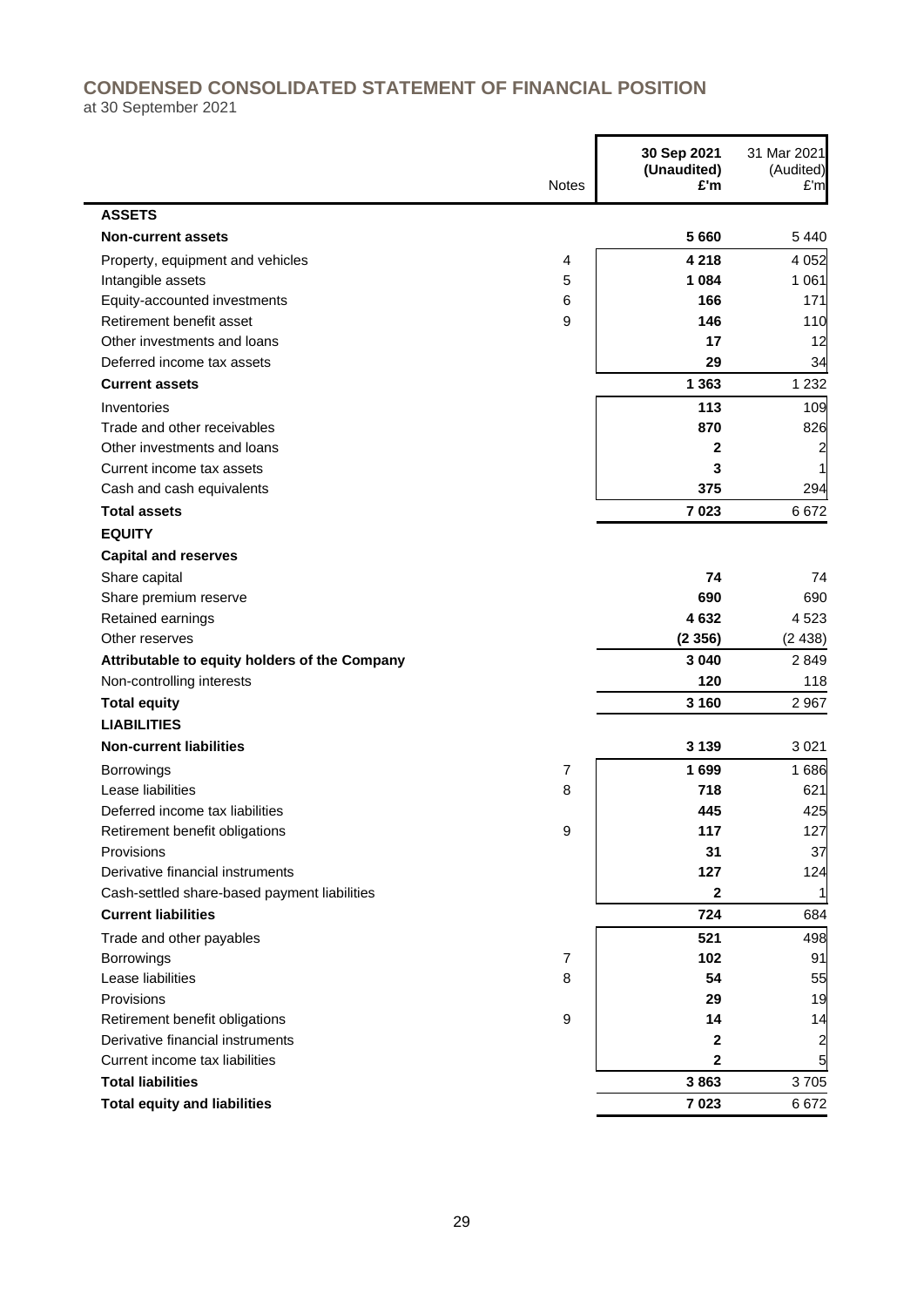# **CONDENSED CONSOLIDATED INCOME STATEMENT**

for the six months ended 30 September 2021

|                                                                                        | <b>Notes</b> | 30 Sep 2021<br>(Unaudited)<br>£'m | 30 Sep 2020<br>(Unaudited)<br>£'m |
|----------------------------------------------------------------------------------------|--------------|-----------------------------------|-----------------------------------|
| Revenue                                                                                |              | 1 5 8 1                           | 1 4 1 1                           |
| Other income                                                                           |              | 8                                 |                                   |
| Employee benefit and contractor costs                                                  |              | (747)                             | (702)                             |
| Consumables and supplies                                                               |              | (380)                             | (336)                             |
| Care related costs                                                                     |              | (75)                              | (71)                              |
| Infrastructure related costs                                                           |              | (56)                              | (54)                              |
| Service costs                                                                          |              | (80)                              | (73)                              |
| Provision for expected credit losses                                                   |              | (4)                               | (4)                               |
| Depreciation and amortisation                                                          |              | (111)                             | (106)                             |
| Impairment of properties, equipment and vehicles and intangible<br>assets              |              | (7)                               | (3)                               |
| Other gains and losses                                                                 |              |                                   | $\overline{2}$                    |
| <b>Operating profit</b>                                                                |              | 129                               | 64                                |
| Finance income                                                                         |              | 3                                 | $\overline{c}$                    |
| Finance cost                                                                           | 10           | (36)                              | (39)                              |
| Share of net loss of equity accounted investments                                      |              | (5)                               | (10)                              |
| Profit before tax                                                                      |              | 91                                | 17                                |
| Income tax (expense)/credit                                                            | 11           | (18)                              | 1                                 |
| Profit for the period                                                                  |              | 73                                | 18                                |
| Attributable to:                                                                       |              |                                   |                                   |
| Equity holders of the Company                                                          |              | 65                                | 15                                |
| Non-controlling interests                                                              |              | 8                                 | 3                                 |
|                                                                                        |              | 73                                | 18                                |
| Profit per ordinary share attributable to the equity holders of the<br>Company - pence |              |                                   |                                   |
| Basic                                                                                  | 12           | 8.8                               | 2.0                               |
| <b>Diluted</b>                                                                         | 12           | 8.8                               | 2.0                               |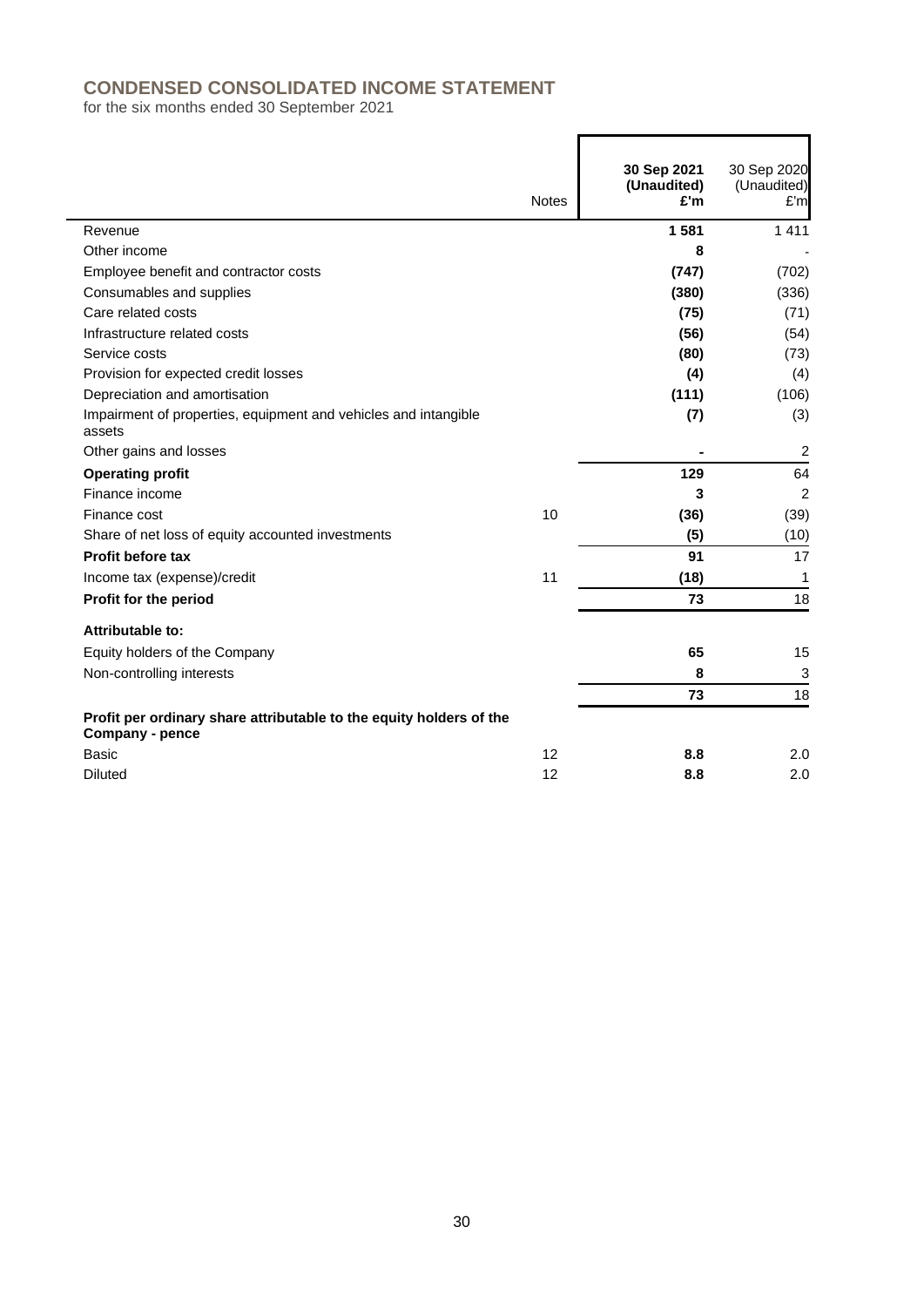# **CONDENSED CONSOLIDATED STATEMENT OF COMPREHENSIVE INCOME**

for the six months ended 30 September 2021

|                                                                                                                 | 30 Sep 2021<br>(Unaudited)<br>£'m | 30 Sep 2020<br>(Unaudited)<br>E'm |
|-----------------------------------------------------------------------------------------------------------------|-----------------------------------|-----------------------------------|
| Profit for the period                                                                                           | 73                                | 18                                |
| Other comprehensive income/(loss)                                                                               |                                   |                                   |
| Items that may be reclassified to the income statement                                                          | 80                                | (37)                              |
| Currency translation differences                                                                                | 79                                | (33)                              |
| Fair value adjustment - cash flow hedges, net of tax                                                            | 1                                 | (4)                               |
| Items that may not be reclassified to the income statement                                                      | 50                                | 35                                |
| Remeasurements of retirement benefit obligations, net of tax                                                    | 47                                | 35                                |
| Changes in the fair value of equity investments at fair value through<br>other comprehensive income, net of tax | 3                                 |                                   |
| Other comprehensive income/(loss), net of tax                                                                   | 130                               | (2)                               |
| Total comprehensive income                                                                                      | 203                               | 16                                |
| Attributable to:                                                                                                |                                   |                                   |
| Equity holders of the Company                                                                                   | 193                               | 10                                |
| Non-controlling interests                                                                                       | 10                                | 6                                 |
|                                                                                                                 | 203                               | 16                                |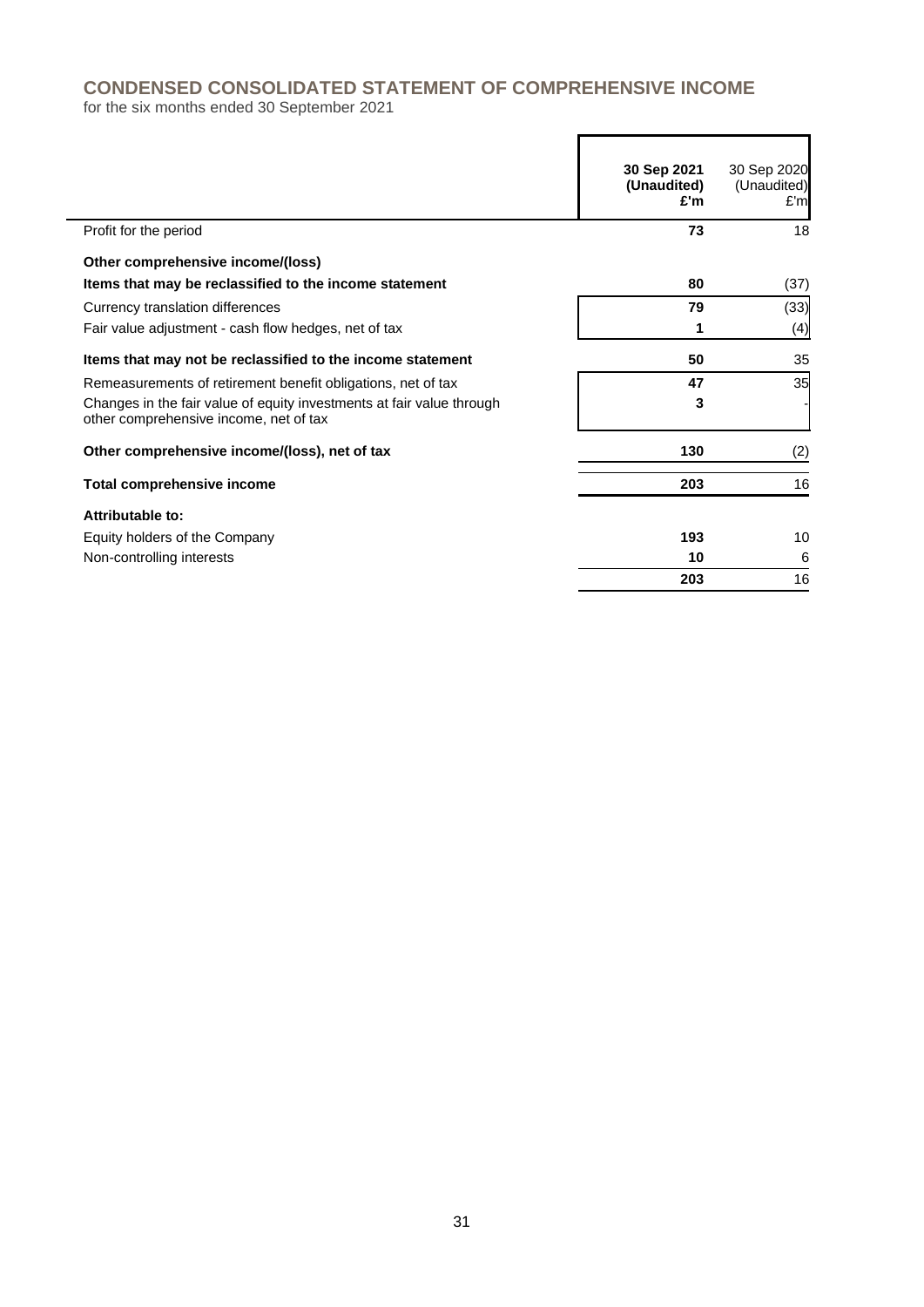# **CONDENSED CONSOLIDATED STATEMENT OF CHANGES IN EQUITY**

for the six months ended 30 September 2021

| capital<br>£'m | Capital<br>reserve<br>£'m | <b>Share</b><br>reserve<br>£'m | <b>Reverse</b><br>reserve<br>£'m | <b>Financial</b><br>£'m | Foreign<br>currency<br>reserve<br>£'m | <b>Hedging</b><br>reserve<br>£'m | Company |                                                                          | <b>Total</b><br>equity<br>£'m                                                                                                                        |
|----------------|---------------------------|--------------------------------|----------------------------------|-------------------------|---------------------------------------|----------------------------------|---------|--------------------------------------------------------------------------|------------------------------------------------------------------------------------------------------------------------------------------------------|
| 74             | 6                         | 690                            | (3014)                           |                         | 578                                   | (8)                              | 2 8 4 9 |                                                                          | 2967                                                                                                                                                 |
|                |                           |                                |                                  |                         |                                       |                                  | 65      |                                                                          | 73                                                                                                                                                   |
|                |                           |                                |                                  |                         | 78                                    |                                  |         |                                                                          | 130                                                                                                                                                  |
|                |                           |                                |                                  |                         | 78                                    | 1                                |         | 10                                                                       | 203                                                                                                                                                  |
|                |                           |                                |                                  |                         |                                       |                                  |         |                                                                          |                                                                                                                                                      |
|                |                           |                                |                                  |                         |                                       |                                  | (2)     |                                                                          |                                                                                                                                                      |
|                |                           |                                |                                  |                         |                                       |                                  |         |                                                                          | (11)                                                                                                                                                 |
| 74             | 6                         | 690                            | (3014)                           |                         | 656                                   | (7)                              |         |                                                                          | 3 1 6 0                                                                                                                                              |
|                |                           | <b>Share redemption</b>        |                                  | premium acquisition     | <b>FVOCI</b><br>3                     | assets at translation<br>3<br>3  |         | Retained<br>earnings<br>£'ml<br>4 5 23<br>65<br>46<br>111<br>(2)<br>4632 | <b>Attributable</b><br>to equity<br>holders of<br>Non-l<br>the controlling<br>interests<br>£'m<br>£'m<br>118<br>128<br>193<br>(11)<br>3 0 4 0<br>120 |

#### *Note*

*<sup>1</sup> Less than £0.5m.*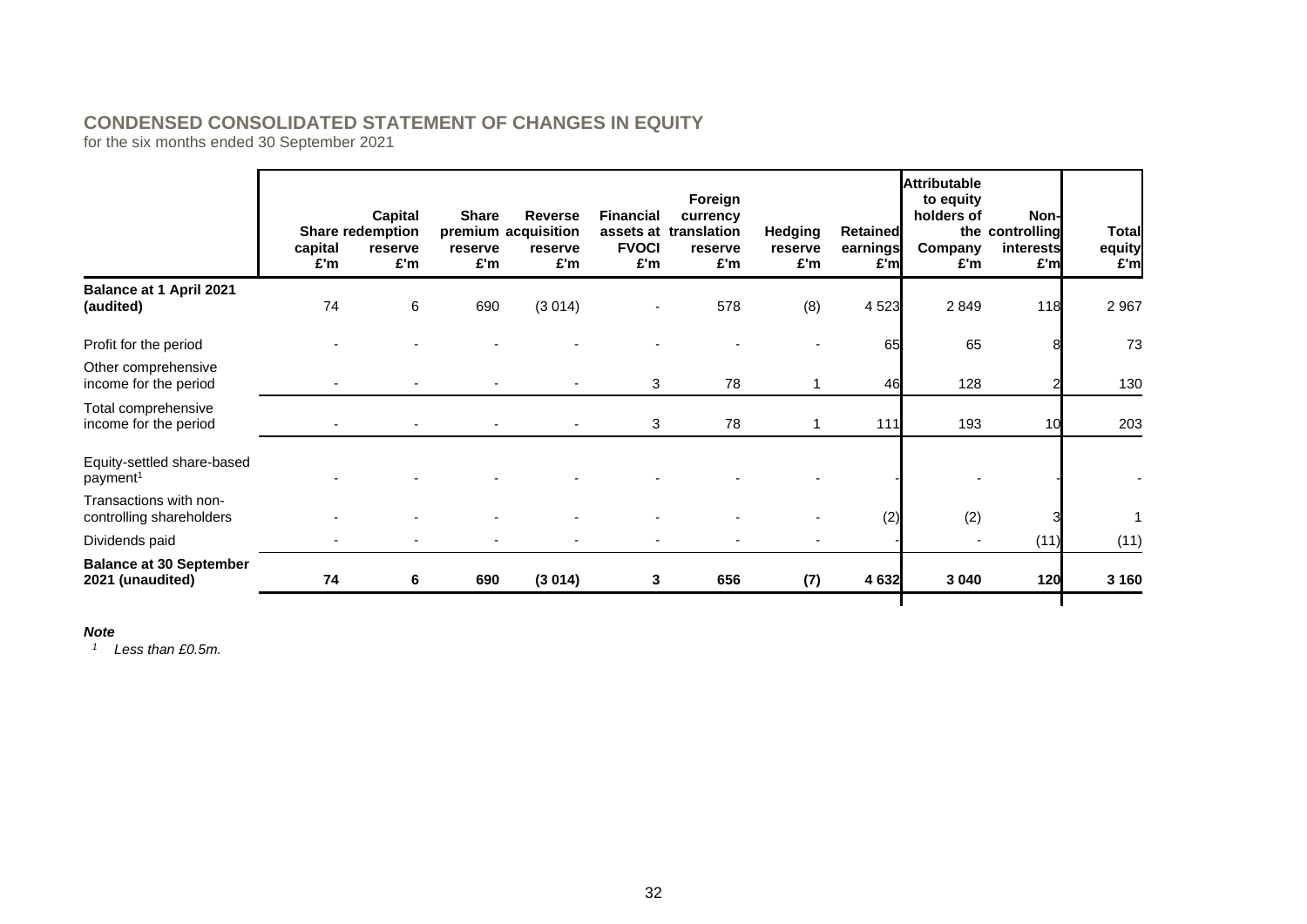# **CONDENSED CONSOLIDATED STATEMENT OF CHANGES IN EQUITY**

for the six months ended 30 September 2020

|                                                     | <b>Share capital</b><br>£'m | Capital<br>redemption<br>reserve<br>£'m | <b>Share</b><br>premium<br>reserve<br>£'m | <b>Reverse</b><br>acquisition<br>reserve<br>£'m | Foreign<br>currency<br>translation<br>reserve<br>£'m | <b>Hedging</b><br>reserve<br>£'m | Retained<br>£'ml | <b>Attributable</b><br>to equity<br>holders of<br>earnings the Company<br>£'m | Non-<br>controlling<br>interests<br>£'m | <b>Total equity</b><br>£'m |
|-----------------------------------------------------|-----------------------------|-----------------------------------------|-------------------------------------------|-------------------------------------------------|------------------------------------------------------|----------------------------------|------------------|-------------------------------------------------------------------------------|-----------------------------------------|----------------------------|
| Balance at 1 April 2020 (audited)                   | 74                          | 6                                       | 690                                       | (3014)                                          | 815                                                  | (8)                              | 4 3 2 7          | 2890                                                                          | 113                                     | 3 0 0 3                    |
| Profit for the period                               |                             |                                         |                                           |                                                 |                                                      |                                  | 15               | 15                                                                            |                                         | 18                         |
| Other comprehensive<br>(loss)/income for the period |                             |                                         |                                           |                                                 | (34)                                                 | (4)                              | 33               | (5)                                                                           |                                         | (2)                        |
| Total comprehensive (loss)/income<br>for the period |                             |                                         |                                           | $\overline{\phantom{a}}$                        | (34)                                                 | (4)                              | 48               | 10                                                                            |                                         | 16                         |
| Transactions with non-controlling<br>shareholders   |                             |                                         |                                           |                                                 |                                                      |                                  |                  | 2                                                                             |                                         | 2                          |
| Dividends paid                                      |                             | $\overline{\phantom{a}}$                |                                           |                                                 |                                                      |                                  |                  |                                                                               | (8)                                     | (8)                        |
| <b>Balance at 30 September 2020</b><br>(unaudited)  | 74                          | 6                                       | 690                                       | (3014)                                          | 781                                                  | (12)                             | 4 3 7 7          | 2 9 0 2                                                                       | $111$                                   | 3 0 1 3                    |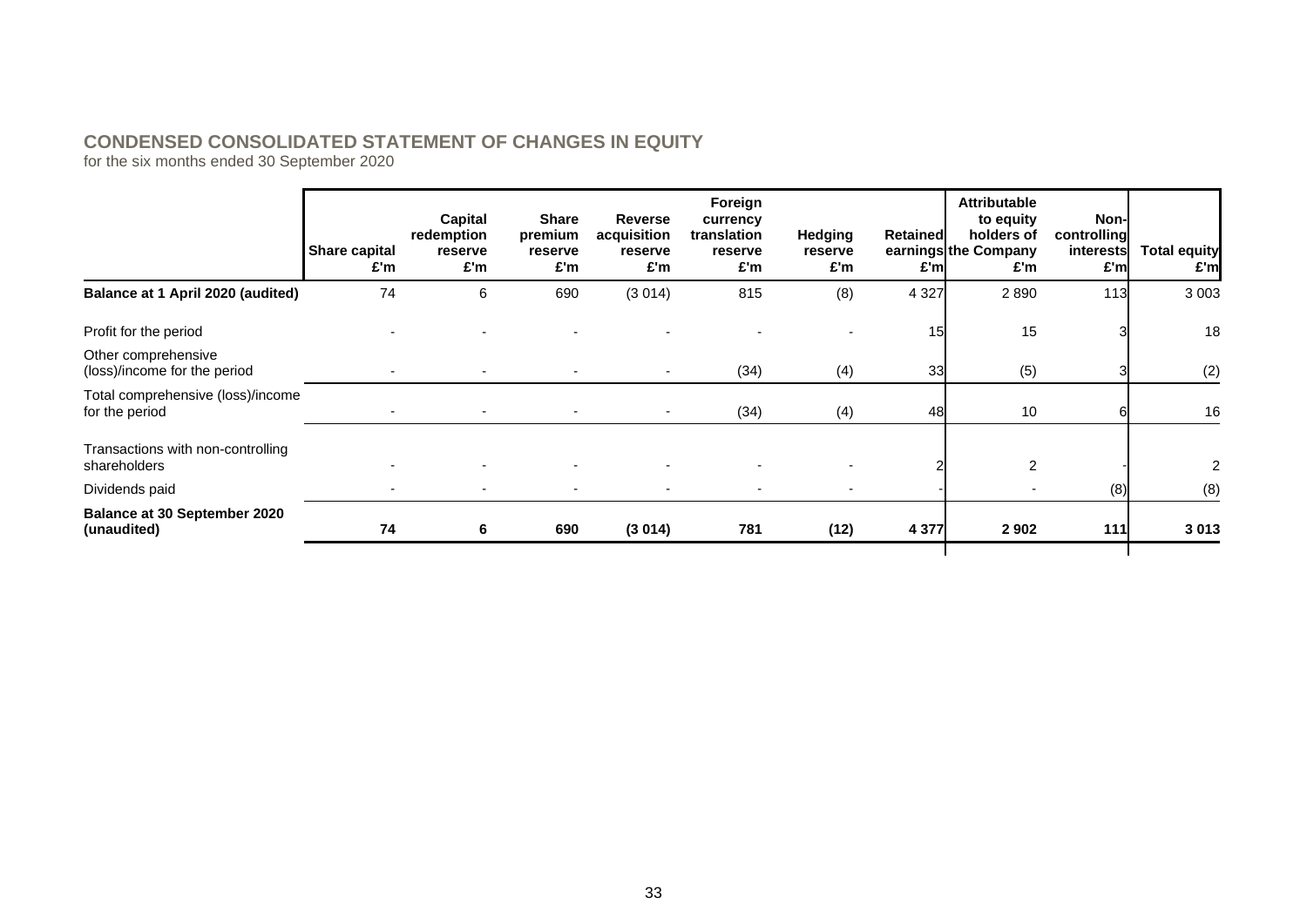# **CONDENSED CONSOLIDATED STATEMENT OF CASH FLOWS**

for the six months ended 30 September 2021

|                                                           |              | 30 Sep 2021<br>(Unaudited)<br>£'m | 30 Sep 2020<br>(Unaudited)<br>£'m |
|-----------------------------------------------------------|--------------|-----------------------------------|-----------------------------------|
|                                                           | <b>Notes</b> | Inflow/(outflow) Inflow/(outflow) |                                   |
| <b>CASH FLOW FROM OPERATING ACTIVITIES</b>                |              |                                   |                                   |
| Cash generated from operations                            |              | 260                               | 72                                |
| Interest received                                         |              | 3                                 | $\overline{2}$                    |
| Interest paid                                             |              | (33)                              | (35)                              |
| Tax paid                                                  |              | (23)                              | (9)                               |
| Net cash generated from operating activities              |              | 207                               | 30                                |
| <b>CASH FLOW FROM INVESTMENT ACTIVITIES</b>               |              | (77)                              | (67)                              |
| Investment to maintain operations                         |              | (38)                              | (23)                              |
| Investment to expand operations                           |              | (38)                              | (43)                              |
| Acquisition of subsidiaries                               |              |                                   | (2)                               |
| Disposal of subsidiaries                                  |              |                                   |                                   |
| Acquisition of investment in associate                    |              |                                   | (1)                               |
| Proceeds from other investment and loans                  |              | 1                                 |                                   |
| Increase in other investments and loans                   |              | (2)                               | (2)                               |
| Net cash (utilised)/generated before financing activities |              | 130                               | (37)                              |
| <b>CASH FLOW FROM FINANCING ACTIVITIES</b>                |              | (55)                              | (38)                              |
| Distributions to non-controlling interests                |              | (11)                              | (8)                               |
| Transaction with non-controlling interest                 |              | 1                                 | $\overline{\mathbf{c}}$           |
| Proceeds from borrowings                                  |              | 89                                | 7                                 |
| Repayment of borrowings                                   |              | (112)                             | (19)                              |
| Refinancing transaction costs                             |              | (1)                               | (1)                               |
| Repayment of lease liabilities                            |              | (21)                              | (19)                              |
| Net decrease in cash and cash equivalents                 |              | 75                                | (75)                              |
| Opening balance of cash and cash equivalents              |              | 294                               | 329                               |
| Exchange rate fluctuations on foreign cash                |              | 6                                 |                                   |
| Closing balance of cash and cash equivalents              |              | 375                               | 255                               |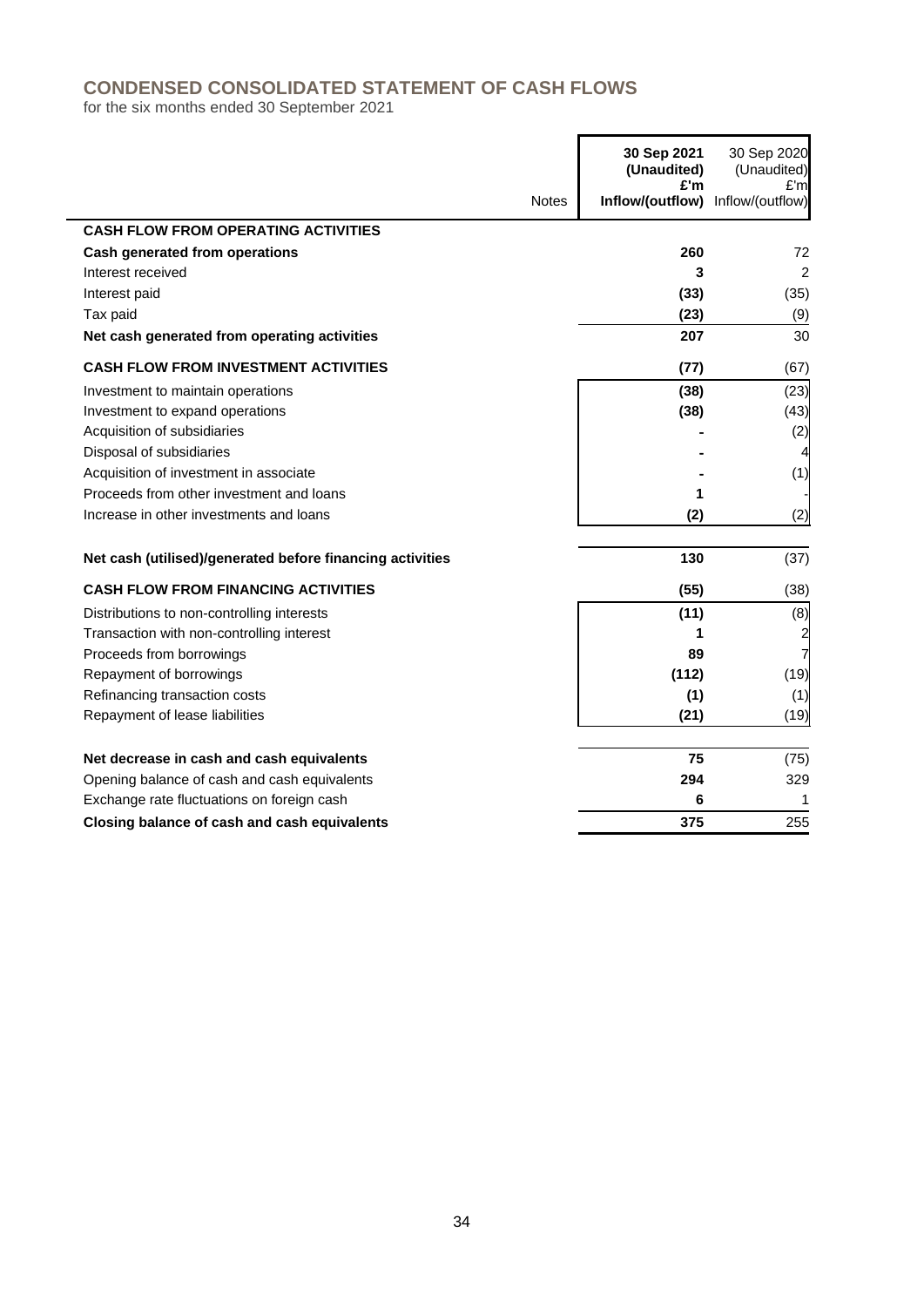#### **1. GENERAL INFORMATION**

Mediclinic is a diversified international private healthcare services group, established in South Africa in 1983, with divisions in Switzerland, Southern Africa (South Africa and Namibia) and the UAE. Its core purpose is to enhance the quality of life. Mediclinic also holds a 29.9% interest in Spire Healthcare Group plc, a LSE-listed and UK-based private hospital group.

The Company is a public limited company, with a primary listing on the LSE and secondary listings on the JSE and the NSX and incorporated and domiciled in the UK (registered number: 08338604). The address of its registered office is 6<sup>th</sup> Floor, 65 Gresham Street, London, EC2V 7NQ, United Kingdom.

The condensed consolidated financial information for the six months ended 30 September 2021 was approved by the Board on 10 November 2021.

#### **2. BASIS OF PREPARATION**

The condensed consolidated interim financial information is prepared in accordance with UK adopted IAS 34 and the Disclosure Guidance and Transparency Rules sourcebook of the UK's Financial Conduct Authority.

The results announcement has been prepared applying consistent accounting policies to those applied by the Group in the 31 March 2021 financial year, except for the estimation of income tax in accordance with IAS 34 at 30 September 2021. The Group has prepared the condensed consolidated interim financial information on a going concern basis (refer to the Finance Review). They do not include all the information required for full annual financial statements and should be read in conjunction with information contained in the Group's Annual Report and Financial Statements for the year ended 31 March 2021, which has been prepared in accordance with IFRS in conformity with the requirements of the Companies Act 2006 and IFRS adopted pursuant to Regulation (EC) No 1606/2002 as it applies in the European Union. The condensed consolidated interim financial information has been reviewed, not audited.

For the year ending 31 March 2022, the annual financial statements will be prepared in accordance with IFRS as adopted by the UK Endorsement Board, as required by UK company law for the purposes of financial reporting as a result of the UK's exit from the EU on 31 January 2020 and the cessation of the transition period on 31 December 2020. This change does not constitute a change in accounting policy but rather a change in framework which is required to ground the use of IFRS in company law. There is no expected impact on recognition, measurement or disclosure between the two frameworks for the year ending 31 March 2022.

A number of amended standards became applicable for the current reporting period. The Group did not have to change its accounting policies or make retrospective adjustments as a result of adopting these amended standards. The Group considered the impact of the amendments to IFRS 9, IAS 39, IFRS 7 and IFRS 16 *Interest Rate Benchmark Reform – Phase 2* on its hedging relationships and financial instruments. The amendments had no impact for the period under review.

This results announcement does not constitute statutory accounts of the Group within the meaning of sections 434(3) and 435(3) of the Companies Act 2006. Statutory accounts for the year ended 31 March 2021 were approved by the Board on 25 May 2021 and delivered to the Registrar of Companies. The report of the auditors on those accounts was unqualified, did not draw attention to any matters by way of emphasis and did not contain statements under Sections 498(2) or (3) of the Companies Act 2006.

The preparation of interim financial statements requires management to make judgements, estimates and assumptions that affect the application of accounting policies and the reported amounts of assets and liabilities, income and expense. Actual results might differ from these estimates. In preparing these condensed interim financial statements, the significant judgements made by management in applying the Group's accounting policies and the key sources of estimation uncertainty were the same as those that applied to the consolidated financial statements for the year ended 31 March 2021.

#### **Functional and presentation currency**

The condensed consolidated financial statements are presented in pounds sterling, rounded to the nearest million. The functional currency of the majority of the Group's entities, and the currencies of the primary economic environments in which they operate, is the Swiss franc, South African rand and UAE dirham. The UAE dirham is pegged against the United States dollar at a rate of 3.6725 per US dollar.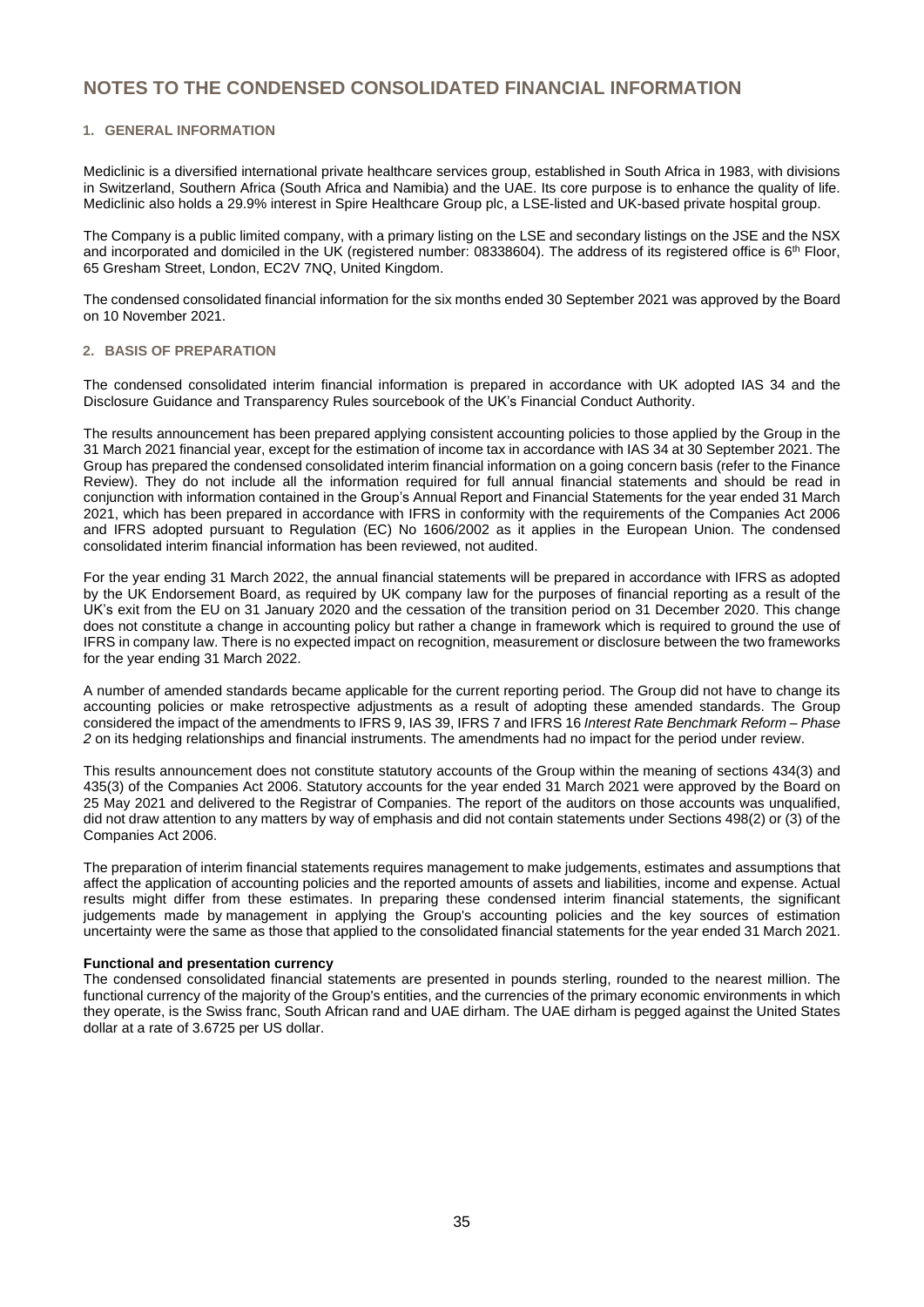#### **3. SEGMENTAL REPORT**

The reportable segments are identified as follows: Switzerland, Southern Africa, Middle East and additional segments are shown for the United Kingdom and Corporate.

|                                                                           |               | <b>Reportable operating segments</b> |                        |                           | Other                           |                  |  |
|---------------------------------------------------------------------------|---------------|--------------------------------------|------------------------|---------------------------|---------------------------------|------------------|--|
| Period ended 30 September 2021                                            | Totall<br>£'m | <b>Switzerland</b><br>£'m            | <b>Southern</b><br>£'m | Africa Middle East<br>£'m | <b>United</b><br>Kingdom<br>£'m | Corporate<br>£'m |  |
| Revenue                                                                   | 1581          | 718                                  | 470                    | 393                       | ۰                               |                  |  |
| <b>EBITDA</b>                                                             | 247           | 104                                  | 88                     | 56                        |                                 | (1)              |  |
| EBITDA before management fee                                              | 247           | 108                                  | 92                     | 59                        |                                 | (12)             |  |
| Management fees included in EBITDA                                        |               | (4)                                  | (4)                    | (3)                       |                                 | 11               |  |
| Other gains and losses                                                    |               |                                      |                        |                           |                                 |                  |  |
| Depreciation and amortisation                                             | (111)         | (66)                                 | (19)                   | (26)                      |                                 |                  |  |
| Impairment of properties, equipment and<br>vehicles and intangible assets | (7)           | (7)                                  |                        |                           |                                 |                  |  |
| Operating profit/(loss)                                                   | 129           | 31                                   | 69                     | 30                        |                                 | (1)              |  |
| Share of net loss of equity accounted<br>investments                      | (5)           |                                      |                        |                           | (5)                             |                  |  |
| Finance income                                                            | 3             |                                      | 3                      |                           |                                 |                  |  |
| Finance cost (excluding inter-segment<br>loan interest)                   | (36)          | (14)                                 | (15)                   | (7)                       |                                 |                  |  |
| Total finance cost                                                        | (36)          | (23)                                 | (15)                   | (7)                       |                                 | 9                |  |
| Elimination of inter-segment loan interest                                |               | 9                                    |                        |                           |                                 | (9)              |  |
| Taxation                                                                  | (18)          | (2)                                  | (16)                   |                           |                                 |                  |  |
| Segment result                                                            | 73            | 15                                   | 41                     | 23                        | (5)                             | (1)              |  |
| At 30 September 2021                                                      |               |                                      |                        |                           |                                 |                  |  |
| Investments in associates                                                 | 162           | $\mathbf{2}$                         | 2                      | 5                         | 153                             |                  |  |
| Investments in joint ventures                                             | 4             |                                      | 4                      |                           |                                 |                  |  |
| Capital expenditure                                                       | 62            | 29                                   | 22                     | 11                        |                                 |                  |  |
| Total segment assets                                                      | 7023          | 4 137                                | 784                    | 1842                      | 153                             | 107              |  |
| Total segment liabilities (excluding inter-<br>segment loan)              | 3863          | 2537                                 | 602                    | 715                       |                                 | 9                |  |
| Total liabilities from reportable segment                                 | 4833          | 3507                                 | 602                    | 715                       |                                 | 9                |  |
| Elimination of inter-segment loan                                         | (970)         | (970)                                |                        |                           |                                 |                  |  |
|                                                                           |               |                                      |                        |                           |                                 |                  |  |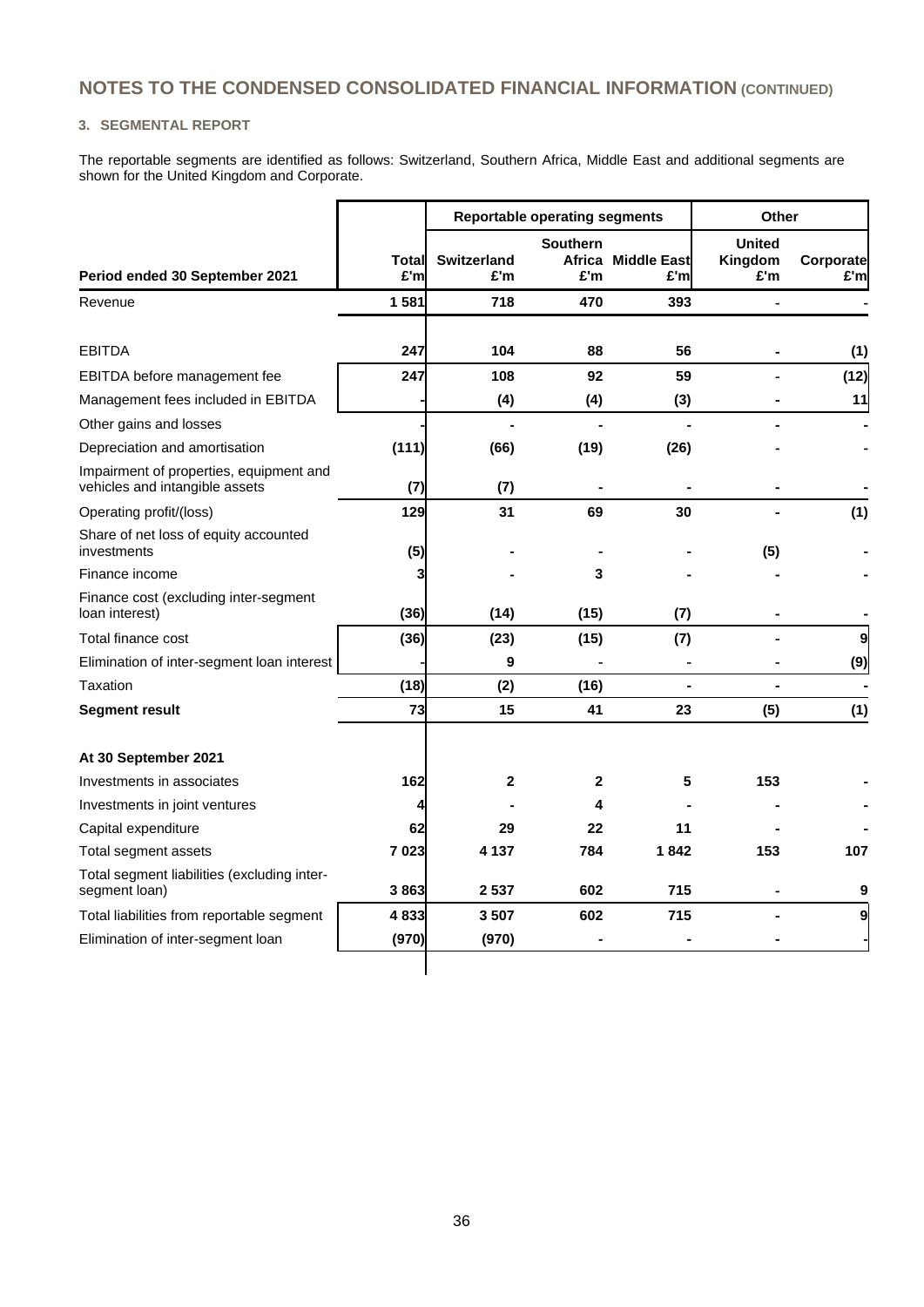## **3. SEGMENTAL REPORT (CONTINUED)**

|                                                                           |                |                           | <b>Reportable operating segments</b> |                            |                                 | Other             |  |  |
|---------------------------------------------------------------------------|----------------|---------------------------|--------------------------------------|----------------------------|---------------------------------|-------------------|--|--|
| Period ended 30 September 2020                                            | Total<br>£'m   | <b>Switzerland</b><br>£'m | <b>Southern</b><br>£'m               | Africa Middle East<br>£'ml | <b>United</b><br>Kingdom<br>£'m | Corporate<br>£'ml |  |  |
| Revenue                                                                   | 1411           | 716                       | 317                                  | 377                        |                                 | 1                 |  |  |
|                                                                           |                |                           |                                      |                            |                                 |                   |  |  |
| <b>EBITDA</b>                                                             | 171            | 98                        | 27                                   | 47                         |                                 | (1)               |  |  |
| EBITDA before management fee                                              | 171            | 101                       | 30                                   | 49                         |                                 | (9)               |  |  |
| Management fees included in EBITDA                                        |                | (3)                       | (3)                                  | (2)                        |                                 | 8                 |  |  |
| Other gains and losses                                                    | $\overline{c}$ |                           |                                      | $\mathfrak{p}$             |                                 |                   |  |  |
| Depreciation and amortisation                                             | (106)          | (62)                      | (18)                                 | (26)                       |                                 |                   |  |  |
| Impairment of properties, equipment and<br>vehicles and intangible assets | (3)            |                           | (3)                                  |                            |                                 |                   |  |  |
| Operating profit/(loss)                                                   | 64             | 36                        | 6                                    | 23                         |                                 | (1)               |  |  |
| Share of net loss of equity accounted<br>investments                      | (10)           |                           |                                      |                            | (10)                            |                   |  |  |
| Finance income                                                            | 2              | 1                         | 1                                    |                            |                                 |                   |  |  |
| Finance cost (excluding inter-segment<br>loan interest)                   | (39)           | (16)                      | (14)                                 | (9)                        |                                 |                   |  |  |
| Total finance cost                                                        | (39)           | (25)                      | (14)                                 | (9)                        |                                 | 9                 |  |  |
| Elimination of inter-segment loan interest                                |                | 9                         | $\overline{a}$                       | $\overline{a}$             |                                 | (9)               |  |  |
| Taxation                                                                  | 1              | (2)                       | 3                                    | $\overline{a}$             |                                 |                   |  |  |
| <b>Segment result</b>                                                     | 18             | 19                        | (4)                                  | 14                         | (10)                            | (1)               |  |  |
| At 31 March 2021                                                          |                |                           |                                      |                            |                                 |                   |  |  |
| Investments in associates                                                 | 167            | 3                         | 2                                    | 5                          | 157                             |                   |  |  |
| Investments in joint ventures                                             | 4              |                           | 4                                    |                            |                                 |                   |  |  |
| Capital expenditure                                                       | 126            | 67                        | 33                                   | 26                         |                                 |                   |  |  |
| Total segment assets                                                      | 6672           | 3972                      | 740                                  | 1701                       | 157                             | 102               |  |  |
| Total segment liabilities (excluding inter-<br>segment loan)              | 3705           | 2470                      | 602                                  | 624                        |                                 | 9                 |  |  |
| Total liabilities from reportable segment                                 | 4 6 3 5        | 3 4 0 0                   | 602                                  | 624                        |                                 | 9                 |  |  |
| Elimination of inter-segment loan                                         | (930)          | (930)                     |                                      |                            |                                 |                   |  |  |
|                                                                           |                |                           |                                      |                            |                                 |                   |  |  |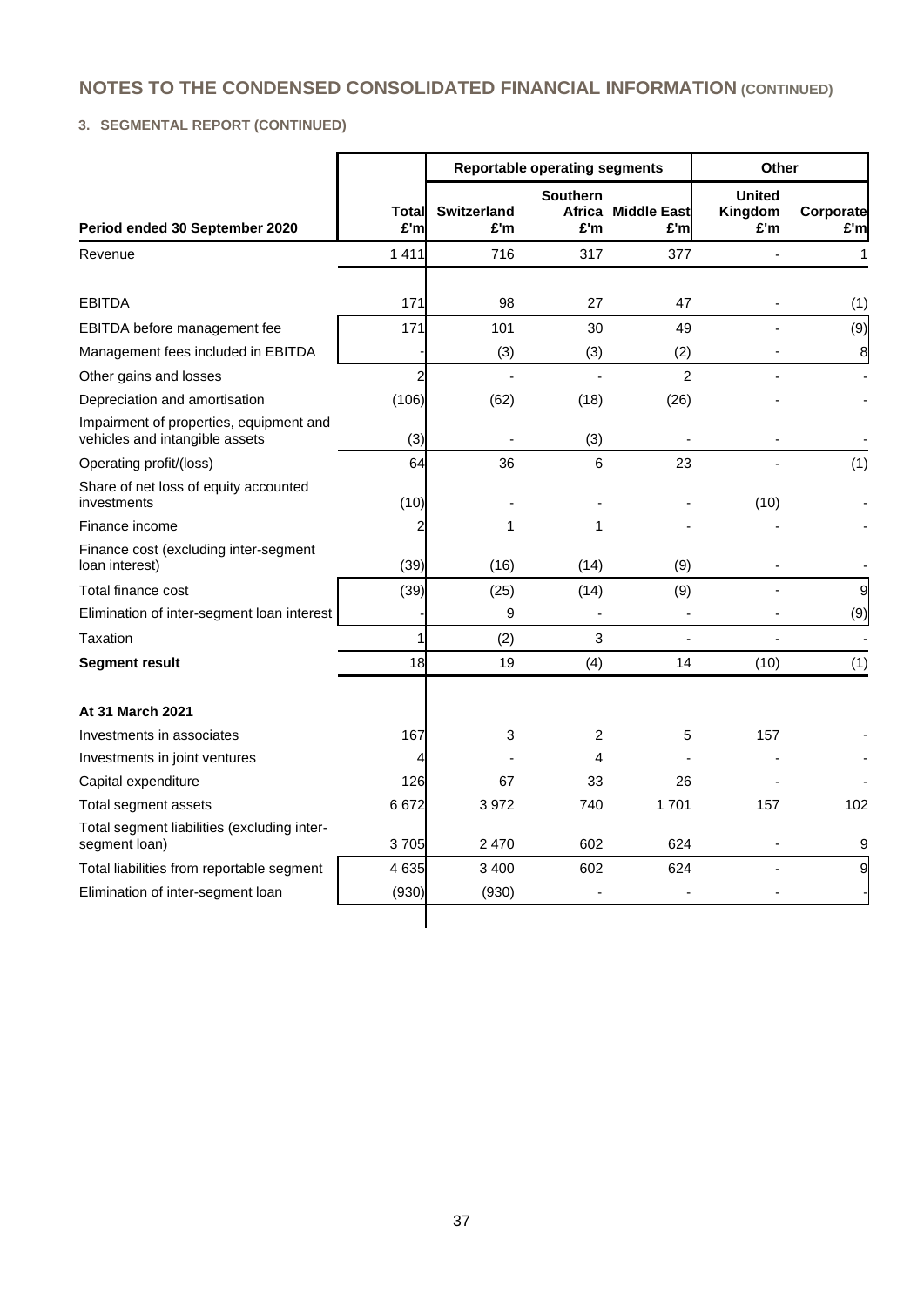#### **4. PROPERTY, EQUIPMENT AND VEHICLES**

|                                  | 30 Sep 2021<br>£'m | 31 Mar 2021<br>E'm |
|----------------------------------|--------------------|--------------------|
| Land - cost                      | 918                | 886                |
| <b>Buildings</b>                 | 2 2 1 5            | 2 1 8 1            |
| Capital expenditure in progress  | 93                 | 85                 |
| Right-of-use assets (see note 8) | 717                | 625                |
| Equipment                        | 238                | 237                |
| Furniture and vehicles           | 37                 | 38                 |
|                                  | 4 2 1 8            | 4 0 5 2            |

### **Cash generating unit ("CGU") impairment indicators**

Property, equipment and vehicles are considered for impairment if impairment indicators are identified at an individual CGU level. A CGU is the smallest identifiable group of assets that generates cash inflows that are largely independent of the cash inflows from other assets or groups of assets. The Group defines CGUs as combined inter-dependent hospitals and/or clinics or as individual hospitals depending on the geographical location or the degree of integration. The impairment assessment is performed at CGU level and any impairment charge that arises would be allocated to the CGU's goodwill first, followed by other assets (such as property, equipment and vehicles and other intangible assets).

#### **Impairment assessment**

At 30 September 2021, the Group performed a review of impairment indicators of all the CGUs. Impairment indicators have been identified at 2 CGUs in Southern Africa. The recoverable amounts of the Southern African CGUs were tested for impairment based on fair-value-less-cost-to-sell ("**FVLCTS**") calculations. In determining the FVLCTS calculations for the CGUs, the cash flows were discounted at 12.8% and a growth rate of 4.5% beyond five years was used. The recoverable amounts were determined to be higher than the carrying values and as a result no impairment charge was recognised. No impairment indicators were identified at Mediclinic Middle East and Hirslanden.

During the period under review, an impairment charge of £7m was recognised due to damage caused by the fire at Klinik Hirslanden.

At 30 September 2020 and 31 March 2021 property, equipment and vehicles relating to the Southern Africa division was impaired by £2m and £1m respectively.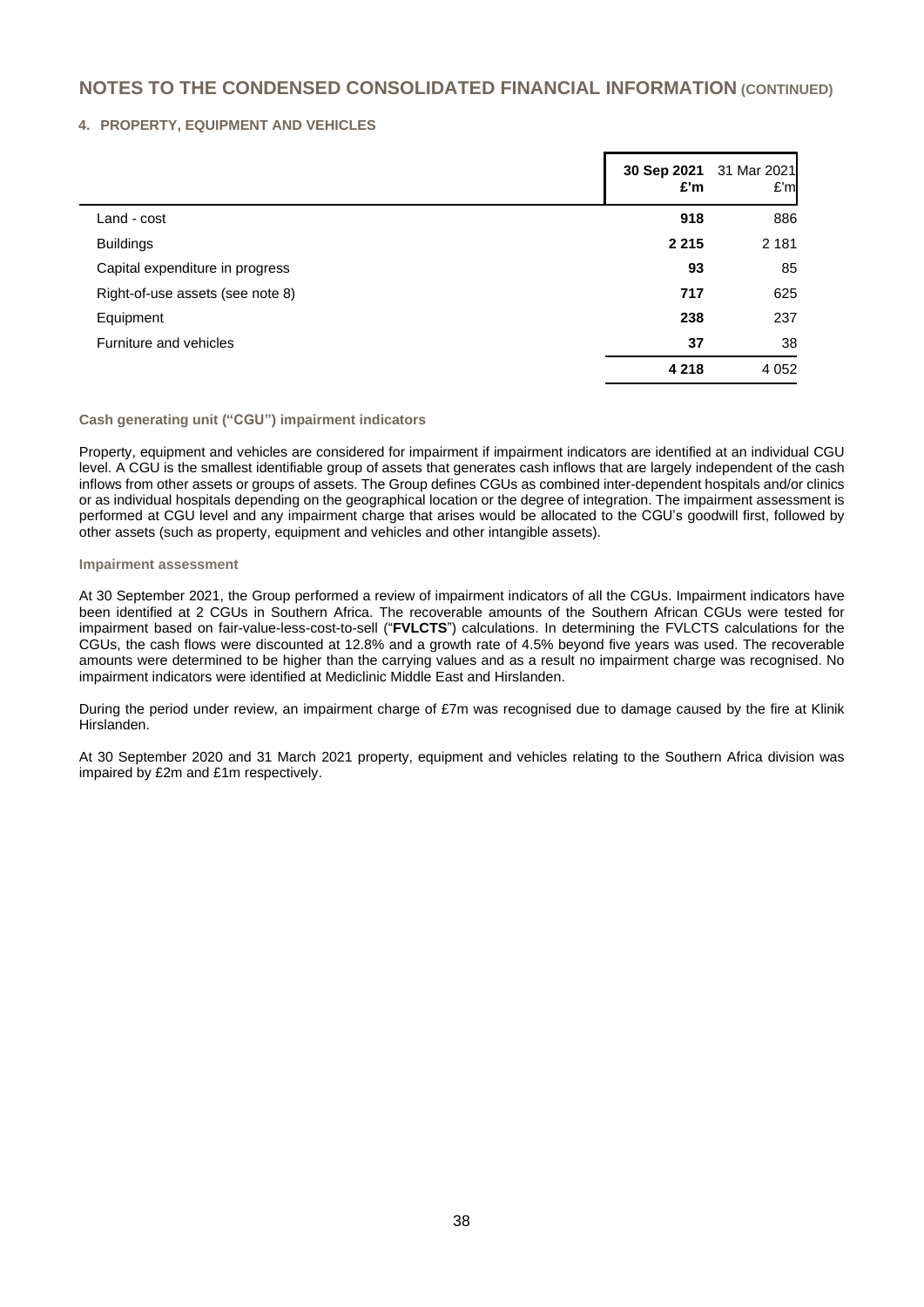### **5. INTANGIBLE ASSETS**

|                                      | £'m                | 30 Sep 2021 31 Mar 2021<br>E'm |
|--------------------------------------|--------------------|--------------------------------|
| Goodwill                             | 971                | 946                            |
| Trade names                          | 44                 | 45                             |
| Computer software                    | 69                 | 70                             |
|                                      | 1 0 8 4            | 1 0 6 1                        |
|                                      | 30 Sep 2021<br>£'m | 31 Mar 2021<br>E'm             |
| <b>Goodwill by operating segment</b> |                    |                                |
| Switzerland                          | 103                | 99                             |
| Southern Africa                      | 13                 | 13                             |
| Middle East                          | 855                | 834                            |
|                                      | 971                | 946                            |

**Impairment testing of goodwill and trade names**

No impairment indicators were identified by the Group at 30 September 2021.

At 30 September 2020, an impairment loss of £1m relating to goodwill in the Southern Africa division was recognised.

### **6. EQUITY-ACCOUNTED INVESTMENTS**

|                             | 30 Sep 2021 31 Mar 2021<br>£'m | E'm |
|-----------------------------|--------------------------------|-----|
| Investment in associates    | 162                            | 167 |
| Investment in joint venture | Δ                              |     |
|                             | 166                            | 171 |

#### **6.1 Investment in associates**

|                                                                         | 30 Sep 2021<br>£'m | 31 Mar 2021<br>E'm |
|-------------------------------------------------------------------------|--------------------|--------------------|
| Listed investment                                                       | 153                | 157                |
| Unlisted investments                                                    | 9                  | 10                 |
|                                                                         | 162                | 167                |
| Reconciliation of carrying value at the beginning and end of the period |                    |                    |
| Opening balance                                                         | 167                | 177                |
| Additional investment in unlisted associate                             |                    | 1                  |
| Share of net loss of equity accounted investments                       | (5)                | (70)               |
| Reversal of impairment of listed associate                              |                    | 60                 |
| Exchange differences                                                    |                    | (1)                |
|                                                                         | 162                | 167                |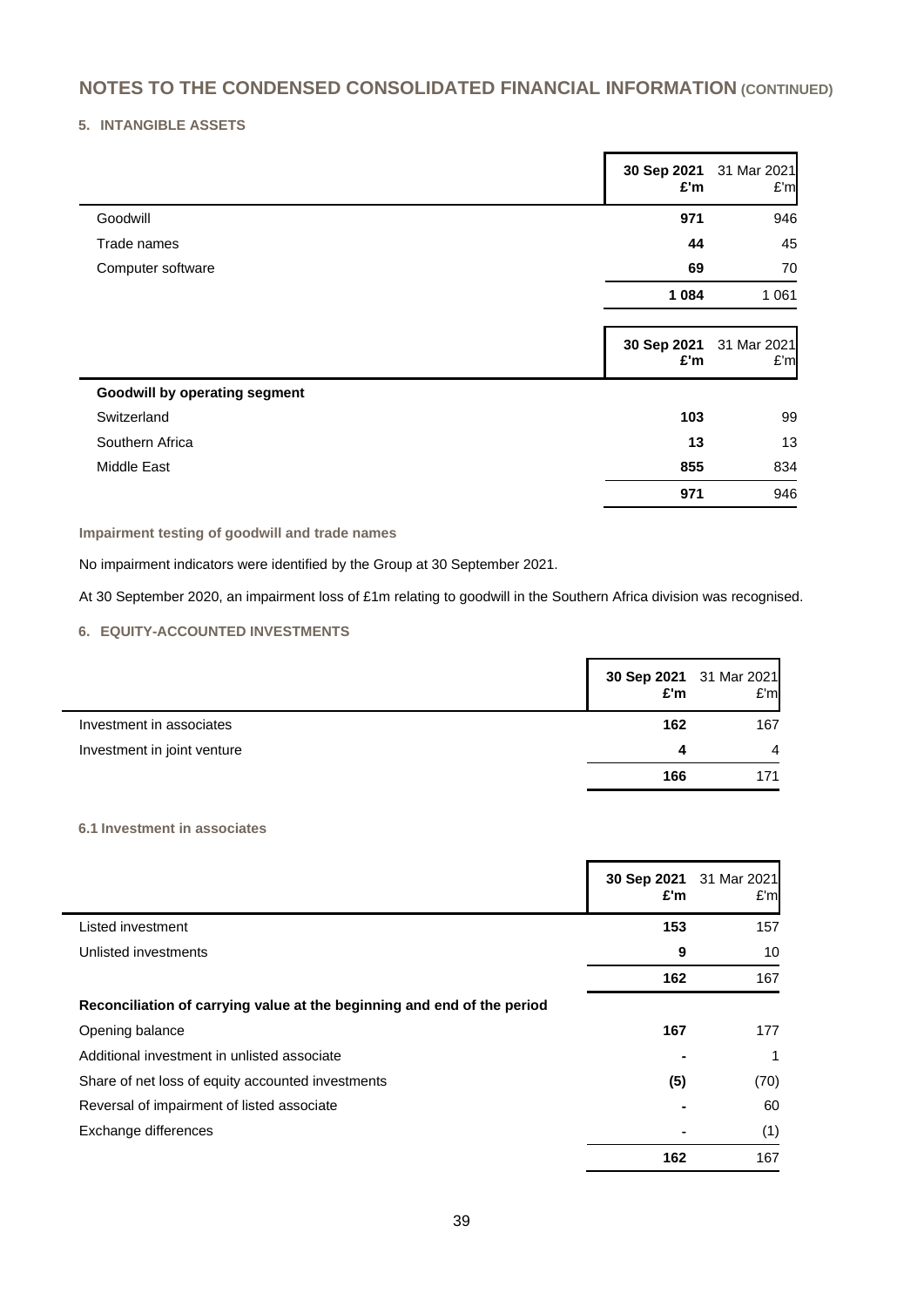#### **6. EQUITY-ACCOUNTED INVESTMENTS (CONTINUED)**

Set out below are details of the associate which is material to the Group:

|                                    | Country of incorporation and<br>place of business | % ownership |
|------------------------------------|---------------------------------------------------|-------------|
| Spire Healthcare Group plc (Spire) | <b>United Kingdom</b>                             | 29.9%       |

Spire is listed on the London Stock Exchange. It does not publish quarterly financial information and has a December yearend. The investment in associate was equity accounted for the six months to 30 June 2021 (31 March 2021: 12 months to 31 December 2020).

At 30 September 2021, the market value of the investment in Spire was £247m, which was higher than the carrying value of £153m. The recoverable amount determined using a value-in-use calculation has not changed significantly compared to 31 March 2021. The Group considers the assessment of impairment or reversal in the context of, among other factors, the long-term forecast financial performance of Spire. As a result, no reversal of impairment losses has been recognised.

In the prior period, Spire's loss included a goodwill impairment charge of £200m. The equity-accounted portion of this impairment amounted to £60m. Accumulated impairment charges recognised by the Group in prior periods amounted to £283m. Following Spire's goodwill impairment charge, the Group's interest in the net asset value of Spire was higher than its carrying value of the equity investment at 30 September 2020. As a result an impairment reversal equal to the Group's share of the goodwill impairment of £60m was recognised.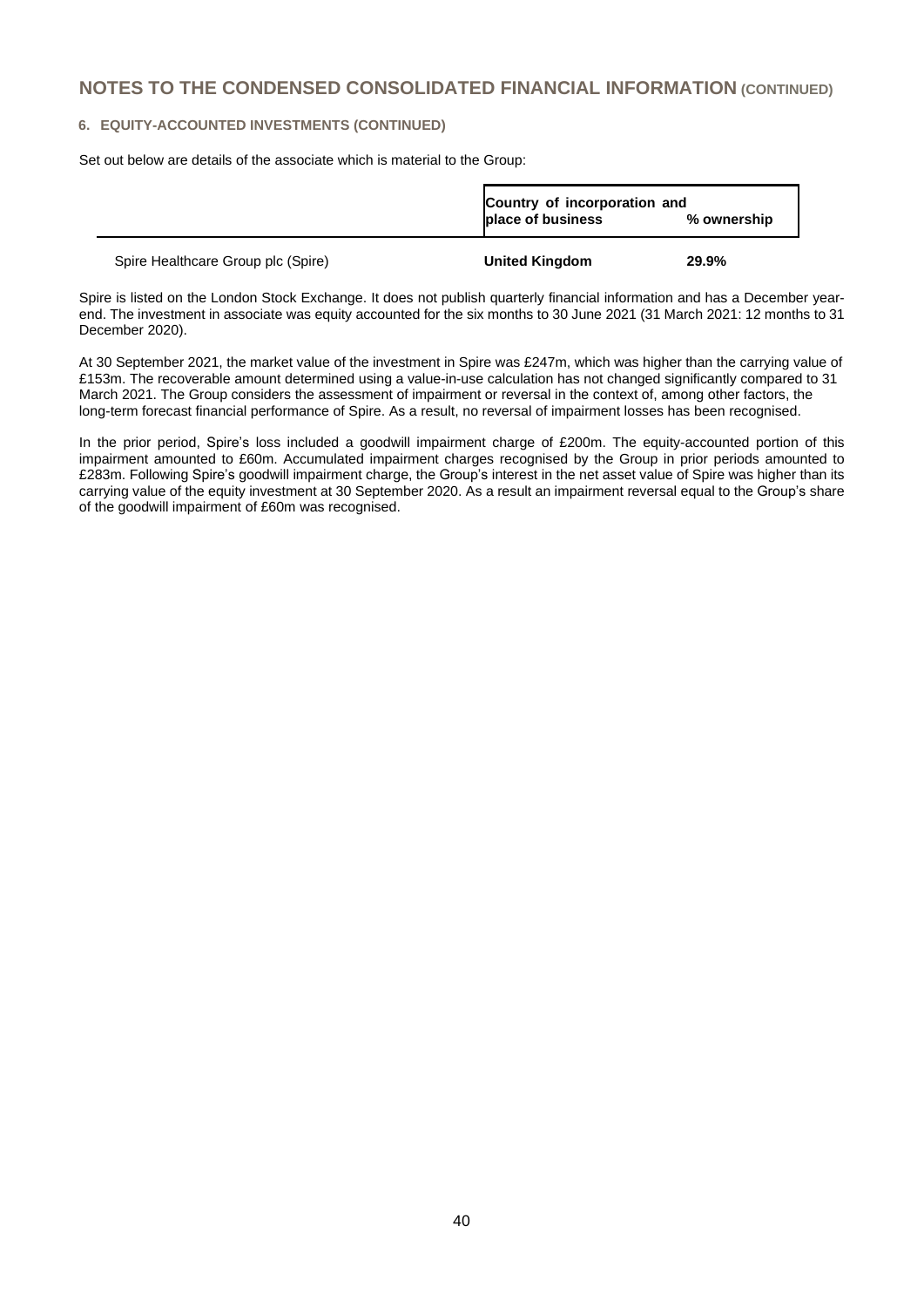## **7. BORROWINGS**

|                         | 30 Sep 2021<br>£'m | 31 Mar 2021<br>E'm |
|-------------------------|--------------------|--------------------|
| Bank loans              | 1614               | 1507               |
| Preference shares       | $\blacksquare$     | 89                 |
| Listed bonds            | 187                | 181                |
|                         | 1801               | 1 7 7 7            |
| Non-current borrowings  | 1699               | 1686               |
| Current borrowings      | 102                | 91                 |
| <b>Total borrowings</b> | 1801               | 1 7 7 7            |

|                               |                                                                                                                                                                                                                                                                                                                                                                                                                                                                                                                                                     | 30 Sep 2021<br>£'m | 30 Sep 2021<br>£'m | 31 Mar 2021<br>E'm | 31 Mar 2021<br>£'m |
|-------------------------------|-----------------------------------------------------------------------------------------------------------------------------------------------------------------------------------------------------------------------------------------------------------------------------------------------------------------------------------------------------------------------------------------------------------------------------------------------------------------------------------------------------------------------------------------------------|--------------------|--------------------|--------------------|--------------------|
|                               |                                                                                                                                                                                                                                                                                                                                                                                                                                                                                                                                                     | Non-current        | <b>Current</b>     | Non-current        | Current            |
|                               | <b>Swiss operations</b><br>(denominated in Swiss franc)                                                                                                                                                                                                                                                                                                                                                                                                                                                                                             |                    |                    |                    |                    |
| Secured<br>bank loan<br>one   | This loan bears interest at variable rates<br>linked to the 3M LIBOR plus 1.25%. With<br>reference to the Facility agreement, there<br>will be a change in the calculation of the<br>variable interest rate from Swiss LIBOR to<br>SARON. CHF50m is redeemable annually<br>on 30 September with the final outstanding<br>balance redeemable on 30 September<br>2026. The repayment in September 2021<br>was suspended, to be resumed in<br>September 2022. The non-current portion<br>includes capitalised financing costs of £13m<br>(2021: £13m). | 1 0 2 1            | 40                 | 986                | 38                 |
| Secured<br>bank loan<br>two   | These loans were acquired as part of the<br>Linde acquisition and bear interest at a<br>fixed rate of 1.12%. CHF0.5m are<br>repayable on 30 June and 31 December<br>every year. The remaining balances are<br>repayable during May 2023.                                                                                                                                                                                                                                                                                                            | 13                 | 1                  | 13                 | 1                  |
| Secured<br>bank loan<br>three | This fixed interest mortgage loan was<br>acquired as part of the Linde acquisition<br>and bears interest at 0.90% compounded<br>quarterly. The loan is repayable by<br>December 2023.                                                                                                                                                                                                                                                                                                                                                               | 8                  |                    | 8                  |                    |
|                               | Listed bonds The listed bonds consist of CHF90m at<br>2.00% and CHF145m at 1.25% Swiss franc<br>bonds. The bonds are repayable on 25<br>February 2025 and 25 February 2026,<br>respectively.                                                                                                                                                                                                                                                                                                                                                        | 187                |                    | 181                |                    |
|                               | <b>Balance carried forward</b>                                                                                                                                                                                                                                                                                                                                                                                                                                                                                                                      | 1 2 2 9            | 41                 | 1 1 8 8            | 39                 |
|                               |                                                                                                                                                                                                                                                                                                                                                                                                                                                                                                                                                     |                    |                    |                    |                    |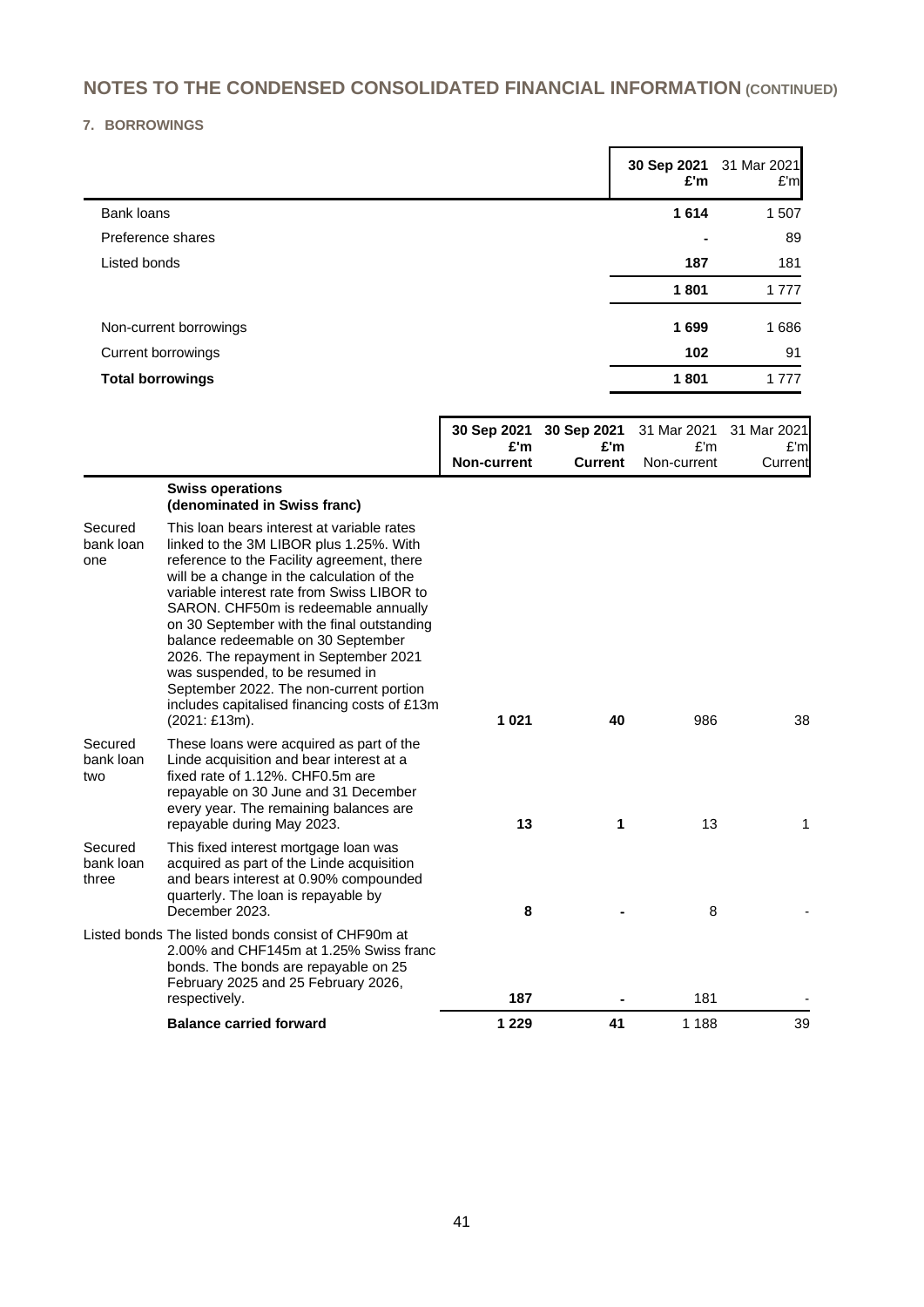## **7. BORROWINGS (CONTINUED)**

|                               |                                                                                                                                                                                                                                                                                                                                                                                                    | 30 Sep 2021               | 30 Sep 2021           | 31 Mar 2021        | 31 Mar 2021    |
|-------------------------------|----------------------------------------------------------------------------------------------------------------------------------------------------------------------------------------------------------------------------------------------------------------------------------------------------------------------------------------------------------------------------------------------------|---------------------------|-----------------------|--------------------|----------------|
|                               |                                                                                                                                                                                                                                                                                                                                                                                                    | £'m<br><b>Non-current</b> | £'m<br><b>Current</b> | E'm<br>Non-current | £'m<br>Current |
|                               | Balance carried forward                                                                                                                                                                                                                                                                                                                                                                            | 1 2 2 9                   | 41                    | 1 1 8 8            | 39             |
|                               | <b>Southern African operations</b><br>(denominated in South African rand)                                                                                                                                                                                                                                                                                                                          |                           |                       |                    |                |
| Secured<br>bank loan<br>one   | The loan bore interest at the 3M JIBAR<br>variable rate plus a margin of 1.49% (2021:<br>1.71%) compounded quarterly. The loan<br>was extinguished on 17 September 2021 as<br>part of the refinancing arrangement. <sup>1</sup>                                                                                                                                                                    |                           |                       | 126                | 1              |
| Secured<br>bank loan<br>two   | The loan bore interest at the 3M JIBAR<br>variable rate plus a margin of 1.59% (2021:<br>1.81%) compounded quarterly. The loan<br>was extinguished on 17 September 2021 as<br>part of the refinancing arrangement. <sup>1</sup>                                                                                                                                                                    |                           |                       | 176                | 1              |
| Secured<br>bank loan<br>three | The loans bear interest at the 3M JIBAR<br>variable rate plus a variable margin that is<br>linked to predefined sustainability<br>measures. The sustainability measures are<br>assessed in calendar years, starting in<br>January 2022. At 30 September 2021 a<br>margin of 1.54% was applied. The loans<br>are repayable on 17 September 2026.<br>£195m of the loan has been hedged. <sup>2</sup> | 391                       | 1                     |                    |                |
| Secured<br>bank loan<br>four  | These loans bear interest at variable rates<br>linked to the prime overdraft rate and are<br>repayable in periods ranging between one<br>and 12 years.                                                                                                                                                                                                                                             | 3                         |                       | 3                  | 1              |
| Preference<br>shares          | Dividends were payable quarterly at a rate<br>of 72% of 3M JIBAR plus a margin of<br>1.65% (2021: 1.77%). The outstanding<br>balance was redeemed on 1 September<br>2021.                                                                                                                                                                                                                          |                           |                       | 89                 |                |
|                               | <b>Middle East operations</b><br>(denominated in US dollar)                                                                                                                                                                                                                                                                                                                                        |                           |                       |                    |                |
| Secured<br>bank loan<br>one   | The loan bears interest at variable rates<br>linked to the 3M USD LIBOR and a margin<br>of 1.85% with five-year amortising terms,<br>expiring in August 2023. £62m (2021:                                                                                                                                                                                                                          |                           |                       |                    |                |
|                               | £51m) of the loan has been hedged.                                                                                                                                                                                                                                                                                                                                                                 | 76                        | 60                    | 104                | 49             |
|                               |                                                                                                                                                                                                                                                                                                                                                                                                    | 1699                      | 102                   | 1686               | 91             |

#### *Notes*

1 There were no cash outflows on the extinguishment of the loans.

2 Cash inflows on the new bank loans amounted to £89m.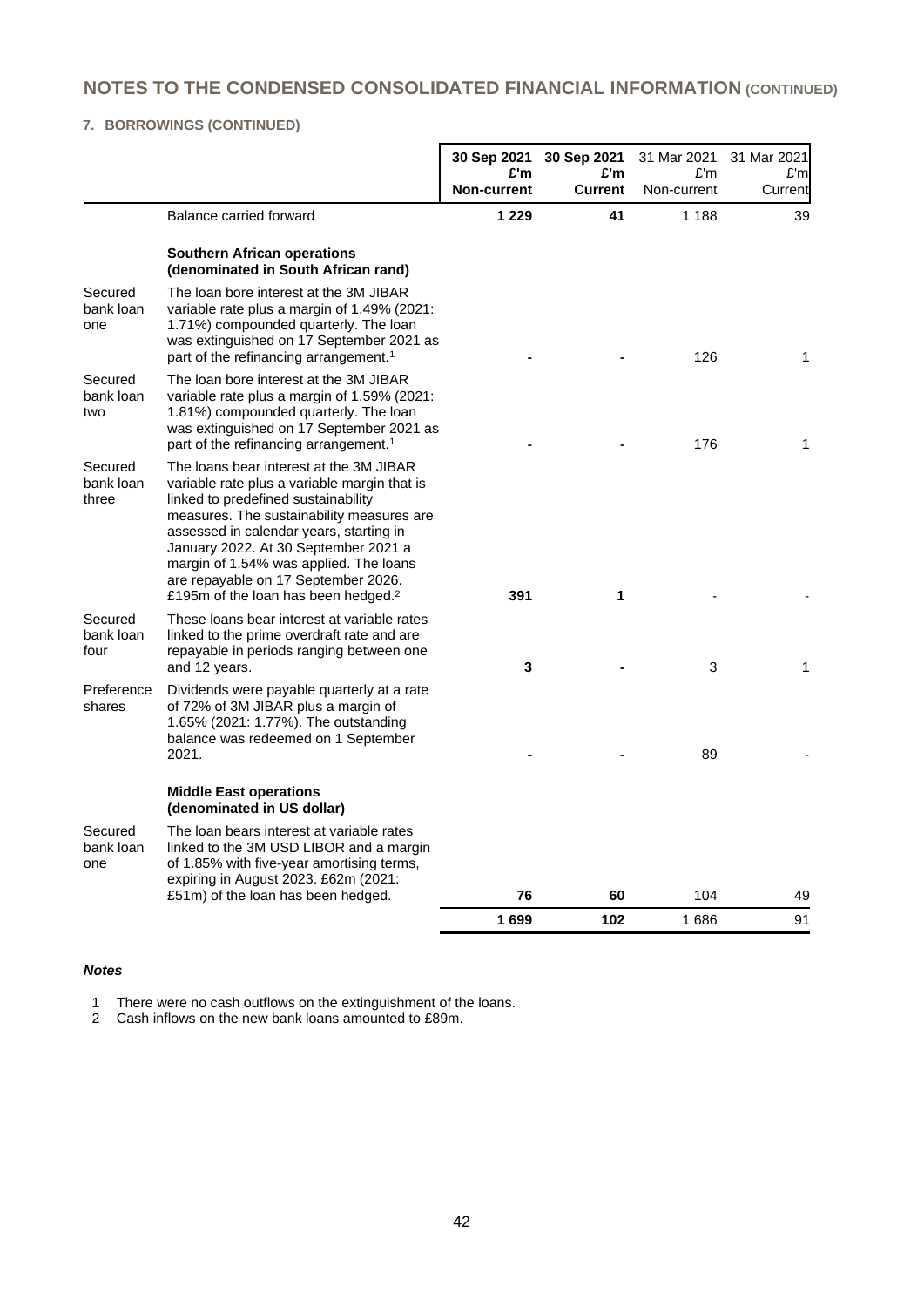#### **8. LEASES**

This note provides information for leases where the Group is the lessee.

#### **Amounts recognised in the statement of financial position**

The statement of financial position shows the following amounts relating to leases:

|                                          | 30 Sep 2021<br>£'m | 31 Mar 2021<br>£'m |
|------------------------------------------|--------------------|--------------------|
| <b>Right-of-use assets</b>               |                    |                    |
| <b>Buildings</b>                         | 714                | 621                |
| Equipment                                | 3                  | $\overline{4}$     |
|                                          | 717                | 625                |
| Right-of-use assets by operating segment |                    |                    |
| Switzerland                              | 390                | 390                |
| Southern Africa                          | 26                 | 27                 |
| The United Arab Emirates                 | 301                | 208                |
|                                          | 717                | 625                |
|                                          | 30 Sep 2021<br>£'m | 31 Mar 2021<br>£'m |
| <b>Lease liabilities</b>                 |                    |                    |
| Switzerland                              | 409                | 408                |
| Southern Africa                          | 36                 | 38                 |
| The United Arab Emirates                 | 327                | 230                |
|                                          | 772                | 676                |
| - Non-current lease liabilities          |                    | 621                |
|                                          | 718                |                    |
| - Current lease liabilities              | 54                 | 55                 |

During the six months ended 30 September 2021, Mediclinic Middle East recognised right-of-use assets and lease liabilities to the value of £101m in respect of the expansion at Mediclinic Airport Road Hospital.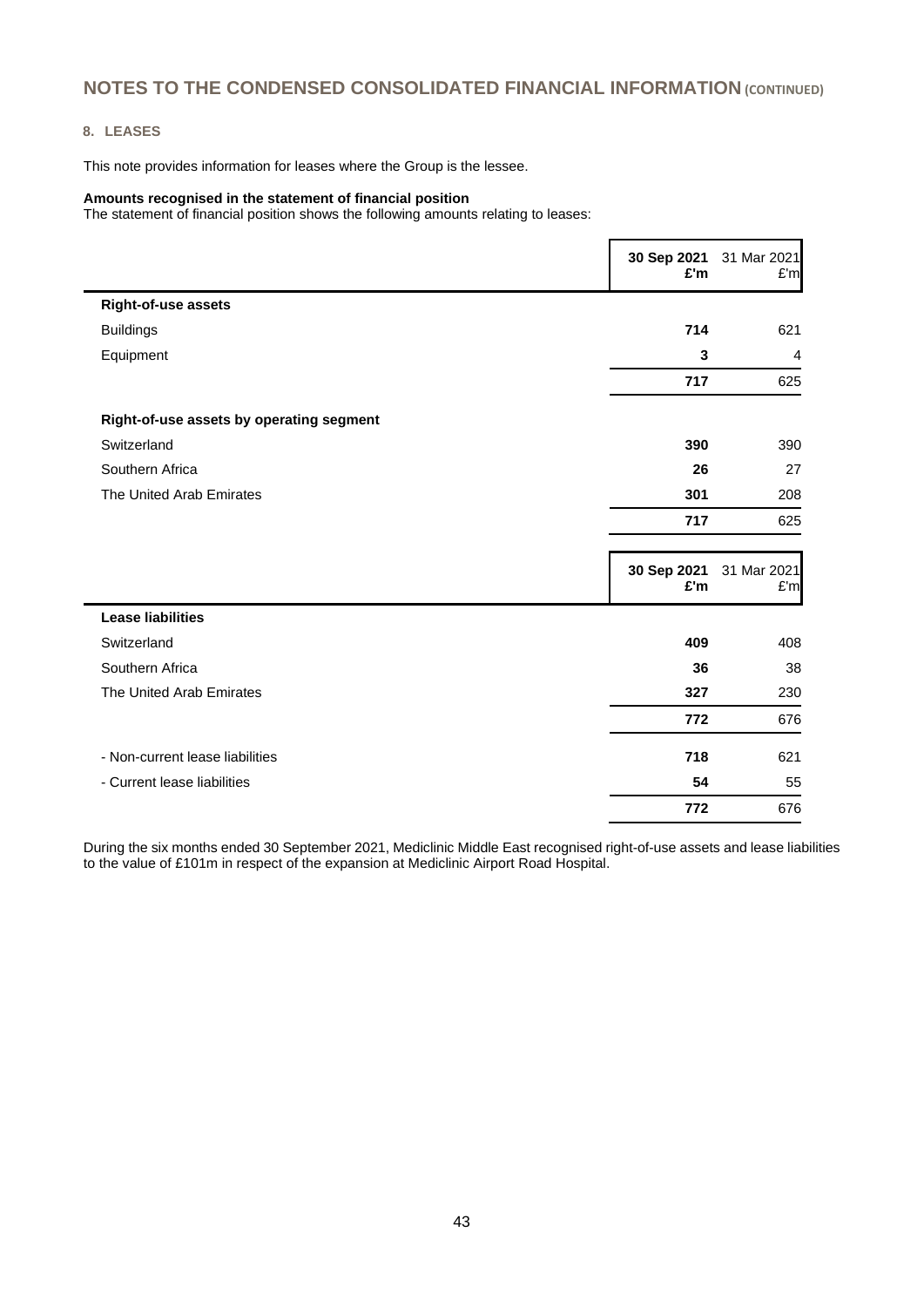#### **8. LEASES (CONTINUED)**

#### **Amounts recognised in the income statement**

The income statement shows the following amounts relating to leases:

|                                                                      | 30 Sep 2021<br>£'m | 30 Sep 2020<br>E'm |
|----------------------------------------------------------------------|--------------------|--------------------|
| Depreciation charge of right-of-use assets                           |                    |                    |
| <b>Buildings</b>                                                     | 24                 | 24                 |
|                                                                      | 24                 | 24                 |
| Interest expense on lease liabilities (refer to note 10)             | 10                 | 10                 |
| Expense relating to short-term leases and leases of low-value assets | 4                  | 3                  |
| Rent concessions (included in other gains and losses)                |                    | (1)                |

The total cash outflow for leases, excluding short-term leases and leases of low-value assets, was £30m (1H21: £27m).

#### **9. RETIREMENT BENEFIT OBLIGATIONS**

The Swiss pension benefit was reassessed by the actuaries at the end of the period and amounted to a net asset of £136m, consisting of a net pension asset of £146m relating to one of the plans and a net pension liability of £10m relating to four of the plans. At 31 March 2021, the pension benefit amounted to a net asset of £83m, consisting of a net pension asset of £110m relating to one of the plans and a net pension liability of £27m relating to four of the plans. The net pension asset is included under "Retirement benefit assets" in the Group's statement of financial position, whereas the net pension liabilities are included under "Retirement benefit obligations". The increase in the net pension asset was largely due to an increase in the plan assets, partly offset by an increase in the liability due to plan amendments that resulted in the recognition of past service cost of £9m.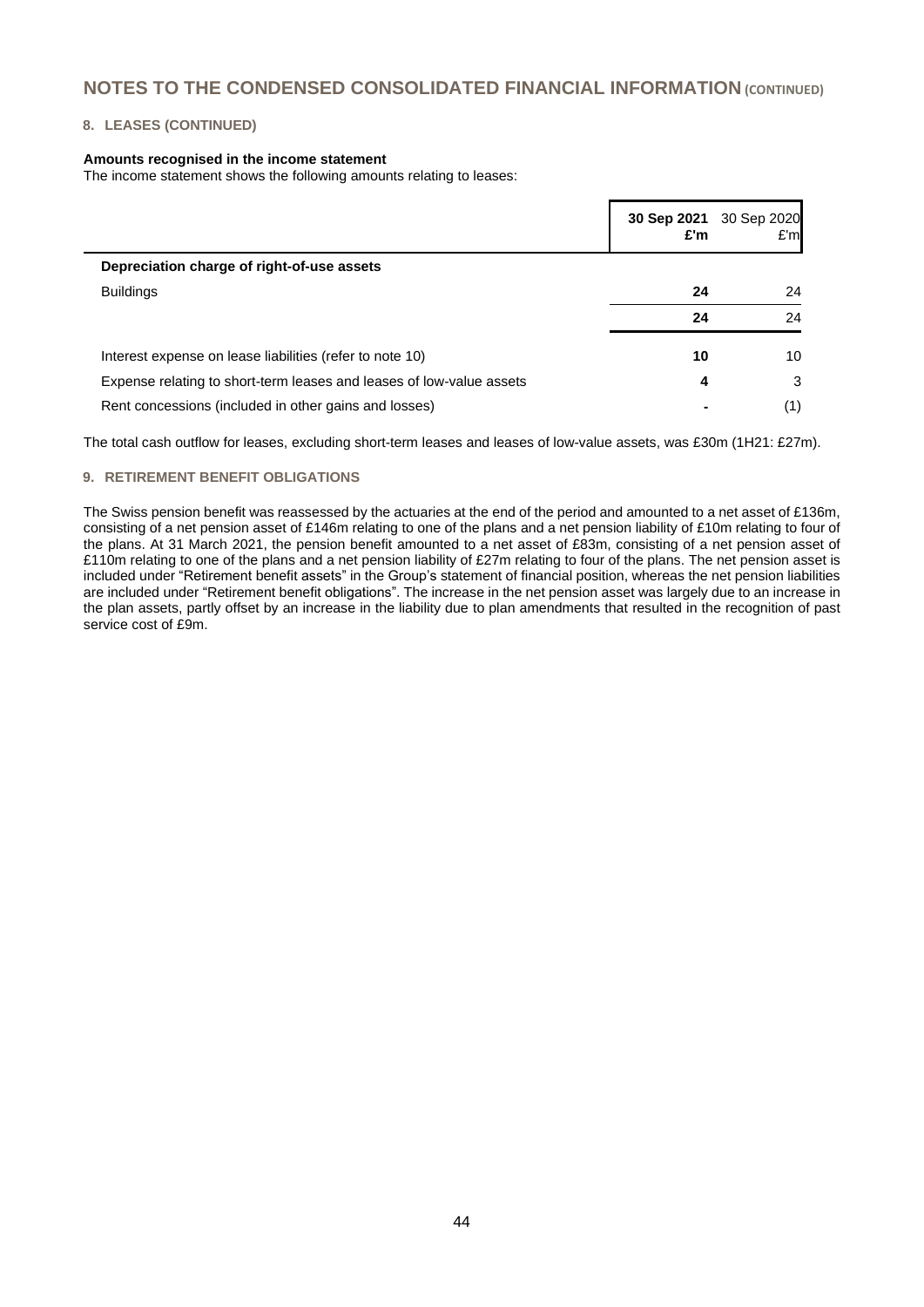#### **10. FINANCE COSTS**

|                                                     | 30 Sep 2021<br>£'m | 30 Sep 2020<br>E'm |
|-----------------------------------------------------|--------------------|--------------------|
| Interest expenses                                   | 20                 | 23                 |
| Interest on lease liabilities                       | 10                 | 10                 |
| Interest rate swaps                                 | 3                  | 3                  |
| Amortisation of capitalised financing costs         | 2                  | 2                  |
| Preference share dividend                           | 2                  | $\overline{2}$     |
| Less: amounts included in cost of qualifying assets | (1)                | (1)                |
|                                                     | 36                 | 39                 |

#### **11. INCOME TAX EXPENSE**

|                                 | 30 Sep 2021<br>£'m | 30 Sep 2020<br>E'm |
|---------------------------------|--------------------|--------------------|
| Current tax                     |                    |                    |
| Current year                    | 17                 | 6                  |
| Deferred tax                    | 1                  | (7)                |
| <b>Taxation charge/(credit)</b> | 18                 | (1)                |
| Composition                     |                    |                    |
| UK tax                          |                    |                    |
| Foreign tax                     | 18                 | (1)                |
|                                 | 18                 | (1)                |

The tax charge for the period has been calculated using an estimate of the effective annual rate of tax for the full year by operating division. This rate has been applied to the pre-tax profits for the six months ended 30 September 2021, with adjustments made for non-recurring items in the period. The effective tax rate on the profit before tax was 19.8%<sup>1</sup> (1H21:  $(3.2)$ %).

The following items affected the effective tax rate in the prior period:

- The net tax credit of £0.6m comprised of a tax charge of £1.8m from Switzerland and a tax credit of £2.4m from Southern Africa; and
- A higher contribution of non-taxable income from Mediclinic Middle East compared to 1H20.

If adjusting items and their related tax effect, as explained in the "Financial Review", are excluded from the effective tax rate calculation, the adjusted effective tax rate would be  $19.5\%$ <sup>1</sup> (1H21: (2.1)%).

#### *Note*

*<sup>1</sup> The effective tax rate percentages are calculated in unrounded sterling values and not in millions.*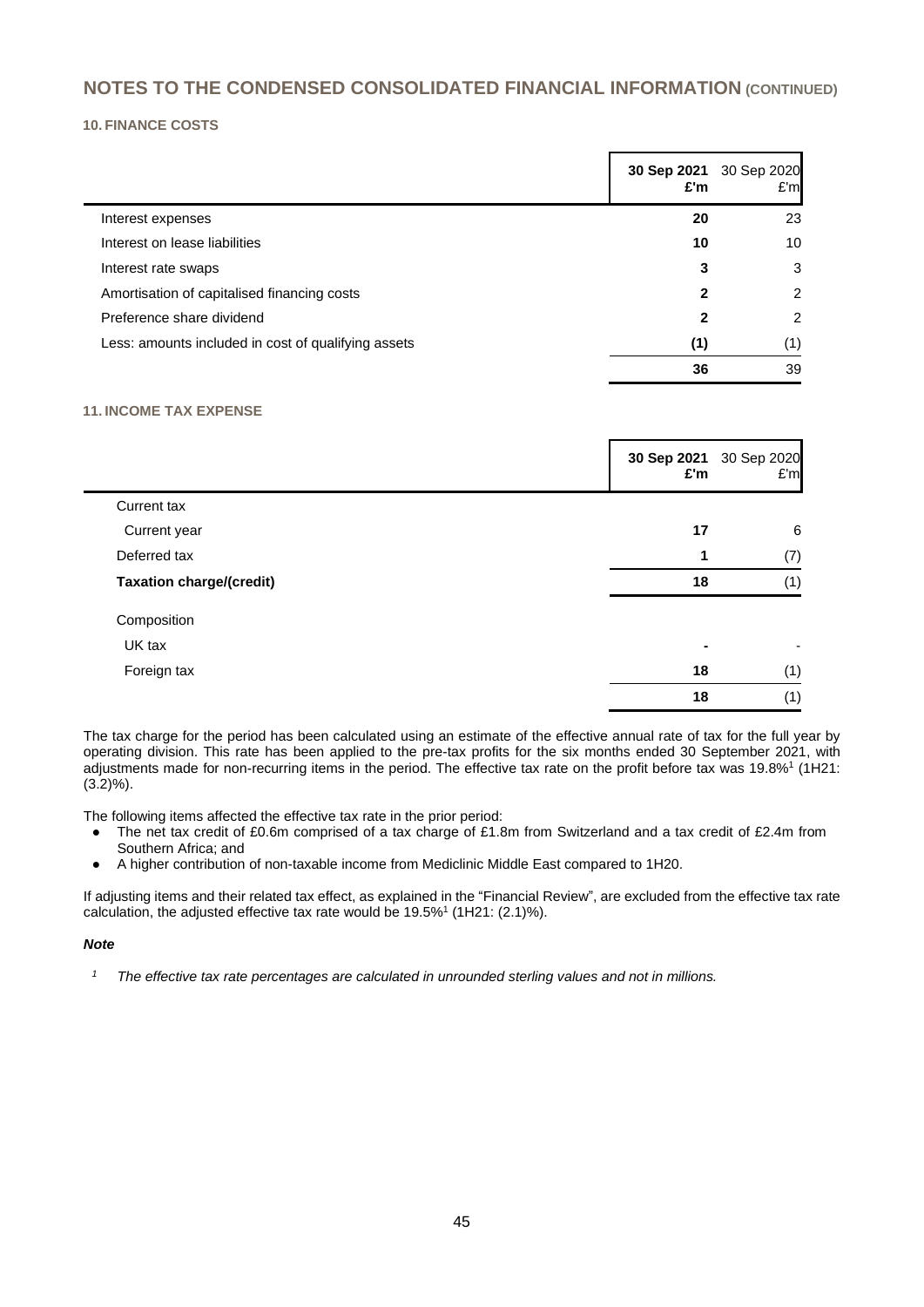#### **12. EARNINGS PER ORDINARY SHARE**

|                                                      | 30 Sep 2021<br>£'m | 30 Sep 2020<br>E'm |
|------------------------------------------------------|--------------------|--------------------|
| Profit per ordinary share (pence)                    |                    |                    |
| Basic (pence)                                        | 8.8                | 2.0                |
| Diluted (pence)                                      | 8.8                | 2.0                |
| <b>Earnings reconciliation</b>                       |                    |                    |
| Profit attributable to equity holders of the Company | 65                 | 15                 |
| Adjusted for:                                        |                    |                    |
| No adjustments                                       | ٠                  |                    |
| Profit for basic and diluted earnings per share      | 65                 | 15                 |

#### **Numbers of ordinary shares**

At 30 September 2021, the weighted average number of ordinary shares in issue were 737 243 810 (1H21: 737 243 810). There were no dilutive shares in issue at 30 September 2021 (1H21: nil shares).

#### **Equity-settled long-term incentive plan ("LTIP") awards**

Equity-settled LTIP awards granted to employees are considered to be potential ordinary shares. They are included in the determination of diluted EPS if the required performance conditions would have been met at the reporting date, and to the extent to which they are dilutive. The awards have not been included in the determination of basic EPS.

The 607 072 awards granted in December 2020 and the 546 750 awards granted in June 2021 are not included in the calculation of diluted EPS because the required performance conditions were not met for the six months ended 30 September 2021. These options could potentially dilute basic EPS in the future.

#### **Headline earnings per ordinary share**

The Group is required to calculate headline earnings per share (HEPS) in accordance with the JSE Listings Requirements, determined by reference to the South African Institute of Chartered Accountants' circular 01/2021 (Revised) *Headline Earnings*. The table below sets out a reconciliation of basic EPS and HEPS in accordance with that circular. Disclosure of HEPS is not a requirement of IFRS, but it is a commonly used measure of earnings in South Africa. The table below reconciles the profit for the financial year attributable to equity holders of the parent to headline earnings and summarises the calculation of basic HEPS:

|                                                                       | 30 Sep 2021<br>£'m | 30 Sep 2020<br>E'm |
|-----------------------------------------------------------------------|--------------------|--------------------|
| Headline earnings per share                                           |                    |                    |
| Profit for basic and diluted earnings per share                       | 65                 | 15                 |
| Adjustments                                                           |                    |                    |
| Reversal of impairment of equity accounted investment                 |                    | (60)               |
| Impairment of properties, equipment and intangible assets, net of tax | 6                  | 3                  |
| Insurance proceeds for impaired properties and equipment, net of tax  | (6)                |                    |
| Associate's impairment of goodwill                                    |                    | 60                 |
| <b>Headline earnings</b>                                              | 65                 | 18                 |
| HEPS (pence)                                                          | 8.8                | 2.4                |
| Diluted HEPS (pence)                                                  | 8.8                | 2.4                |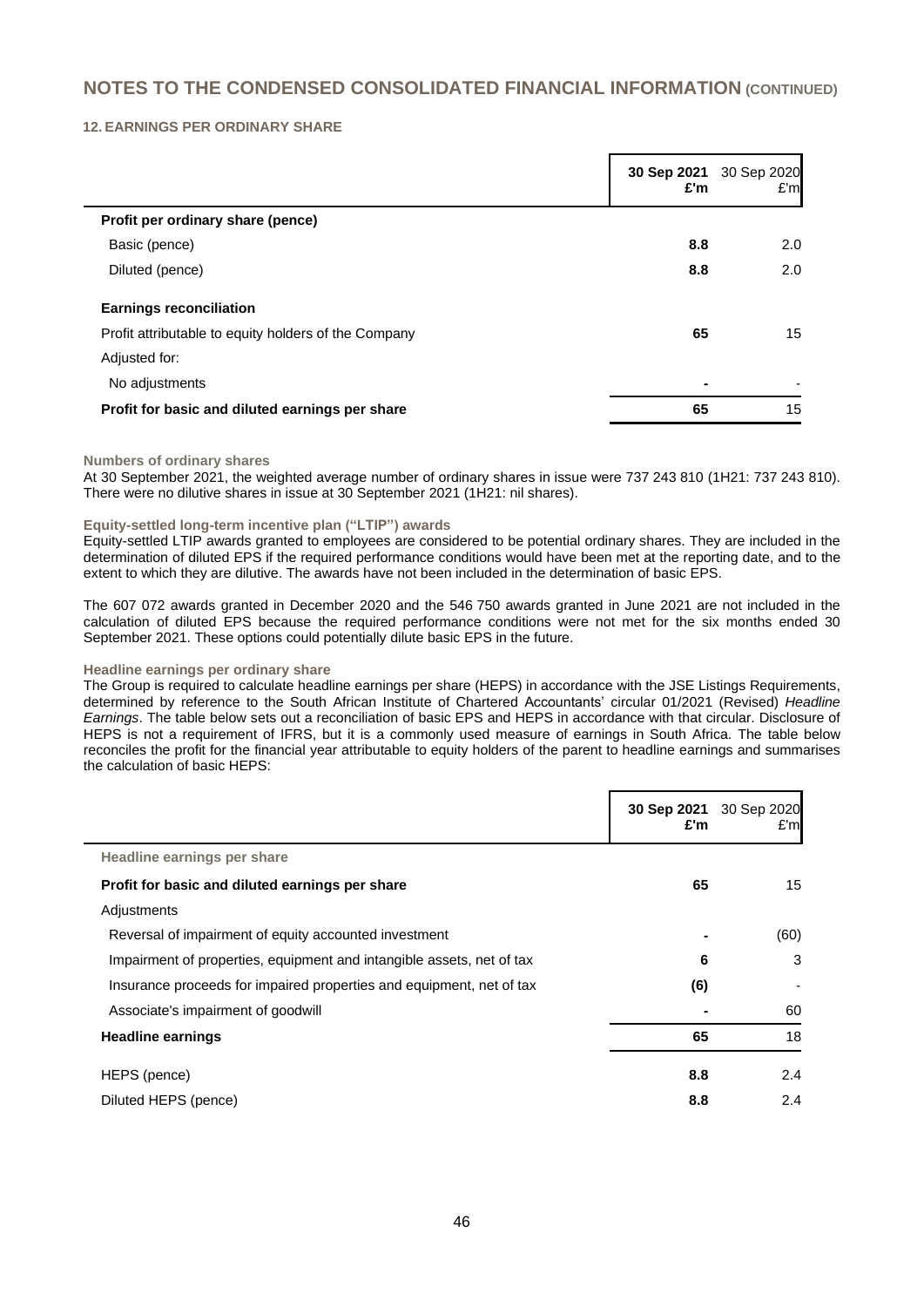#### **13. COMMITMENTS**

|                            | £'m | 30 Sep 2021 31 Mar 2021<br>E'm |
|----------------------------|-----|--------------------------------|
| <b>Capital commitments</b> |     |                                |
| Switzerland                | 140 | 137                            |
| Southern Africa            | 82  | 94                             |
| <b>Middle East</b>         | 42  | 36                             |
|                            | 264 | 267                            |

These commitments will be financed from Group operating cash flows and borrowings.

#### **14. DIVIDENDS**

Dividends are only recognised in the financial statements when authorised by the Board of directors (for interim dividends) or when authorised by the shareholders (for final dividends). As part of the Group's response to maintaining its liquidity position through the COVID-19 pandemic, the Board has taken the decision to suspend the interim dividend.

#### **15. RELATED PARTIES**

During the six months ended 30 September 2021, Mediclinic Southern Africa entered into an agreement with Energy Exchange of Southern Africa, an associate of Remgro Ltd, to procure renewable electricity. There were no transactions for the period under review or amounts outstanding at 30 September 2021.

There are no other significant changes to the related party transactions for the six months ended 30 September 2021 compared to those disclosed in the Group's annual financial statements for the year ended 31 March 2021.

#### **16. SHARE-BASED PAYMENTS**

During the six months ended 30 September 2021, the Group made further grants under its existing LTIP awards as follows:

On 4 June 2021, the Group granted 2 138 019 awards to senior management and executive directors. 546 750 of these awards are intended to be equity settled and the remaining 1 591 269 are intended to be settled in cash. The vesting of these shares is subject to continued employment and is conditional upon achievement of performance targets, measured over a three-year period. The performance conditions for the year under review constitute a combination of: absolute total shareholder return ("**TSR**") (25% weighting), adjusted earnings per share (40% weighting), growth in ROIC (25% weighting) and the Patient Experience Index (10% weighting). The equity-settled awards are also subject to an additional two-year holding period.

For the six months ended 30 September 2021, the total cost recognised in the income statement for the LTIP awards was £1.0m (1H21: £0.2m).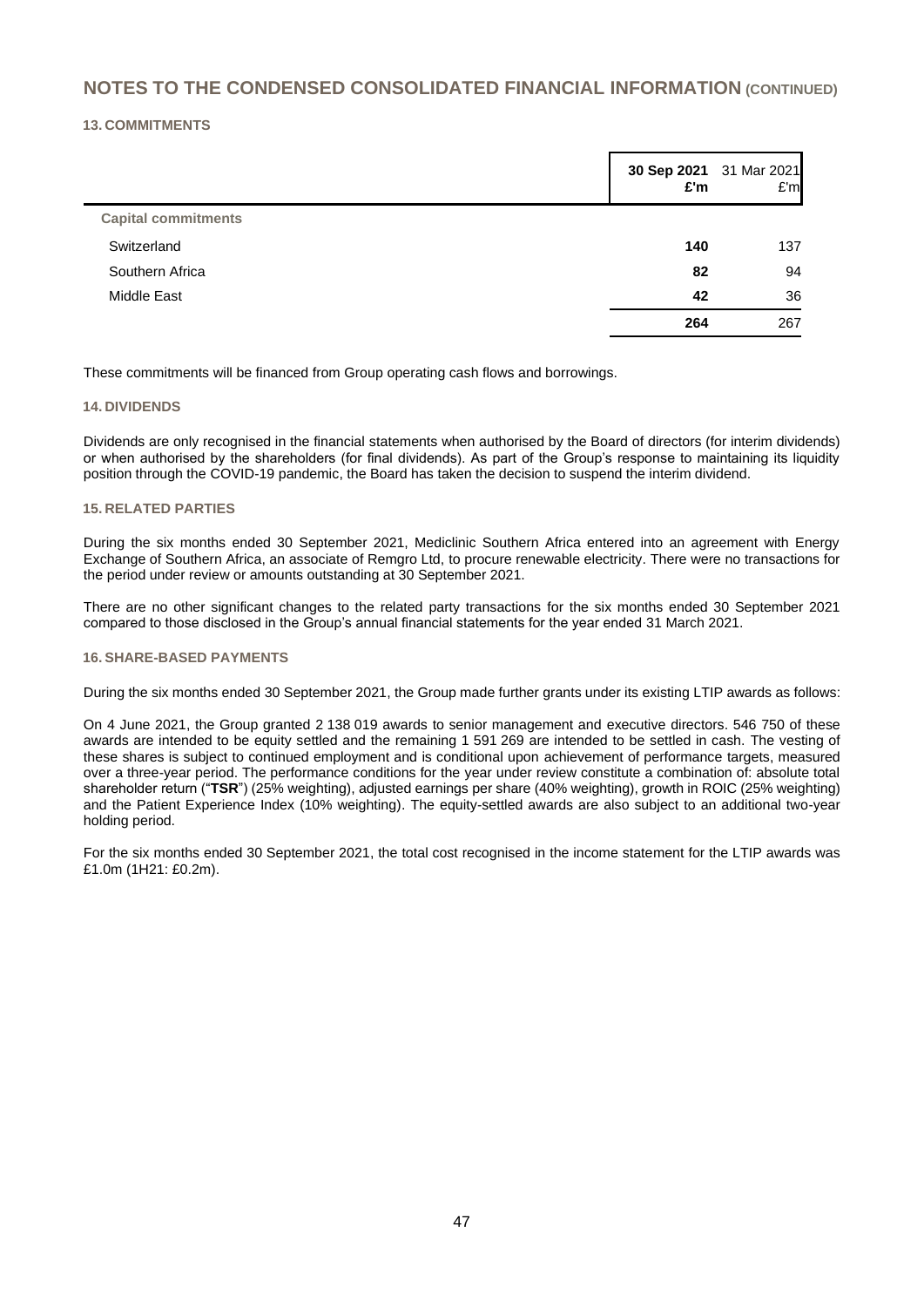#### **17. FINANCIAL INSTRUMENTS**

Financial instruments that are measured at fair value in the statement of financial position are classified using a fair value hierarchy that reflects the significance of the inputs used in the valuation. The fair value hierarchy has the following levels:

- Level 1 Quoted prices (unadjusted) in active markets for identical assets and liabilities
- Level 2 Input (other than quoted prices included within Level 1) that is observable for the asset or liability, either directly (as prices) or indirectly (derived from prices)
- Level 3 Input for the asset or liability that is not based on observable market data (unobservable input).

The following table presents the Group's financial assets and financial liabilities measured and recognised at fair value at 30 September 2021 and 31 March 2021 on a recurring basis:

|                                                                        | Level 1<br>£'m | Level 2<br>£'m | Level 3<br>£'m | Total<br>£'m |
|------------------------------------------------------------------------|----------------|----------------|----------------|--------------|
| At 30 September 2021                                                   |                |                |                |              |
| <b>Financial assets</b>                                                |                |                |                |              |
| Financial assets at FVPL (included in Other investments<br>and loans)  | $\overline{2}$ |                | 2              | 4            |
| Financial assets at FVOCI (included in Other<br>investments and loans) |                |                | 4              | 4            |
| Total financial assets measured at fair value                          | 2              |                | 6              | 8            |
| <b>Financial liabilities</b>                                           |                |                |                |              |
| Derivatives - interest rate swaps                                      |                | 9              |                | 9            |
| Derivatives - forward contracts                                        |                |                | (1)            | (1)          |
| Total financial liabilities measured at fair value                     |                | 9              | (1)            | 8            |
| At 31 March 2021                                                       |                |                |                |              |
| <b>Financial assets</b>                                                |                |                |                |              |
| Financial assets at FVPL (included in Other investments<br>and loans)  | 3              |                |                | 3            |
| Financial assets at FVOCI (included in Other<br>investments and loans) |                |                | $\overline{2}$ | 2            |
| Total financial assets measured at fair value                          | 3              |                | $\mathbf{2}$   | 5            |
| <b>Financial liabilities</b>                                           |                |                |                |              |
| Derivatives - interest rate swaps                                      |                | 11             |                | 11           |
| Total financial liabilities measured at fair value                     |                | 11             |                | 11           |

Financial assets at FVPL (included in Other investments and loans) comprise investments in money market funds and equity instruments. The fair value of money market funds and listed equity instruments traded in active markets is based on quoted market prices at the end of the reporting period. The quoted market price used for financial assets held by the Group is the current bid price. These instruments are included in level 1.

Financial assets at FVOCI comprise unlisted equity instruments. The fair value of these financial instruments is not based on observable market data. These assets are grouped as level 3.

Derivative financial instruments comprise interest rate swaps and forward contracts. These financial instruments are measured at the present value of future cash flows estimated and discounted based on the applicable yield curves derived from quoted interest rates. Based on the degree to which the fair values are observable, the interest rate swaps are grouped as Level 2. Forward contracts are grouped as level 3.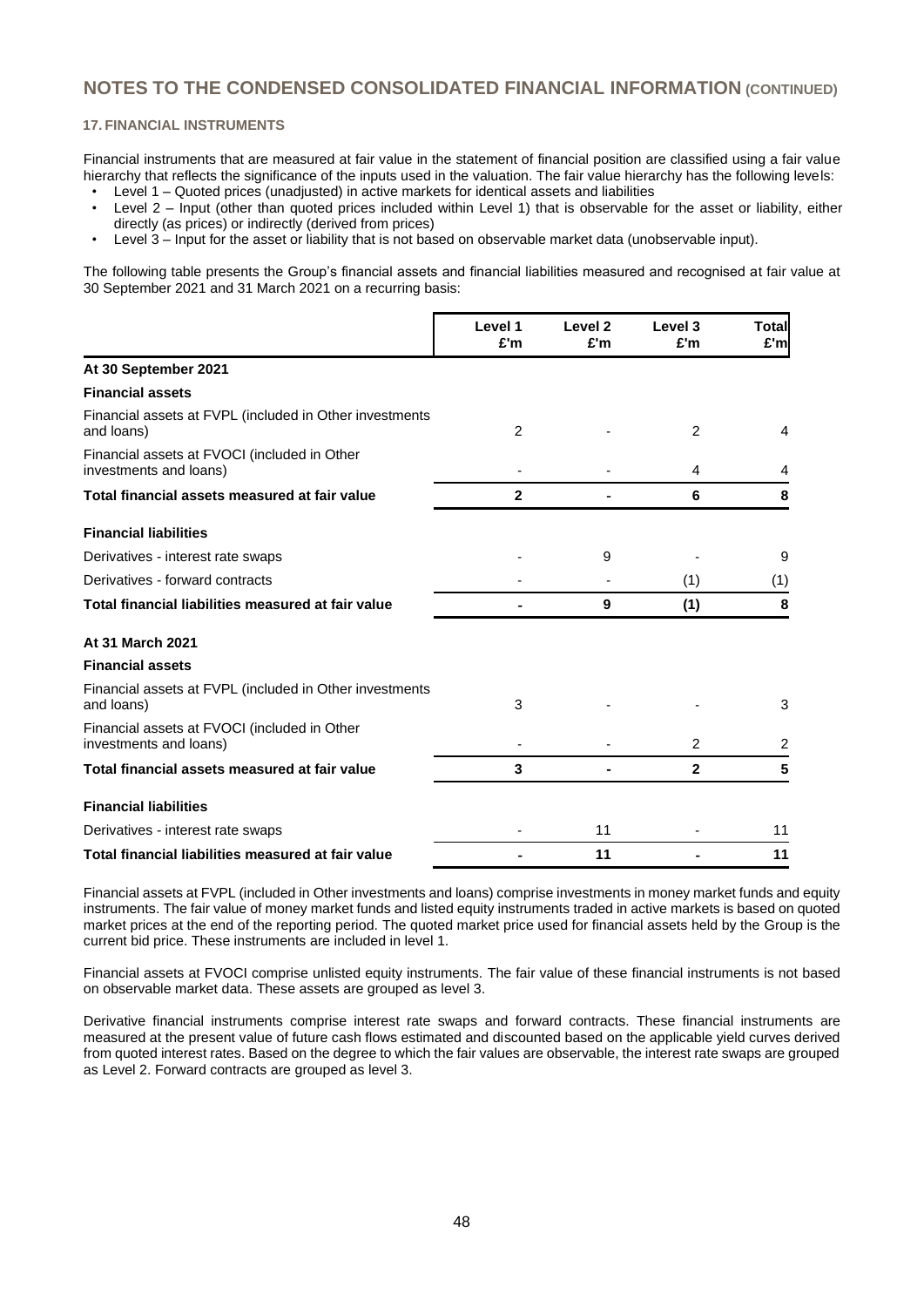#### **17. FINANCIAL INSTRUMENTS (CONTINUED)**

#### **Redemption liability (written put option)**

Through the acquisition of the Grangettes Group, the Group entered into a put/call agreement over the remaining 40% interest in the combined company of Clinique des Grangettes and Clinique La Colline. The option is exercisable after four years and the consideration on exercise will be determined based on the profitability of Clinique des Grangettes and Clinique La Colline at that time. The exercise price is formula based.

The amount that may become payable under the option on exercise is initially recognised at the present value of the redemption amount with a corresponding charge directly to equity. The charge to equity is recognised separately as written put options over non-controlling interests.

The liability is subsequently adjusted for changes in the estimated performance and increased through finance charges up to the redemption amount that is payable at the date at which the option first becomes exercisable. In the event that the option expires unexercised, the liability is derecognised with a corresponding adjustment to equity. The changes in the fair value of the liability will impact the income statement. A 10% change in the projected earnings will change the liability and profit before tax by £12m (31 March 2021: £12m).

| Redemption liability (written put option) | 30 Sep 2021 31 Mar 2021<br>£'m | E'm  |
|-------------------------------------------|--------------------------------|------|
| Opening balance                           | 115                            | 101  |
| Charged to the income statement           |                                |      |
| Remeasurement of redemption liability     | -                              | 23   |
| Unwinding of discount                     | $\blacksquare$                 | 1    |
| Exchange differences                      | 4                              | (10) |
|                                           | 119                            | 115  |
|                                           |                                |      |

#### **18. EVENTS AFTER THE REPORTING DATE**

The directors are not aware of any matter or circumstance arising since the end of the financial period that would significantly affect the operations of the Group or the results of its operations.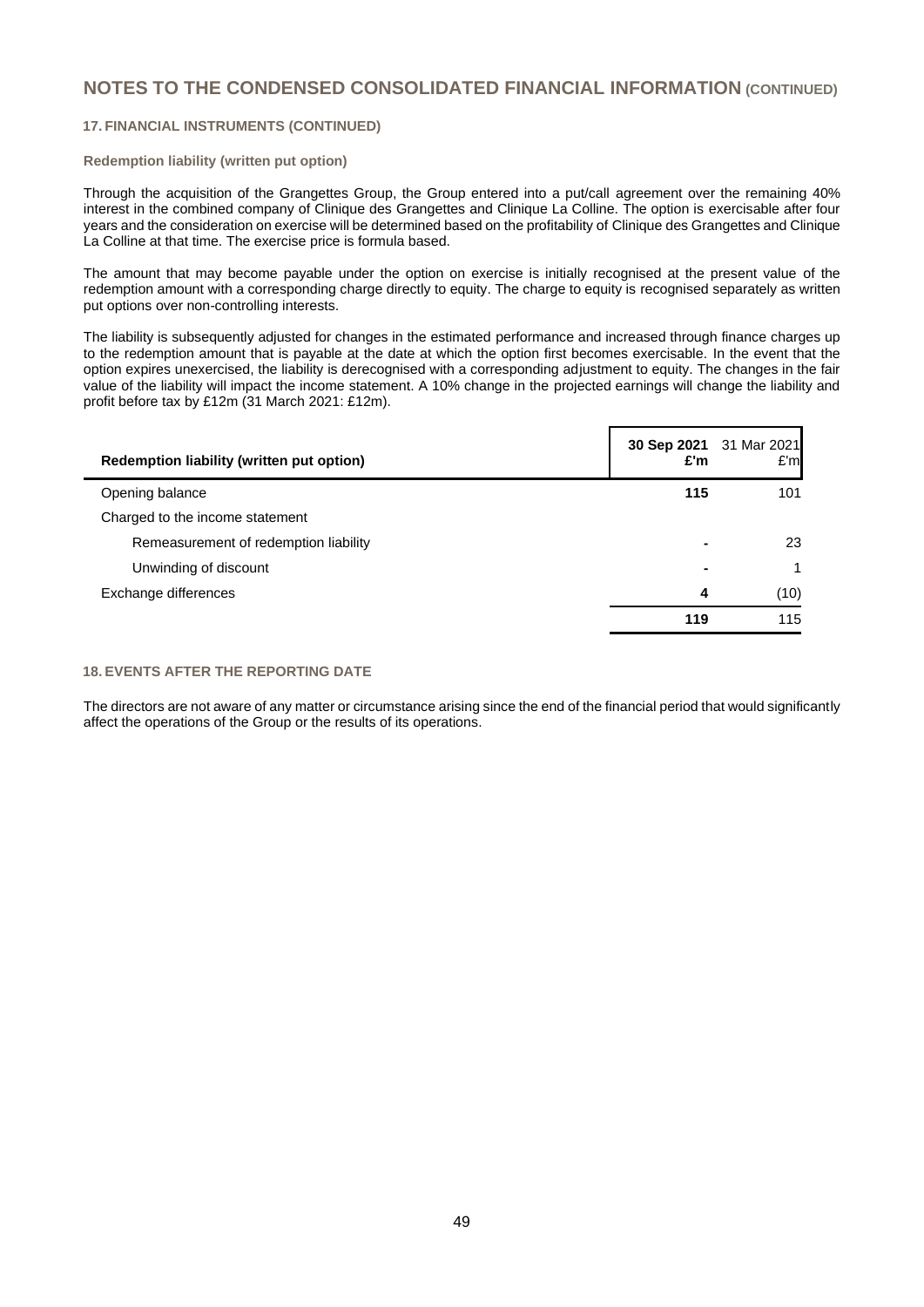# **ABOUT MEDICLINIC INTERNATIONAL PLC**

Mediclinic is a diversified international private healthcare services group, established in South Africa in 1983, with divisions in Switzerland, Southern Africa (South Africa and Namibia) and the United Arab Emirates ("UAE").

The Group's core purpose is to enhance the quality of life.

Its vision is to be the partner of choice that people trust for all their healthcare needs. Mediclinic is focused on providing specialist-orientated, multi-disciplinary services across the continuum of care in such a way that the Group will be regarded as the most respected and trusted provider of healthcare services by patients, medical practitioners, funders and regulators of healthcare in each of its markets.

At 30 September 2021, Mediclinic comprised 74 hospitals, five subacute hospitals, two mental health facilities, 19 day case clinics and 20 outpatient clinics. Hirslanden operated 17 hospitals and four day case clinics in Switzerland with around 1 900 inpatient beds; Mediclinic Southern Africa operations included 50 hospitals (three of which in Namibia), five subacute hospitals, two mental health facilities and 13 day case clinics (four of which operated by Intercare) across South Africa, and around 8 600 inpatient beds; and Mediclinic Middle East operated seven hospitals, two day case clinics and 20 outpatient clinics with around 1 000 inpatient beds in the UAE. In addition, under management contracts Mediclinic Middle East operates one hospital in Abu Dhabi and will open a 200-bed hospital in the Kingdom of Saudi Arabia in mid-2022.

The Company's primary listing is on the London Stock Exchange ("LSE") in the United Kingdom, with secondary listings on the JSE in South Africa and the Namibian Stock Exchange in Namibia.

Mediclinic also holds a 29.9% interest in Spire Healthcare Group plc, a leading private healthcare group based in the United Kingdom and listed on the LSE.

# **ZOOM WEBINAR AND CONFERENCE CALL DETAILS**

In conjunction with these results, Mediclinic is hosting a Zoom webinar and conference call. A replay facility will be available on the website shortly after the presentation.

#### 09:00 GMT/11:00 SAST

Register here: [https://mediclinic.zoom.us/webinar/register/7516341951220/WN\\_0FPDikiISBuOH3jOUEIYLg](https://mediclinic.zoom.us/webinar/register/7516341951220/WN_0FPDikiISBuOH3jOUEIYLg)

#### Join via Zoom

Participants connecting via Zoom will be able to participate in the 'Questions and Answers' segment that follows the presentation of results.

- Click on the registration link above which will direct you to the registration page.
- Once registered, you will receive a confirmation email containing more detail and the link needed to join the webinar.

#### Join via telephone

Participants connecting via telephone will not be able to participate in the 'Questions and Answers' segment that follows the presentation of results.

- Click on the registration link above which will direct you to the registration page.
- Once registered, you will receive a confirmation email containing the dial-in details.
- Upon dialling-in, enter the webinar ID as well as the passcode as contained in the confirmation email.

#### Q&A

In Zoom, you will be able to ask your question via audio only; your video will be disabled.

- Click on 'Raise Hand' in your Zoom toolbar.
- The webinar facilitators will prompt you to unmute your microphone when the panel is ready to receive your question. Please unmute your microphone as requested, ask your question when prompted, and stay connected.
- Once your question has been answered, the webinar facilitators will mute your microphone and move on to the next question.

#### Presentation

The presentation will become available in the Results Centre of the Mediclinic Investor Relations website a few minutes prior to the webinar: <https://investor.mediclinic.com/results-centre/results-and-reports>

# **CONTACT INFORMATION**